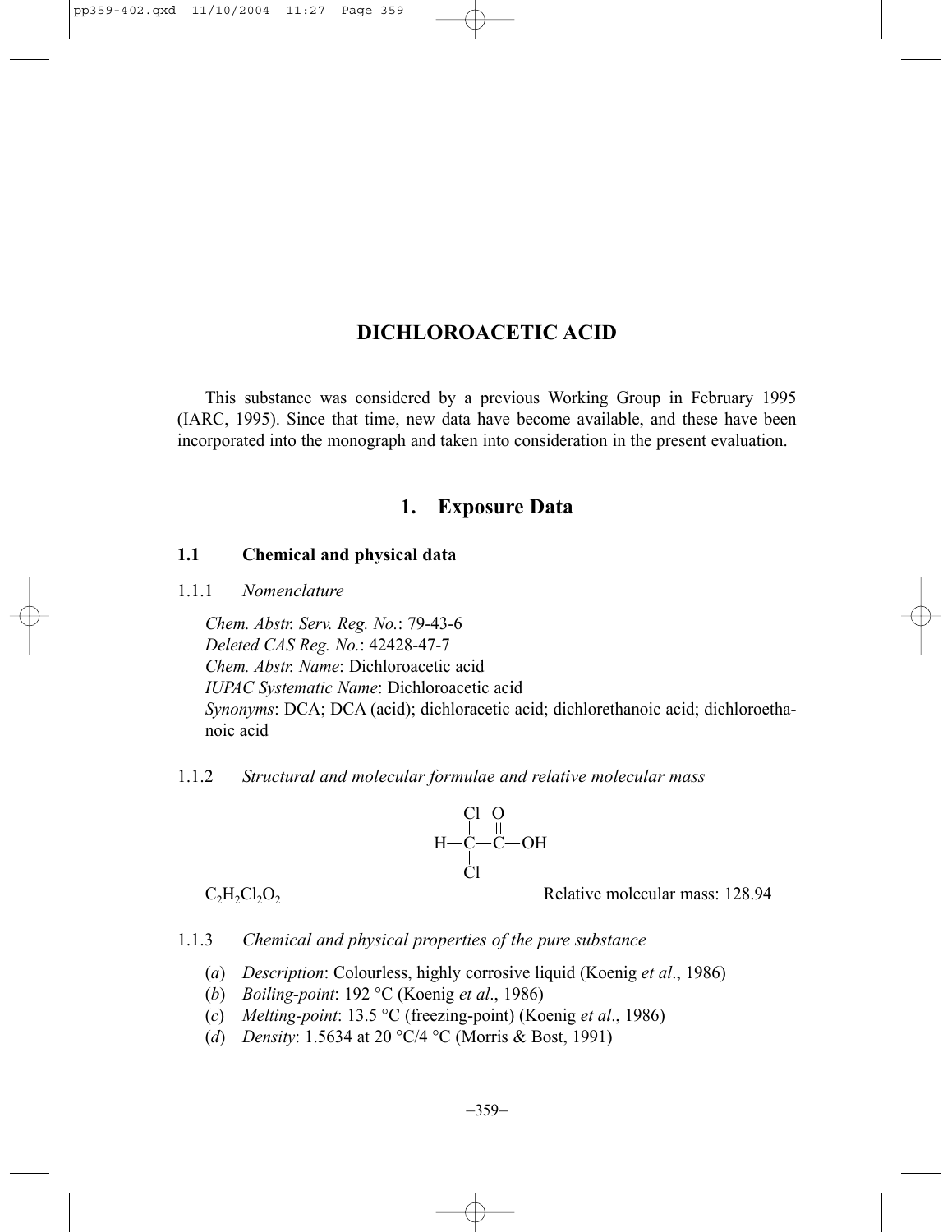- (*e*) *Spectroscopy data*: Infrared (prism [2806]), nuclear magnetic resonance [166] and mass spectral data have been reported (Weast & Astle, 1985)
- (*f*) *Solubility*: Miscible with water; soluble in organic solvents such as alcohols, ketones, hydrocarbons and chlorinated hydrocarbons (Koenig *et al*., 1986)
- (*g*) *Volatility*: Vapour pressure, 0.19 kPa at 20 °C (Koenig *et al*., 1986)
- (*h*) *Stability*: Dissociation constant  $(K_a)$ ,  $5.14 \times 10^{-2}$  (Morris & Bost, 1991)
- (*i*) *Octanol/water partition coefficient (P)*: log P, 0.92 (Hansch *et al*., 1995)
- *(i)* Conversion factor:  $mg/m^3 = 5.27 \times ppm^a$

## 1.1.4 *Technical products and impurities*

Dichloroacetic acid is commercially available as a technical-grade liquid with the following typical specifications: purity, 98.0% min.; monochloroacetic acid, 0.2% max.; trichloroacetic acid, 1.0% max.; and water, 0.3% max. (Clariant Corp., 2001; Clariant GmbH, 2002).

## 1.1.5 *Analysis*

Dichloroacetic acid has been determined in water using liquid–liquid extraction, conversion to its methyl ester and gas chromatography (GC) with electron capture detection. This method has been applied to drinking-water, groundwater, water at intermediate stages of treatment and raw source water, with a detection limit of  $0.24 \mu g/L$  (Environmental Protection Agency, 1995; American Public Health Association/American Water Works Association/Water Environment Federation, 1999).

A similar method was used in 1993 in a national survey of chlorinated disinfection byproducts in Canadian drinking-water. Methyl esters were analysed by GC–mass spectrometry with selected ion monitoring. The minimum quantifiable limit for this method was 0.01 µg/L (Health Canada, 1995; Williams *et al.*, 1997).

These methods were modified for an analytical survey of 16 drinking-water sources in Australia (Simpson & Hayes, 1998) and in a survey of treated water from 35 Finnish waterworks during different seasons (Nissinen *et al*., 2002).

## **1.2 Production and use**

Dichloroacetic acid was reported to be first synthesized in 1864 by the further chlorination of monochloroacetic acid with chlorine (Beilstein Online, 2002). Haloacetic acids were first detected in 1983 as disinfection by-products in chlorinated drinking-waters, 9 years after the discovery of trihalomethanes in chlorinated waters (Nissinen *et al*., 2002).

<sup>&</sup>lt;sup>a</sup> Calculated from: mg/m<sup>3</sup> = (molecular weight/24.45)  $\times$  ppm, assuming normal temperature (25 °C) and pressure (760 mm Hg)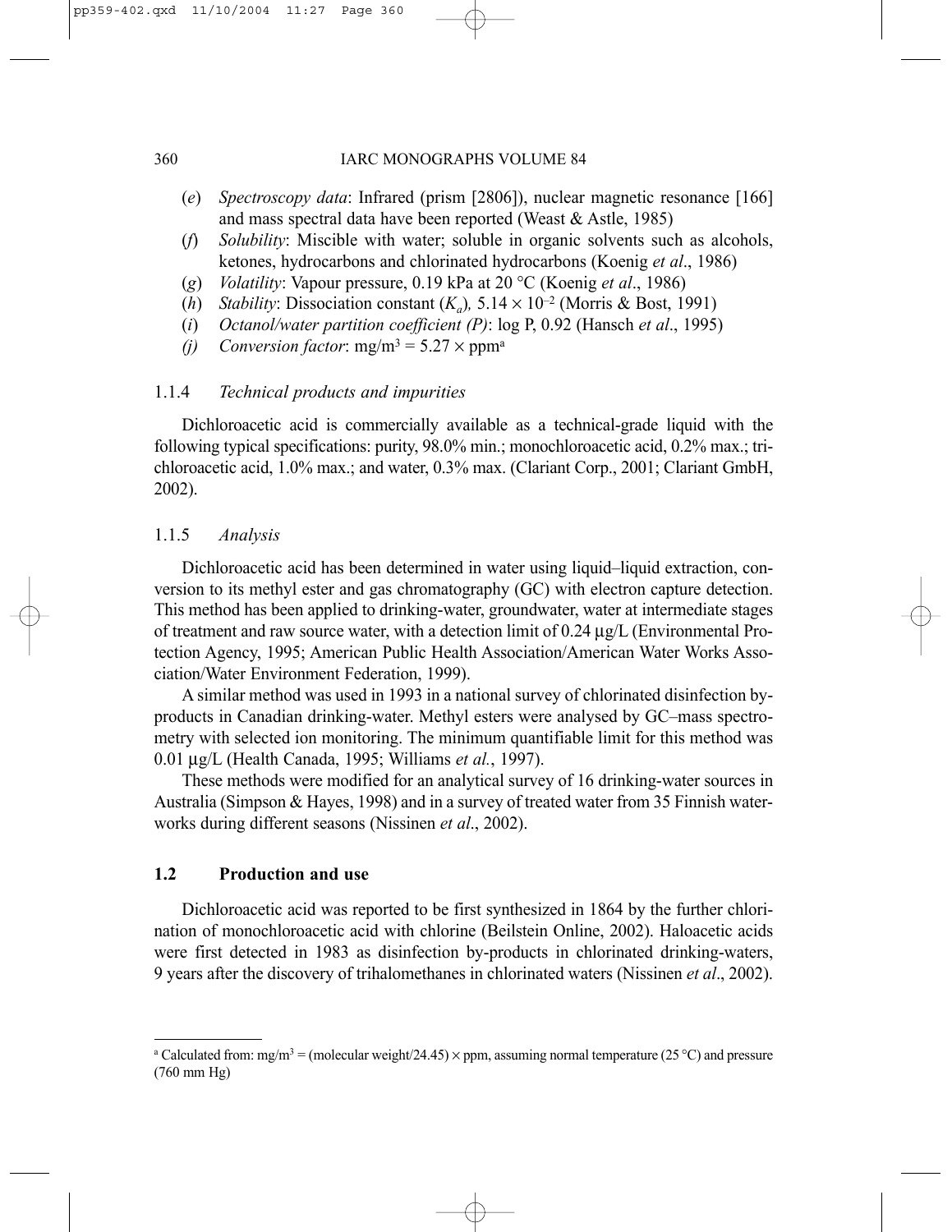### 1.2.1 *Production*

The most common production method for dichloroacetic acid is the hydrolysis of dichloroacetyl chloride, which is produced by the oxidation of trichloroethylene. It can also be obtained by hydrolysis of pentachloroethane with 88–99% sulfuric acid or by oxidation of 1,1-dichloroacetone with nitric acid and air. In addition, dichloroacetic acid can be produced by catalytic dechlorination of trichloroacetic acid or ethyl trichloroacetate with hydrogen over a palladium catalyst (Koenig *et al*., 1986; Morris & Bost, 1991).

Available information indicates that dichloroacetic acid is produced by two companies in the USA and one company each in China, Japan and Mexico (Chemical Information Services, 2002).

Available information indicates that dichloroacetic acid is formulated into pharmaceutical products by one company each in New Zealand and Turkey (Chemical Information Services, 2002).

### 1.2.2 *Use*

Dichloroacetic acid, particularly in the form of its esters, is an intermediate in organic synthesis, used in the production of glyoxylic acid, dialkoxy and diaroxy acids, and sulfonamides and in the preparation of iron chelates in the agricultural sector. It is also used as an analytical reagent in fibre manufacture (polyethylene terephthalate) and as a medicinal disinfectant (substitute for formalin) (Koenig *et al*., 1986; Morris & Bost, 1991; Clariant GmbH, 2002).

Dichloroacetic acid is used in medical practice as a cauterizing agent. It rapidly penetrates and cauterizes the skin and keratins. Its cauterizing ability compares with that of electrocautery or freezing. It is used on calluses, hard and soft corns, xanthoma palpebrarum, seborrhoeic keratoses, in-grown nails, cysts and benign erosion of the cervix (Gennaro, 2000).

### **1.3 Occurrence**

### 1.3.1 *Natural occurrence*

Dichloroacetic acid is not known to occur as a natural product.

### 1.3.2 *Occupational exposure*

The National Occupational Exposure Survey conducted between 1981 and 1983 indicated that 1592 employees in the USA were potentially exposed to dichloroacetic acid in 39 facilities (National Institute for Occupational Safety and Health, 1994). The estimate was based on a survey of companies and did not involve measurements of actual exposures.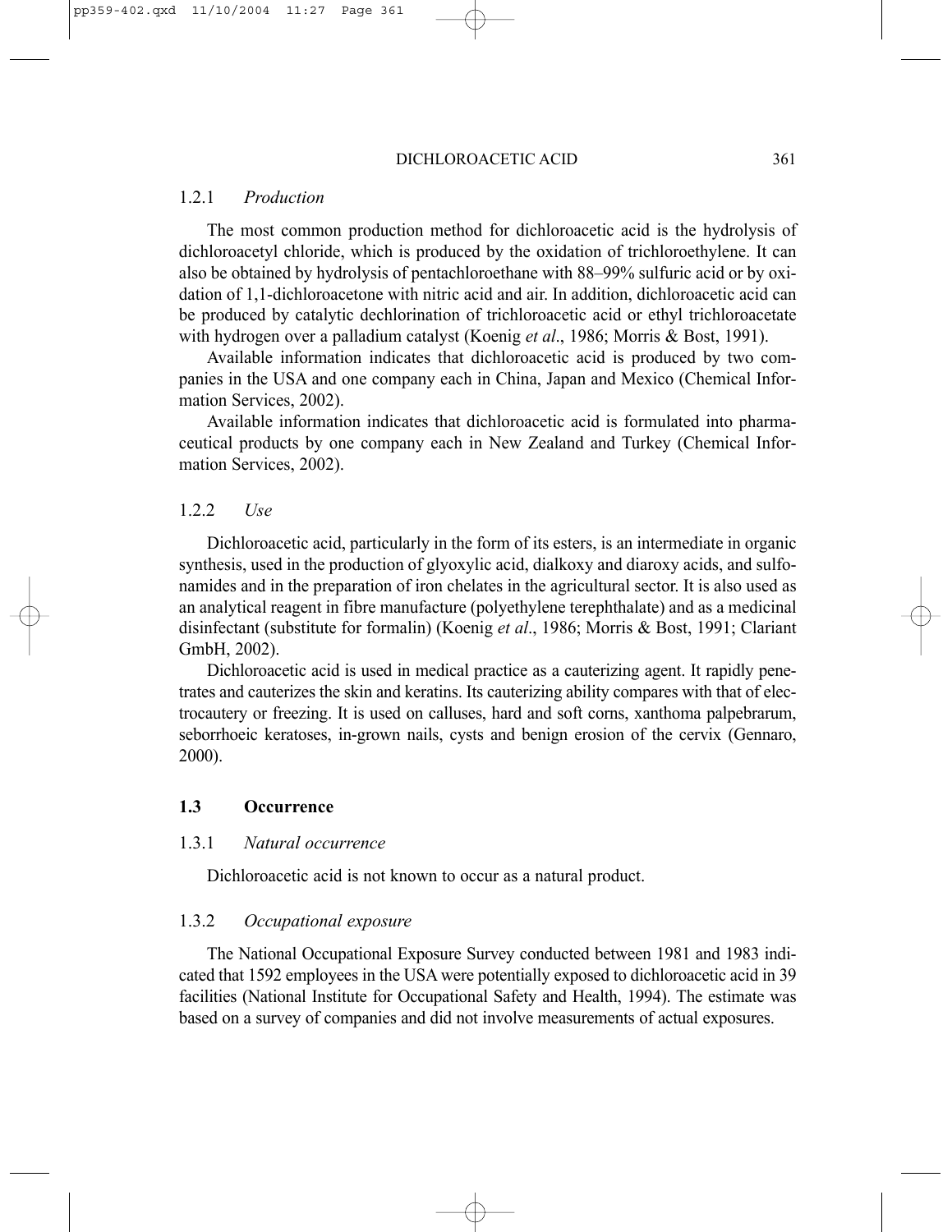### 1.3.3 *Air*

No data were available to the Working Group.

#### 1.3.4 *Water*

Dichloroacetic acid is produced as a by-product during chlorination of water containing humic substances (Christman *et al*., 1983; Miller & Uden, 1983; Legube *et al*., 1985; Reckhow & Singer, 1990; Reckhow *et al*., 1990). Consequently, it may occur in drinkingwater after chlorine-based disinfection of raw waters containing natural organic substances (Hargesheimer & Satchwill, 1989; see IARC, 1991a) and in swimming pools (Stottmeister & Naglitsch, 1996; Kim & Weisel, 1998). The concentrations of dichloroacetic acid measured in various water sources are summarized in Table 1.

Geist *et al.* (1991) measured concentrations of dichloroacetic acid ranging from  $\leq$ 3 to 522 µg/L in surface water downstream from a paper mill in Austria, and Mohamed *et al.* (1989) measured concentrations ranging from 14 to 18 µg/L in effluent from a kraft pulp mill in Malaysia.

Levels of dichloroacetic acid tend to decline with length of time in the distribution system (Chen & Weisel, 1998), and concentrations tend to be higher in warmer seasons (LeBel *et al*., 1997; Chen & Weisel, 1998). It has been identified as a major chlorinated by-product of the photocatalytic degradation of tetrachloroethylene in water and as a minor by-product of the degradation of trichloroethylene (Glaze *et al*., 1993).

Dichloroacetic acid has also been detected in the Great Lakes, Canada (Scott *et al*., 2002) and in fog samples  $(0.12-5.0 \text{ µg/L})$  at ecological research sites in north-eastern Bavaria, Germany (Römpp *et al*., 2001). Clemens and Schöler (1992a) measured 1.35 µg/L dichloroacetic acid in rainwater in Germany. Precipitation samples in Canada contained dichloroacetic acid concentrations ranging from < 0.0004 to 2.4 µg/L and concentrations in Canadian lakes varied from < 0.0001 to 4.7 µg/L (Scott *et al.*, 2000). Dichloroacetic acid has a relatively short persistence (~ 4 days) in pond waters (Ellis *et al*., 2001)

### 1.3.5 *Other*

Dichloroacetic acid has been reported as a biotransformation product of methoxyflurane (Mazze & Cousins, 1974) and dichlorvos (see WHO, 1989; IARC, 1991b), and it may occur in the tissues and fluids of animals treated with dichlorvos for helminthic infections (Schultz *et al*., 1971).

Kim and Weisel (1998) measured the amount of dichloroacetic acid excreted by humans after having swum in a chlorinated pool, and this ranged from 25 to 960 ng per one urine void. The background excretion rate varied from 109 to 253 ng per one urine void. Weisel *et al.* (1999) measured an average excretion rate of 1.04 ng/min dichloroacetic acid in subjects exposed to low levels  $(1.76 \mu g/L)$  and  $1.47 \mu g/min$  dichloroacetic acid in subjects exposed to high levels  $(32.7 \mu g/L)$  of dichloroacetic acid in water.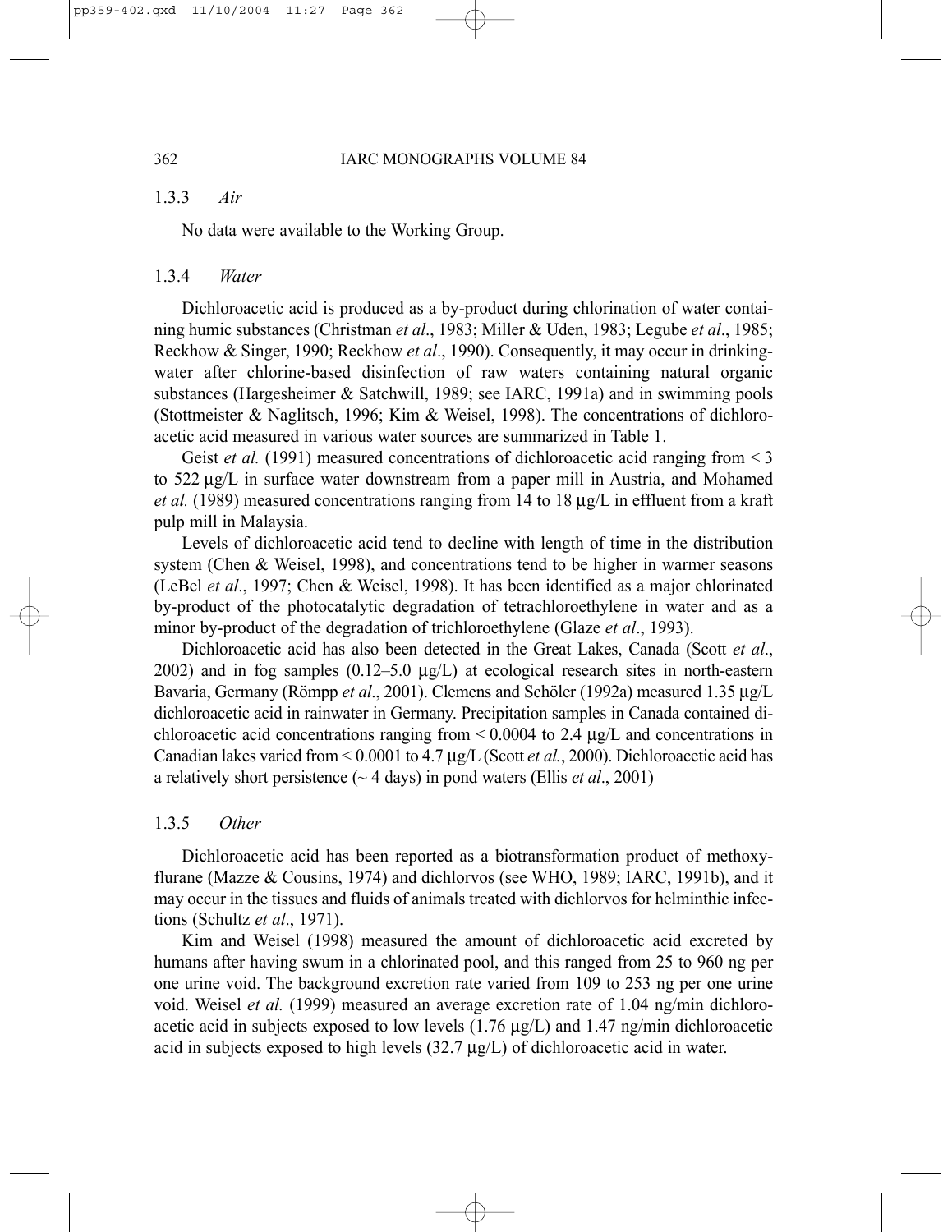| Water type (location)                                                                                                                                                                                                                                                                                                                                                                                                                                                    | Concentration<br>range $(\mu g/L)$                                                                                                                                                                                                   | Reference                                                                                                                                                                                                                                                                                                                                                                                           |  |
|--------------------------------------------------------------------------------------------------------------------------------------------------------------------------------------------------------------------------------------------------------------------------------------------------------------------------------------------------------------------------------------------------------------------------------------------------------------------------|--------------------------------------------------------------------------------------------------------------------------------------------------------------------------------------------------------------------------------------|-----------------------------------------------------------------------------------------------------------------------------------------------------------------------------------------------------------------------------------------------------------------------------------------------------------------------------------------------------------------------------------------------------|--|
| Treatment plant and distribution system (Canada)<br>Treatment plant (Canada)<br>Treatment plant and distribution system (Poland)<br>Treatment plant and distribution system<br>(South Korea)                                                                                                                                                                                                                                                                             | $1.8 - 53.2$<br>$0.3 - 163.3$<br>13.34-25.55<br>$0.8 - 5.2^{\text{a}}$                                                                                                                                                               | LeBel et al. (1997)<br>Williams et al. (1997)<br>Dojlido et al. (1999)<br>Shin et al. (1999)                                                                                                                                                                                                                                                                                                        |  |
| Drinking-water $(USA)^b$<br>Drinking-water (USA) <sup>b</sup><br>Drinking-water (USA) <sup>b</sup><br>Drinking-water $(USA)^b$<br>Drinking-water (Spain)<br>Drinking-water and distribution system $(USA)^b$<br>Distribution system (Canada)<br>Distribution system (USA)<br>Distribution system (Australia)<br>Drinking-water (USA)<br>Drinking-water (USA)<br>Drinking-water (Canada)<br>Drinking-water (Finland)<br>Drinking-water (Spain)<br>Swimming pool (Germany) | $63.1 - 133$<br>$5.0 - 7.3$<br>$4.7 - 23$<br>$8 - 79$<br>$ND-2.0b$<br>$1 - 100$<br>$0.2 - 120.1$<br>$1.7 - 14$<br>$1 - 46$<br>$7.5 - 21$<br>$0.33 - 110$<br>$8.1 - 12.7$<br>$< 2.2 - 42$<br>$0.2 - 21.5$<br>indoors:<br>$0.2 - 10.6$ | Uden & Miller (1983)<br>Krasner et al. (1989)<br>Jacangelo et al. (1989)<br>Reckhow & Singer (1990)<br>Cancho et al. (1999)<br>Obolensky et al. (2003)<br>Williams et al. (1997)<br>Chen & Weisel $(1998)$<br>Simpson & Hayes (1998)<br>Lopez-Avila et al. (1999)<br>Weisel et al. (1999)<br>Scott et al. (2000)<br>Nissinen et al. (2002)<br>Villanueva et al. (2003)<br>Clemens & Schöler (1992b) |  |
| Swimming pools (Germany)<br>Indoor<br>Hydrotherapy<br>Outdoor<br>Swimming pool (USA)                                                                                                                                                                                                                                                                                                                                                                                     | open air:<br>$83.5 - 181.0$ <sup>c</sup><br>$1.5 - 192$<br>$1.8 - 27$<br>$6.2 - 562$<br>$52 - 647$                                                                                                                                   | Stottmeister & Naglitsch<br>(1996)<br>Kim & Weisel (1998)                                                                                                                                                                                                                                                                                                                                           |  |

## **Table 1. Concentrations of dichloracetic acid in water**

<sup>a</sup> Based on the assumption that dichloroacetic acid makes up approximately 40% of haloacetic acids

<sup>b</sup> Samples taken from water leaving the treatment plant

<sup>c</sup> The authors suggest that the higher levels found in open-air swimming pools may be due to greater input of organic matter.

ND, not detected

Dichloroacetic acid has been detected in spruce needles from the Black Forest in Germany and the Montafon region in Austria, both of which are considered to be relatively unpolluted areas, in the range of 10 to several hundred micrograms per kilogram (Frank *et al*., 1989).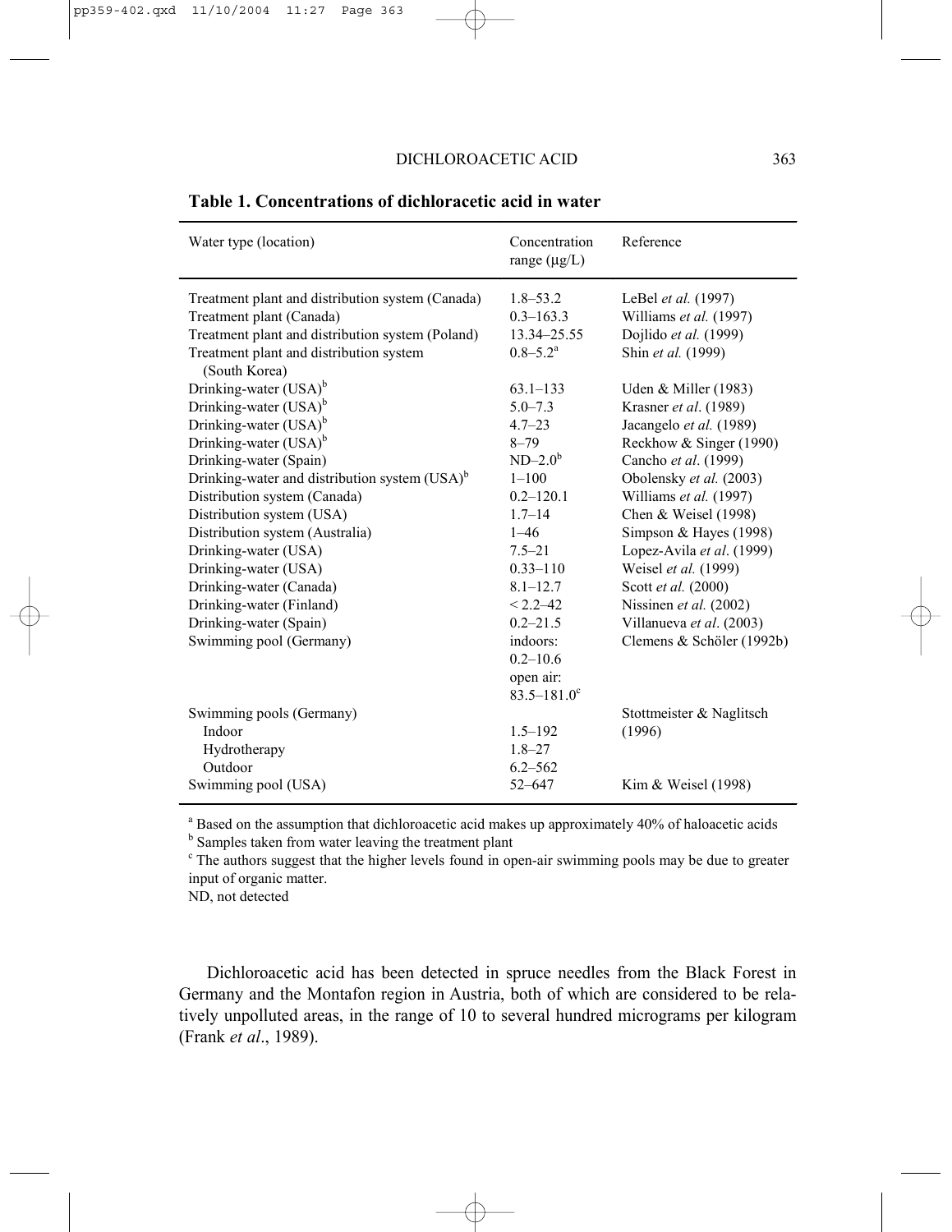### **1.4 Regulations and guidelines**

The WHO (1998) has established a provisional guideline of 50  $\mu$ g/L for dichloroacetic acid in drinking-water. A provisional guideline is established when there is some evidence of a potential health hazard but where available data on health effects are limited, or where an uncertainty factor greater than 1000 has been used in the derivation of the tolerable daily intake.

In Australia and New Zealand, the drinking-water guideline for dichloroacetic acid is 100 µg/L (National Health and Medical Research Council and Agriculture and Resource Management Council of Australia and New Zealand, 1996). This guideline also notes that minimizing the concentration of all chlorination by-products is encouraged by reducing naturally occurring organic material from the source water, reducing the amount of chlorine added, or using an alternative disinfectant, while not compromising disinfection.

In the USA, the Environmental Protection Agency (1998) regulates a combination of five haloacetic acids, which includes dichloroacetic acid together with monochloracetic acid, trichloroacetic acid and mono- and dibromoacetic acids. The maximum contaminant level for the sum of these five haloacetic acids is 60 µg/L.

The European Union (European Commission, 1998) and Canada (Health Canada, 2001) have not set guideline values, but encourage the reduction of total disinfection byproduct concentrations.

# **2. Studies of Cancer in Humans**

See Introduction to the monographs on chloramine, chloral and chloral hydrate, dichloroacetic acid, trichloroacetic acid and 3-chloro-4-(dichloromethyl)-5-hydroxy-2(5*H*) furanone.

# **3. Studies of Cancer in Experimental Animals**

### *Previous evaluation*

In four studies evaluated previously, dichloroacetic acid induced hepatocellular adenomas and carcinomas in male  $B6C3F<sub>1</sub>$  mice, and studies in experimental animals have since focused on its activity in the liver. The previous evaluation of dichloroacetic acid concluded that there was limited evidence in experimental animals for its carcinogenicity (IARC, 1995).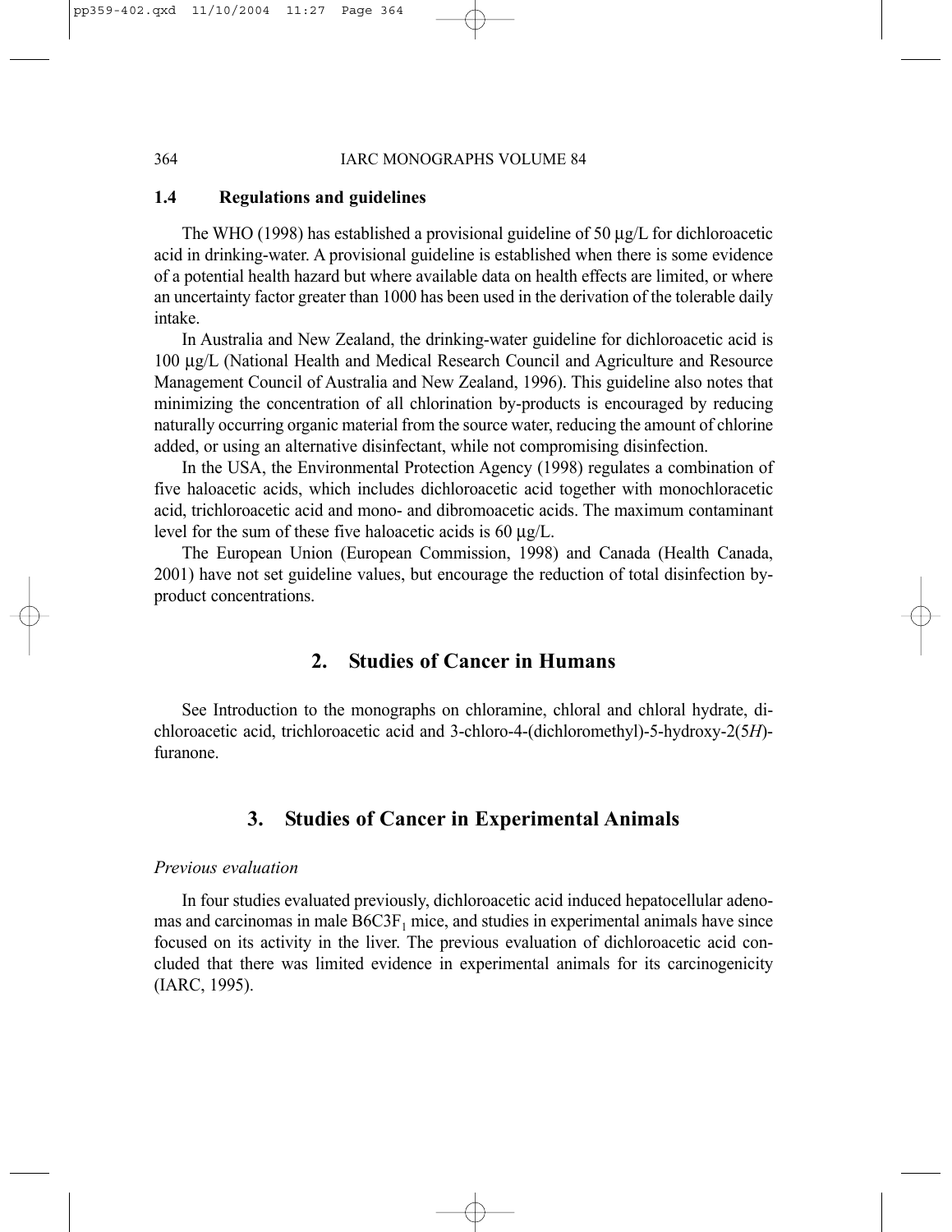### *New studies*

### **3.1 Oral administration**

### 3.1.1 *Mouse*

Groups of 90 female  $B6C3F_1$  mice, 7–8 weeks of age, were administered dichloroacetic acid continuously in the drinking-water at concentrations of 2.0, 6.67 and 20.0 mmol/L [236, 854 or 2350 mg/L], adjusted to pH 6.5–7.5 with sodium hydroxide; a control group of 134 animals received 20.0 mmol/L sodium chloride. Mice were killed after 360 or 576 days of exposure. The livers were weighed and evaluated for foci of altered hepatocytes (eosinophilic and basophilic), adenomas and carcinomas. After 360 or 576 days of exposure, dichloroacetic acid increased the ratio of liver-to-body weight dose-dependently. Data from mice administered dichloroacetic acid were compared with those from control mice using Fisher's exact test with a *p*-value < 0.05. At 360 days, only the high concentration of dichloroacetic acid (20.0 mmol/L) induced a significant increase in the incidence of altered hepatocyte foci (8/20; 40%) and hepatocellular adenomas (7/20; 35%) compared with control values of 0/40 and 1/40 (2.5%), respectively. The multiplicity of hepatocyte foci and adenomas was increased from 0 and  $0.03 \pm 0.03$  to  $0.60 \pm 0.22$  and  $0.45 \pm 0.17$ , respectively. After 576 days of exposure, 6.67 mmol/L dichloroacetic acid increased the incidence of foci  $(11/28; 39.3%)$  and adenomas  $(7/28; 25%)$ , while 20.0 mmol/L increased the incidence of foci (17/19; 89.5%), adenomas (16/19; 84.2%) and carcinomas (5/19; 26.3%). In control mice, the incidence of lesions was 1/40 adenomas at 360 days and 10/90 (11.1%) foci, 2/90 adenomas (2.2%) and 2/20 carcinomas (2.2%) at 576 days. An intermittent exposure group [number unspecified] was treated during 72-day cycles of 24 days of exposure to 20.0 mmol/L dichloroacetic acid followed by 48 days without exposure so that the timeweighted average concentration was equivalent to that of the 6.67-mmol/L group. Intermittent exposure to 20.0 mmol/L dichloroacetic acid resulted in a much lower incidence and multiplicity of hepatocellular adenomas than those in mice that received the same timeweighted average concentration of 6.67 mmol/L continuously (3/34 [8.8%] versus 7/28 [25%] and  $0.09 \pm 0.05$  versus  $0.32 \pm 0.13$ ). The dose–response relationship for total liver lesions per mouse did not appear to be linear for dichloroacetic acid (Pereira, 1996).

Groups of 25 female  $B6C3F_1$  mice, 28 days of age, were given 0.5 or 3.5 g/L dichloroacetic acid in the drinking-water adjusted to 6.9–7.1 with sodium hydroxide for 104 weeks; a group of 39 controls received 1.5% acetic acid. A complete necropsy was performed. The high dose of dichloroacetic acid decreased body weights of the mice and increased the liverto-body weight ratio. The high dose, but not the low dose, of dichloroacetic acid increased the incidence and multiplicity of liver carcinomas. The incidence of hepatocellular carcinomas was 2.6 (1/39), 4.0 (1/25) and 92% (23/25) and the multiplicity was  $0.05 \pm 0.32$ ,  $0.04 \pm 0.20$  and  $2.96 \pm 1.67$  in control, low-dose and high-dose mice, respectively (Schroeder *et al*., 1997).

Groups of male  $B6C3F_1$  mice, 28–30 days of age, were given 0 (50 animals), 0.5 (50 animals), 1 (71 animals), 2 (55 animals) or 3.5 (46 animals) g/L dichloroacetic acid in the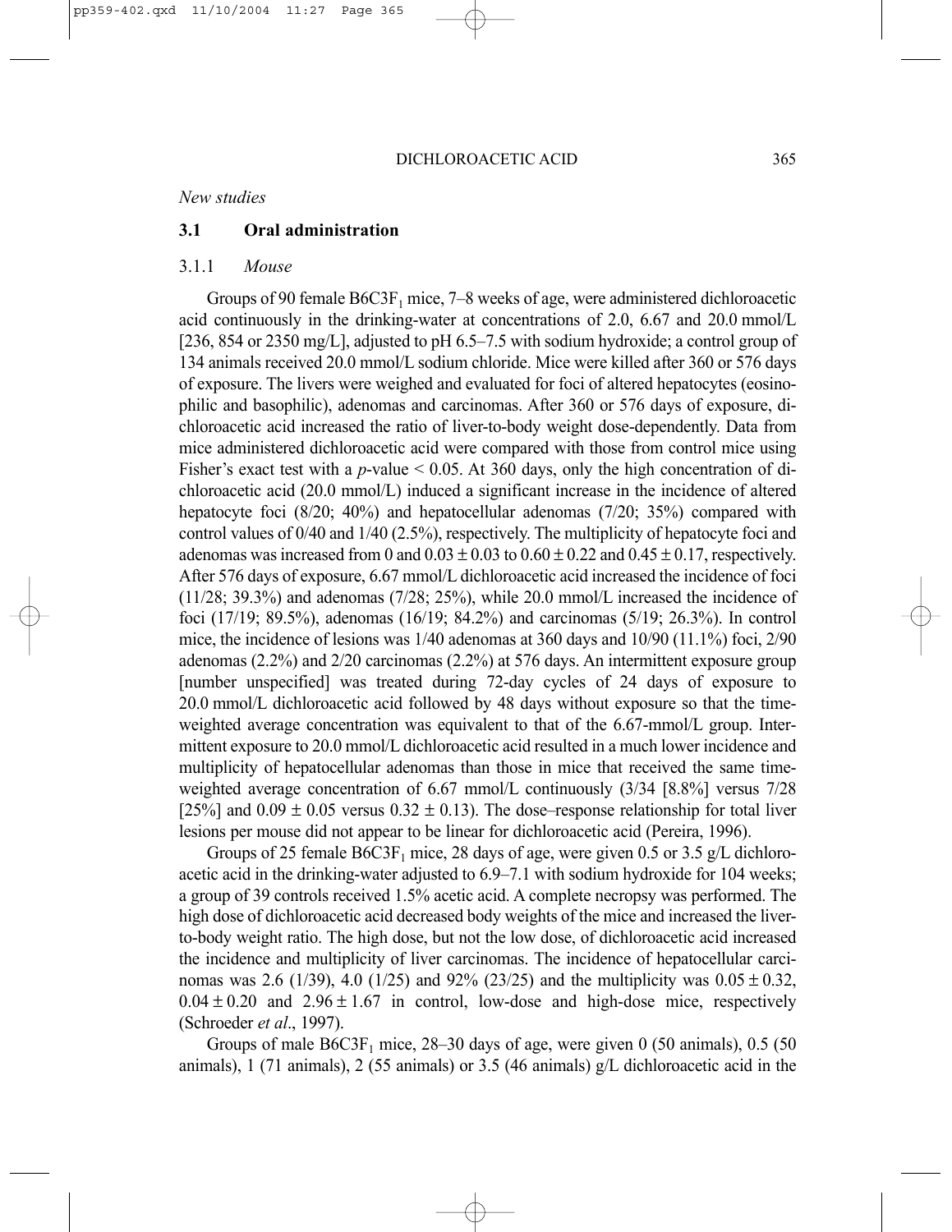#### 366 IARC MONOGRAPHS VOLUME 84

drinking-water adjusted to pH 6.9–7.1 with sodium hydroxide. Starting at a different time, other mice were exposed to 0 (33 animals) or 0.05 (50 animals) g/L dichloroacetic acid. The mice were killed between 90 and 100 weeks. Body, liver, kidney, testis and spleen weights were measured and livers, kidneys, spleens and testes were examined microscopically. No statistical differences with respect to tumour incidence or multiplicity were found between the control groups placed on study at different times or the two groups combined. Five animals from the high-dose group had a complete pathological examination. Animals that received the two higher doses of dichloroacetic acid (2 and 3.5 g/L) had significantly decreased body weights (18% versus control animals). At 1, 2 and 3.5 g/L, dichloroacetic acid increased the incidence and multiplicity of hepatocellular adenomas and carcinomas, while 0.5 g/L increased the multiplicity, but not the incidence of both lesions. After 90–100 weeks of treatment, the percentage of animals with hepatocellular adenomas was 10, 20, 51.4, 42.9 and 45%  $[p$ -value  $\leq$  0.05 for the three highest percentages] and that of animals with carcinomas was 26, 48, 71, 95 and 100%  $[p$ -value  $\leq$  0.05 for the three highest percentages] following administration of 0, 0.5, 1, 2 and 3.5 g/L dichloroacetic acid, respectively. [The numbers of animals that survived to 79–100 weeks and underwent histopathological examination were 50 (controls), 33 (0.05 g/L), 35 (0.5 g/L), 35 (1 g/L), 21 (2 g/L) and 11 (3 g/L) (personal communication from the author)] (DeAngelo *et al.*, 1999).

The ability of mixtures of dichloroacetic acid and trichloroacetic acid to induce liver tumours was studied in 6-week-old male B6C3F<sub>1</sub> mice. Treatments administered included 0.1, 0.5 and 2.0 g/L dichloroacetic acid and 0.5 and 2.0 g/L trichloroacetic acid, and selected combinations of these treatments. Twenty animals were assigned to each of 10 groups that received the above concentrations in the drinking-water for 52 weeks. Doserelated increases in liver tumour incidence (adenomas and carcinomas combined) were observed with the individual compounds and, when the animals were exposed to mixtures of dichloroacetic acid and trichloroacetic acid, it appeared that there was an additive effect in terms of tumour incidence (see Table 2) (Bull *et al.*, 2002).

### 3.1.2 *Rat*

Groups of 60 male Fischer 344/N rats, 28–30 days of age, received 0.05, 0.5 or 5 g/L dichloroacetic acid daily in the drinking-water for 100 weeks; a control group of 50 mice received 2 g/L sodium chloride for 104 weeks. In another experiment, a group of 78 males received a dose of 2.5 g/L dichloroacetic acid (neutralized) daily, which, due to toxicity, was lowered to 1.5 g/L at 8 weeks and 1.0 g/L at 26 weeks (time-weighted average daily concentration, 1.6 g/L) and a control group of 78 animals received deionized water. Rats were killed after 103 weeks of exposure. The highest concentration of dichloroacetic acid (5 g/L) caused severe, irreversible peripheral neuropathy and rats were killed at 60 weeks and excluded from the analysis. The neurotoxicity observed at 2.5  $g/L$  abated when the dose was lowered to 1.0 g/L. The liver, kidneys, testes, thyroid, stomach, rectum, duodenum, ileum, jejunum, colon, urinary bladder and spleen were examined for gross lesions. Body, liver, kidney, testes and spleen weights were measured and the organs were exa-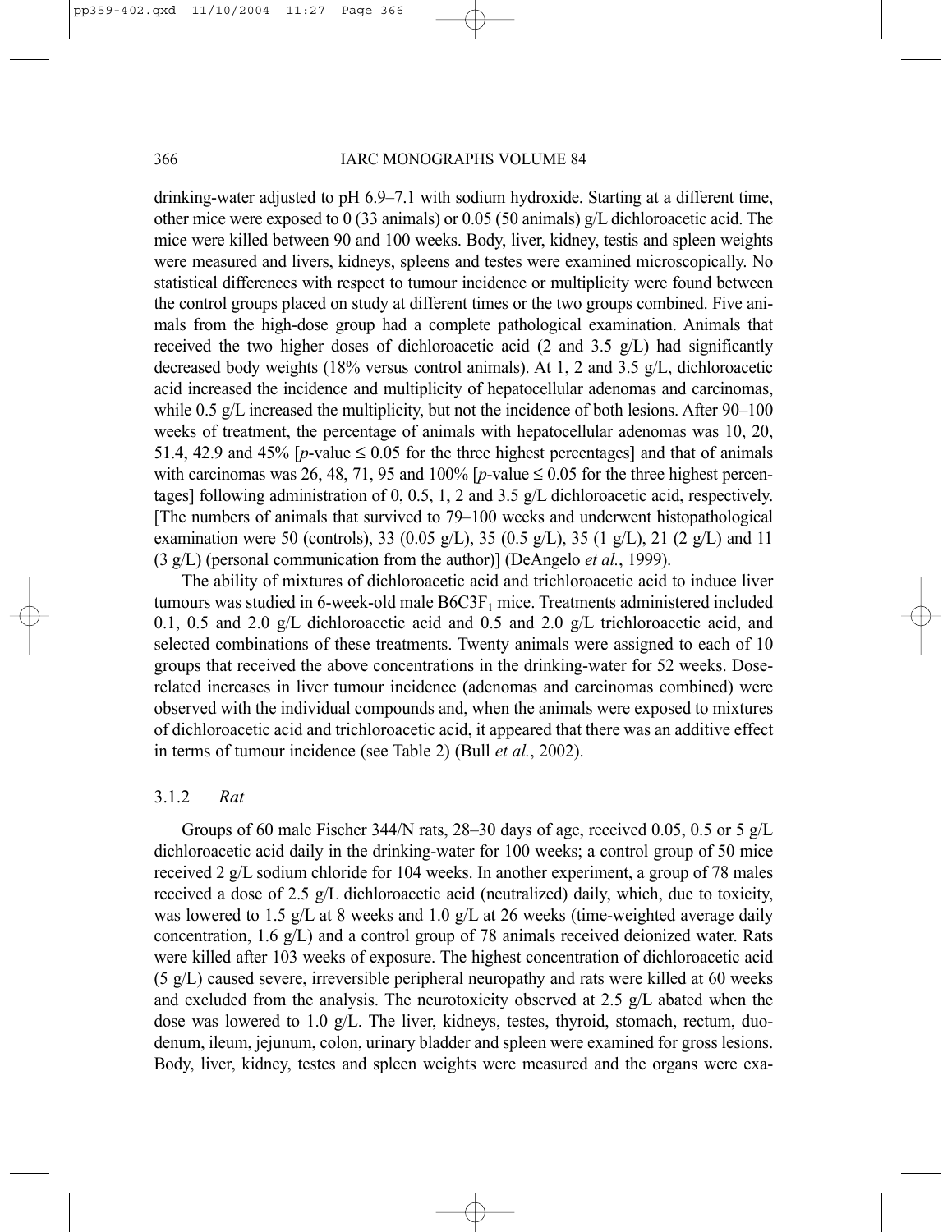| Treatment                | Tumour incidence<br>(adenomas and<br>carcinomas) | Tumour multiplicity <sup>a</sup> |  |
|--------------------------|--------------------------------------------------|----------------------------------|--|
| Control (drinking-water) | 1/20                                             | $0.05 \pm 0.0$                   |  |
| $0.1$ g/L DCA            | 2/20                                             | $0.10 \pm 0.07$                  |  |
| $0.5$ g/L DCA            | $5/20^{b}$                                       | $0.35 \pm 0.15^b$                |  |
| $2$ g/L DCA              | $12/19^{b}$                                      | $1.7 \pm 0.5^{\rm b}$            |  |
| $0.5$ g/L TCA            | $11/20^{b}$                                      | $0.70 \pm 0.16^b$                |  |
| $2$ g/L TCA              | $9/20^{b}$                                       | $0.60 \pm 0.18^b$                |  |
| $0.1$ DCA + 0.5 TCA g/L  | $9/20^{b}$                                       | $0.65 \pm 0.22^b$                |  |
| $0.1$ DCA + 2 TCA g/L    | $15/20^{b}$                                      | $1.3 \pm 0.2^b$                  |  |
| $0.5$ DCA + 0.5 TCA g/L  | $13/19^{b}$                                      | $1.4 \pm 0.3^{b}$                |  |
| $0.5$ DCA + 2 TCA g/L    | $13/20^{b}$                                      | $1.5 \pm 0.3^b$                  |  |

**Table 2. Effect on liver tumour incidence of administration of dichloroacetic acid (DCA) and trichloroacetic acid (TCA) to B6C3F1 male mice in the drinking-water for 52 weeks** 

From Bull *et al.* (2002)

<sup>a</sup> Total number of tumours divided by total number of animals

<sup>b</sup> Significantly different from control at  $p < 0.05$ 

mined microscopically. Exposure to 1.6 g/L dichloroacetic acid reduced the terminal body weight to 73% that of the control value  $(308 \pm 9)$  g versus  $424 \pm 4$  g;  $p < 0.05$ ) and reduced the relative liver and kidney weights. No other effect on body and organ weight was reported in this or the other treatment groups. A significant increase in the incidence of hepatocellular carcinomas was noted in animals administered 1.6 g/L dichloroacetic acid (21.4% [6/28] versus 3.0% [1.33]; p-value  $\leq$  0.05). Animals treated with 0.5 g/L dichloroacetic acid did not show a significant increase in the incidences of adenomas (5/29; 17.2%) or carcinomas (3/29; 10.3%), although the combined incidence of adenomas and carcinomas (7/19; 24.1%) was greater than that in controls (1/23; 4.4%) [*p*-value  $\leq 0.05$ ]. No liver lesions were found in rats exposed to  $0.05 \text{ g/L}$  dichloroacetic acid (DeAngelo *et al*., 1996). [The data for the treatments with 2 g/L sodium chloride and 0.05 and 0.5 g/L dichloroacetic acid were published previously, but the incidences of adenoma and proliferative lesions were reported to be slightly higher (Richmond *et al.*, 1995).]

### **3.2 Administration with known carcinogens or modifying factors**

### *Tumour-promotion studies*

Groups of  $10-40$  female  $B6C3F<sub>1</sub>$  mice, 15 days of age, were initiated with an intraperitoneal injection of 25 mg/kg bw *N*-methyl-*N*-nitrosourea (MNU). At 49 days of age, the animals received 2.0, 6.67 or 20.0 mmol/L [256, 854 or 2560 mg/L] dichloroacetic acid adjusted to pH 6.5–7.5 with sodium hydroxide or 20.0 mmol/L sodium chloride as a control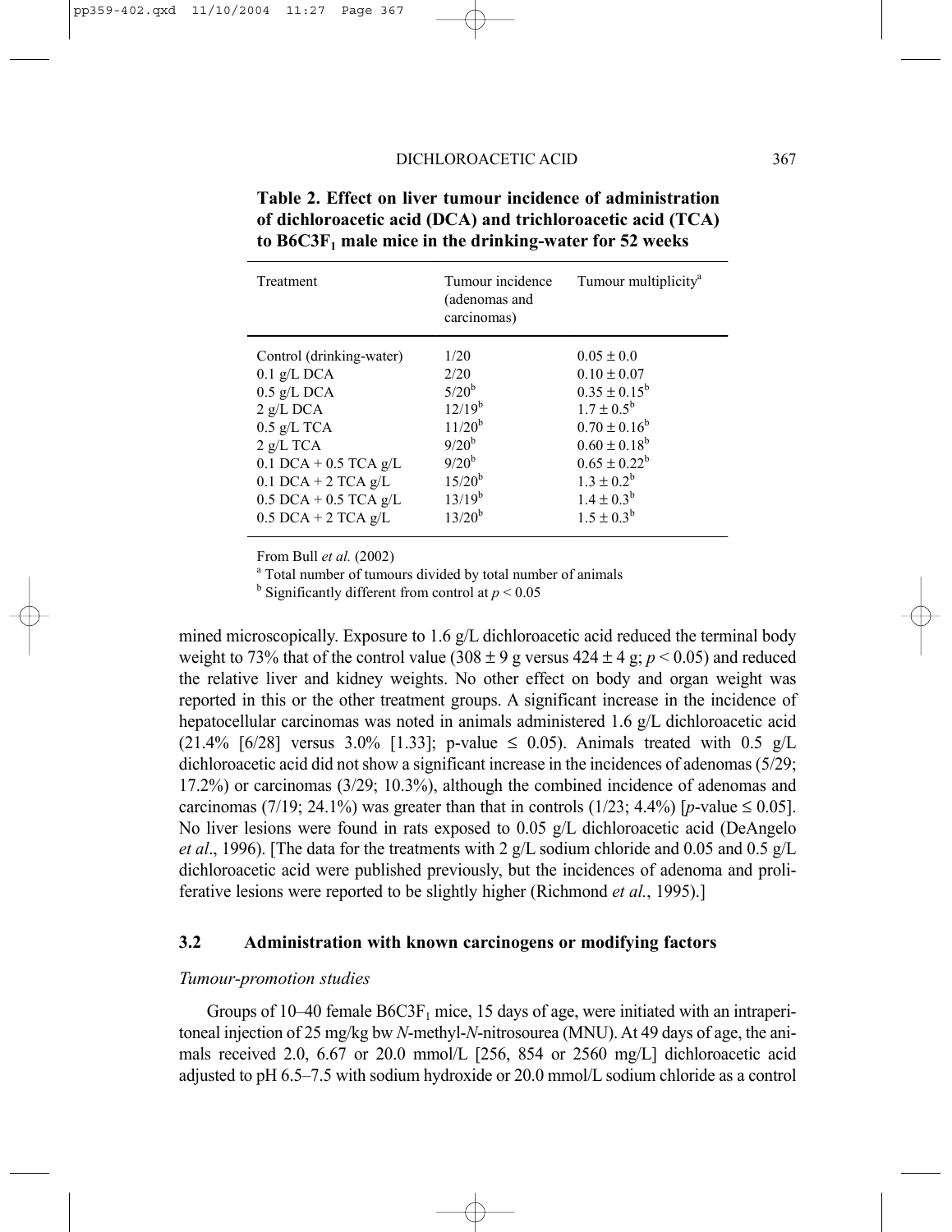for the sodium salt in the drinking-water. At 31 weeks, administration of 20.0 mmol/L dichloroacetic acid in the drinking-water was stopped for 12 mice that were held untreated until 52 weeks. Some mice were killed after 31 weeks of exposure and the remainder after 52 weeks. Dichloroacetic acid did not significantly increase the incidence or multiplicity of hepatocellular adenocarcinomas. The high dose of dichloroacetic acid increased the incidence of hepatocellular adenomas in MNU-initiated mice from 0/10 to 5/10 (50%) at 31 weeks and from 7/40 (17.5%) to 19/26 (73.1%) at 52 weeks. The multiplicity of hepatocellular adenomas was increased ( $p < 0.01$ ) from 0.00 to  $1.80 \pm 0.83$  and from  $0.28 \pm 0.11$ to  $3.62 \pm 0.70$  at 31 and 52 weeks, respectively. The two lower doses of dichloroacetic acid did not significantly increase tumour incidence or multiplicity. The high dose of dichloroacetic acid also promoted MNU-initiated altered hepatocyte foci. The foci and tumours promoted by dichloroacetic acid were eosinophilic and contained glutathione *S*-transferase-π. When exposure to dichloroacetic acid was stopped after 31 weeks, the tumours that it had promoted appeared to regress  $(1.80 \pm 0.83$  at week 31 and  $0.69 \pm 0.26$  at week 52) (Pereira & Phelps, 1996).

Combinations of dichloroacetic acid and trichloroacetic acid have been evaluated for tumour-promoting activity (Pereira *et al.*, 1997). Groups of  $20-45$  female  $B6C3F<sub>1</sub>$  mice, 15 days of age, were initiated with an intraperitoneal injection of 25 mg/kg bw MNU on day 15 of age. At 4 weeks of age, they received 0, 7.8, 15.6 or 25 mmol/L dichloroacetic acid in the drinking-water with or without 6.0 mmol/L trichloroacetic acid or 25 mmol/L trichloroacetic acid with or without 15.6 mmol/L dichloroacetic acid. The pH of the dose solutions was adjusted to 6.5–7.5 with sodium hydroxide. Treatment was continued up to 48 weeks of age, at which time the mice were killed. The high dose of dichloroacetic acid (25 mmol/L) or trichloroacetic acid (25 mmol/L) significantly ( $p < 0.05$ ) increased the multiplicity of hepatocellular adenomas from  $0.07 \pm 0.05$  (no dichloroacetic acid or trichloroacetic acid) to 1.79  $\pm$  0.29 and 0.52  $\pm$  0.11, respectively. The lower doses of dichloroacetic acid and trichloroacetic acid did not significantly increase the incidence or multiplicity of adenomas. Although the combination containing 25 mmol/L dichloroacetic acid and 6.0 mmol/L trichloroacetic acid produced a less than synergistic increase in the liver-to-body weight ratio, it produced an additive increase in the multiplicity of hepatocellular adenomas. The multiplicity of adenomas in mice treated with the combination was 2.33  $\pm$  0.42 compared with 1.79  $\pm$  0.29 and 0.15  $\pm$  0.08 for dichloroacetic acid and trichloroacetic acid alone. The results following the combination containing 15.6 mmol/L dichloroacetic acid and 25 mmol/L trichloroacetic acid were also consistent with an additive increase in the multiplicity of adenomas:  $0.32 \pm 0.11$  (15.6 mmol/L dichloroacetic acid),  $0.53 \pm 0.20$  (25.0 mmol/L trichloroacetic acid) and  $0.52 \pm 0.11$  (combination of dichloroacetic acid and trichloroacetic acid).

The effect of chloroform on the promotion of liver and kidney tumours by dichloroacetic acid and trichloroacetic acid was evaluated in groups of 6–29 male and female  $B6C3F<sub>1</sub>$  mice initiated at 15 days of age with an intraperitoneal injection of 30 mg/kg bw MNU. At 5 weeks of age, the mice received 0 or  $3.2 \text{ g/L}$  dichloroacetic acid with 0, 800 or 1600 mg/L chloroform in the drinking-water. The pH of the dose solutions was neutra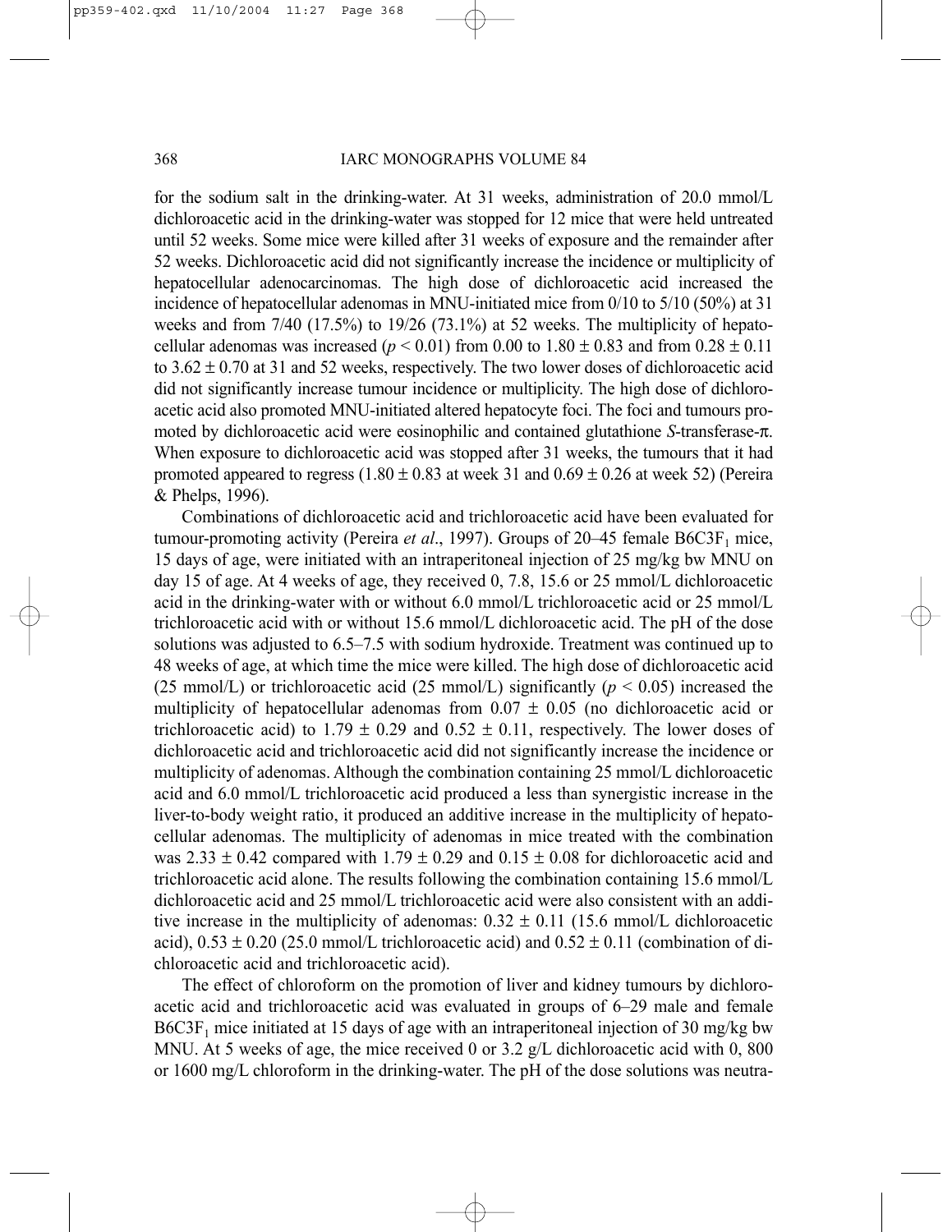lized with sodium hydroxide. The concentrations of chloroform were chosen because they prevented dichloroacetic acid-induced DNA hypomethylation and increased mRNA expression of the c-*myc* gene. The mice were killed at 36 weeks of age. The results were analysed for statistical significance by a one-way ANOVA followed by the Tukey test with a  $p$ -value  $\leq$  0.05. In MNU-initiated mice that did not receive dichloroacetic acid, liver adenomas were found in 2/29 (6.9%) females and 2/8 males (25%). No hepatocellular adenocarcinomas were found. Dichloroacetic acid increased the incidence of liver adenomas (17/24 [70.8%] females, 21/25 [84.0%] males). The multiplicity of liver tumours (adenomas plus adenocarcinomas) was increased by dichloroacetic acid from  $0.25 \pm 0.16$  to 3.17  $\pm$  0.76 tumours per mouse (females) and from  $0.07 \pm 0.04$  to  $3.92 \pm 0.54$  (males). In mice administered dichloroacetic acid, co-administration of chloroform decreased the incidence of adenomas from  $17/24$  (70.8%) to  $2/8$  (25%; 800 mg/L) and 0/6 (0%; 1600 mg/L) in females and from 21/25 (84.0%) to 7/12 (58.3%; 1600 mg/L) in males. The multiplicity of tumours was also decreased by chloroform to 0.8 and 0 for doses of 800 and 1600 mg/L in females and to 1.1 for the dose of 1600 mg/L in males. No altered hepatocyte foci, adenomas or adenocarcinomas were found in six MNU-initiated male mice that were administered 1600 mg/L chloroform. Renal tumours of tubular origin were found in male mice. The majority  $(> 70\%)$  were papillary cystic adenomas and the rest were cystic adenomas and, to a lesser extent, adenocarcinomas (~5%). No kidney tumours were found in the eight MNU-initiated mice. In MNU-initiated mice that received dichloroacetic acid, a significant increase in the incidence or multiplicity of kidney tumours was observed: 24% (6/25) with tumours and  $0.28 \pm 0.11$ tumours per mouse. However, co-administration of 1600 mg/L chloroform with dichloroacetic acid significantly increased the incidence of kidney tumours in male mice to 100% (12/12) and the multiplicity to  $1.75 \pm 0.39$  tumours per mouse (*p*-value < 0.01). No kidney tumours were found in the six MNU-initiated male mice administered 1600 mg/L chloroform alone. In female mice, the incidence of kidney tumours in all treatment groups was not significantly increased and ranged from 0 to 28.6% and the multiplicity ranged from 0 to 0.29 tumours per mouse. Hence, dichloroacetic acid promoted kidney tumours only in mice that were also administered chloroform (Pereira *et al*., 2001).

# **4. Other Data Relevant to an Evaluation of Carcinogenicity and its Mechanisms**

### **4.1 Absorption, distribution, metabolism and excretion**

### 4.1.1 *Humans*

The disposition of dichloroacetic acid (10 or 20 mg/kg bw given intravenously) was studied in four human volunteers (26, 38, 42 and 52 years old [sex not stated]). In subjects given 10 mg/kg bw dichloroacetic acid, the average plasma half-life was 0.34 h (range,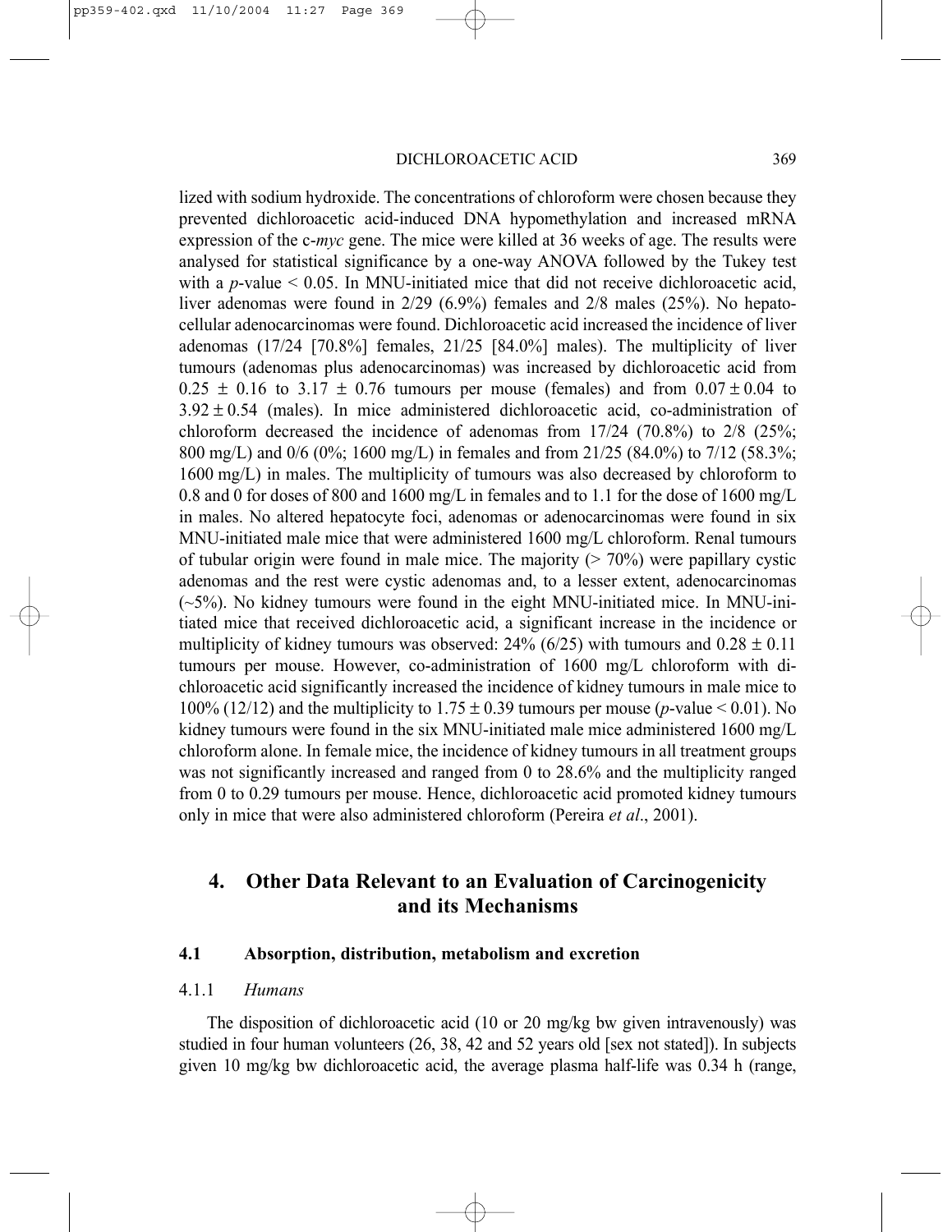0.33–0.36 h), the average volume-of-distribution was  $337 \text{ mL/kg}$  (range,  $308-366 \text{ mL/kg}$ ) and the average plasma clearance was 11.31 mL/min/kg (range, 10.86–11.76 mL/min/kg); in subjects given 20 mg/kg bw dichloroacetic acid, the average plasma half-life was 0.51 h (range,  $0.41-0.61$  h), the average volume-of-distribution was 190 mL/kg (range, 186– 195 mL/kg) and the average plasma clearance was 4.55 mL/min/kg (range, 3.53– 5.58 mL/min/kg) (Lukas *et al*., 1980).

Dichloroacetic acid was given intravenously (50 mg/kg bw) or orally (50 mg/kg bw or 50 mg/kg bw plus 50 mg thiamine [vitamin  $B_1$ ]) to healthy human volunteers (eight men and four women, aged 18–45 years), and a range of pharmacokinetic parameters were measured (Curry *et al*., 1991). On average, there was no evidence of an effect of vitamin  $B_1$  on the kinetics of dichloroacetic acetic. The average plasma half-life was  $2.7 \pm 0.4$  h, the average volume of distribution was  $19.9 \pm 1.7$  L, the average area-under-the-curve (AUC) was  $608.9 \pm 61.0$  ug/h/mL and the average renal clearance was  $53.0 \pm 15.9$  mL/h. There was no difference in the AUC or elimination half-life between men and women. Only  $0.7 \pm 0.5\%$  dichloroacetic acid was excreted unchanged in the urine. Urinary excretion of oxalic acid was similar after oral or intravenous administration of dichloroacetic acid (2.1  $\pm$  0.8 mg versus 2.3  $\pm$  0.5 mg). However, the elimination half-life was markedly prolonged after a second dose of dichloroacetic acid (Curry *et al.*, 1991).

The pharmacokinetics of dichloroacetic acid has been studied in humans with a range of diseases. In children (four boys and four girls, aged 1.5–10 years) with lactic acidosis due to severe malaria, dichloroacetic acid given intravenously at a dose of 50 mg/kg bw showed an average plasma half-life of 1.8  $\pm$  0.4 h, a volume of distribution of 0.32  $\pm$  0.09 L/kg and an average AUC of 378 ± 65 mg/L/h (Krishna *et al*., 1995).

Two studies were conducted on the pharmacokinetics of dichloroacetic acid in patients with severe falciparum malaria. In one study that included 13 adults ([sex not stated]; average age,  $27 \pm 8$  years) who were given 46 mg/kg bw dichloroacetic acid intravenously over 30 min, the elimination half-life was  $2.3 \pm 1.8$  h, the clearance was  $0.32 \pm 0.16$  L/h/kg and the volume of distribution was 0.75 ± 0.35 L/kg (Krishna *et al*., 1994). In a second study, 11 adults (eight men and three women; average age,  $32 \pm 10$  years) were given 46 mg/kg bw dichloroacetic acid intravenously and a second dose (46 mg/kg bw) was given 12 h later. The mean plasma half-life was  $3.4 \pm 2$  h after the first dose and  $4.4 \pm 2$  h after the second dose, the volume of distribution was  $0.44 \pm 0.2$  L/kg and the plasma clearance was 0.13 ± 0.03 L/h/kg (Krishna *et al*., 1996).

The effect of end-stage liver disease and liver transplantation on the pharmacokinetics of dichloroacetic acid was studied in 33 subjects [sex and age not stated] who were given 40 mg/kg bw dichloroacetic acid by a 60-min intravenous perfusion, then a second dose (40 mg/kg bw) by intravenous perfusion 4 h later, before and during the anhepatic stage. The clearance of dichloroacetic acid during the paleohepatic, anhepatic and neohepatic stages was 1.0, 0.0 and 1.7 mL/kg/min, respectively, indicating a major role of the liver in the metabolism of dichloroacetic acid (Shangraw  $&$  Fisher, 1996). The effect of cirrhosis on the pharmacokinetics of dichloroacetic acid was reported in six healthy volunteers (five men and one woman,  $30 \pm 3$  years old) and seven subjects with end-stage cirrhosis (five men and two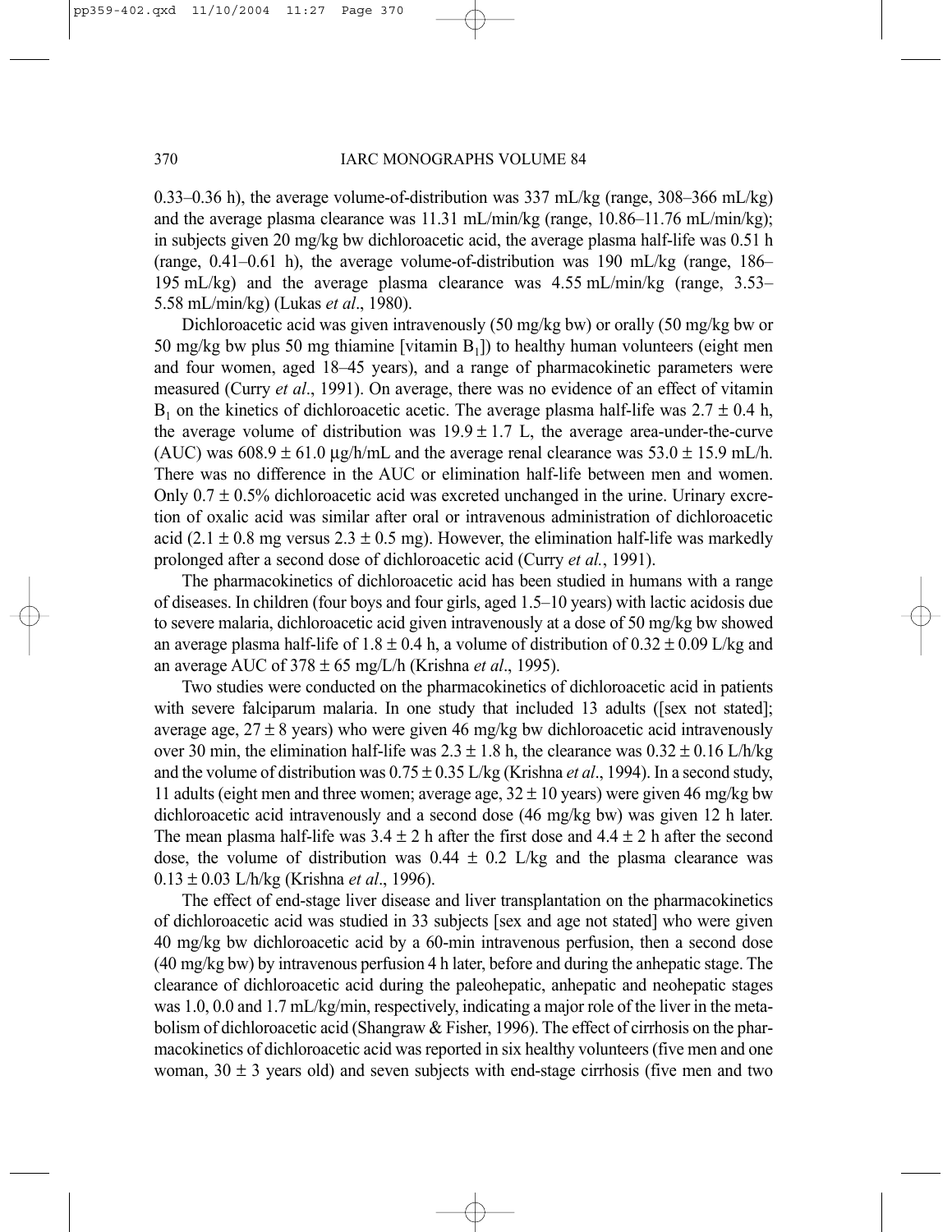women,  $47 \pm 3$  years old) who were given 35 mg/kg bw dichloroacetic acid by intravenous perfusion over 30 min. The clearance of dichloroacetic acid was 2.14 mL/kg/min in control subjects and 0.78 mL/kg/min in patients with cirrhosis (Shangraw & Fisher, 1999).

The pharmacokinetics of dichloroacetic acid was studied in 111 patients (66 men,  $56.0 \pm 18.4$  years old) with lactic acidosis, who received dichloroacetic acid (50 mg/kg) bw) by intravenous perfusion over 30 min, then a second perfusion of 50 mg/kg bw 2 h after the beginning of the first. The pharmacokinetics was complex in the acutely ill patients studied and differed markedly from those observed in healthy volunteers. In healthy volunteers, the pharmacokinetics fitted a one-compartment model, whereas in the patients the data fitted one-, two- and three-compartment models. In the two-compartment model, the plasma half-life and plasma clearance were  $18.15 \pm 3.12$  h (mean  $\pm$  standard error [SE]) and 0.041 L/kg/h, respectively, after the first treatment, whereas the two values were  $68.30 \pm 14.50$  h (mean  $\pm$  SE) and 0.017 L/kg/h, respectively, after the second treatment. Plasma clearance of dichloroacetic acid tended to decrease as either the number of compartments or the number of treatments increased. The prolonged half-life and decreased plasma clearance indicate that repeated administration of dichloroacetic acid impairs its metabolism (Henderson *et al*., 1997).

The pharmacokinetics of dichloroacetic acid was compared in healthy volunteers (27 subjects) and in patients with traumatic brain injury (25 subjects; average age,  $52.8 \pm 18.1$  years). The healthy volunteers were given cumulative intravenous doses (two doses 8 h apart) of 45, 90 or 150 mg/kg bw dichloroacetic acid; 16 patients with acute traumatic brain injury were given 60, 100 or 200 mg/kg bw dichloroacetic acid as a single intravenous dose; six other patients were given three intravenous doses [dose not stated] of dichloroacetic acid at 24-h intervals; and three patients were given six intravenous doses [dose not stated] at 12-h intervals. The initial clearance of dichloroacetic acid (4.82 L/h) declined (1.07 L/h) after repeated doses in patients with traumatic brain injury. Although the authors suggested several mechanisms by which the clearance of dichloroacetic acid might be decreased after repeated doses, they proposed that the enzyme responsible for the metabolism of dichloroacetic acid might be destroyed after repeated treatment with the compound (Williams *et al*., 2001).

### 4.1.2 *Experimental systems*

The pharmacokinetics of dichloroacetic acid was studied in rats and dogs. Three male Sprague-Dawley rats and two male beagle dogs were given 100 mg/kg bw dichloroacetic acid intravenously; the average plasma elimination half-life was 2.97 h (range, 2.1–4.4 h) in rats and 20.8 h (range, 17.1–24.6 h) in dogs; the average volume of distribution was 932 mL/kg (range, 701–1080 mL/kg) in rats and 256 mL/kg (range, 249–262 mL/kg) in dogs; and the average plasma clearance was 4.22 mL/min/kg (range, 1.84–5.94 mL/min/kg) in rats and 0.146 mL/min/kg (range, 0.123–0.168 mL/min/kg) in dogs (Lukas *et al*., 1980).

The disposition and elimination kinetics of [14C]dichloroacetic acid were studied in male Fischer 344 rats and  $B6C3F_1$  mice. In rats given 5, 20 or 100 mg/kg bw [<sup>14</sup>C]dichloro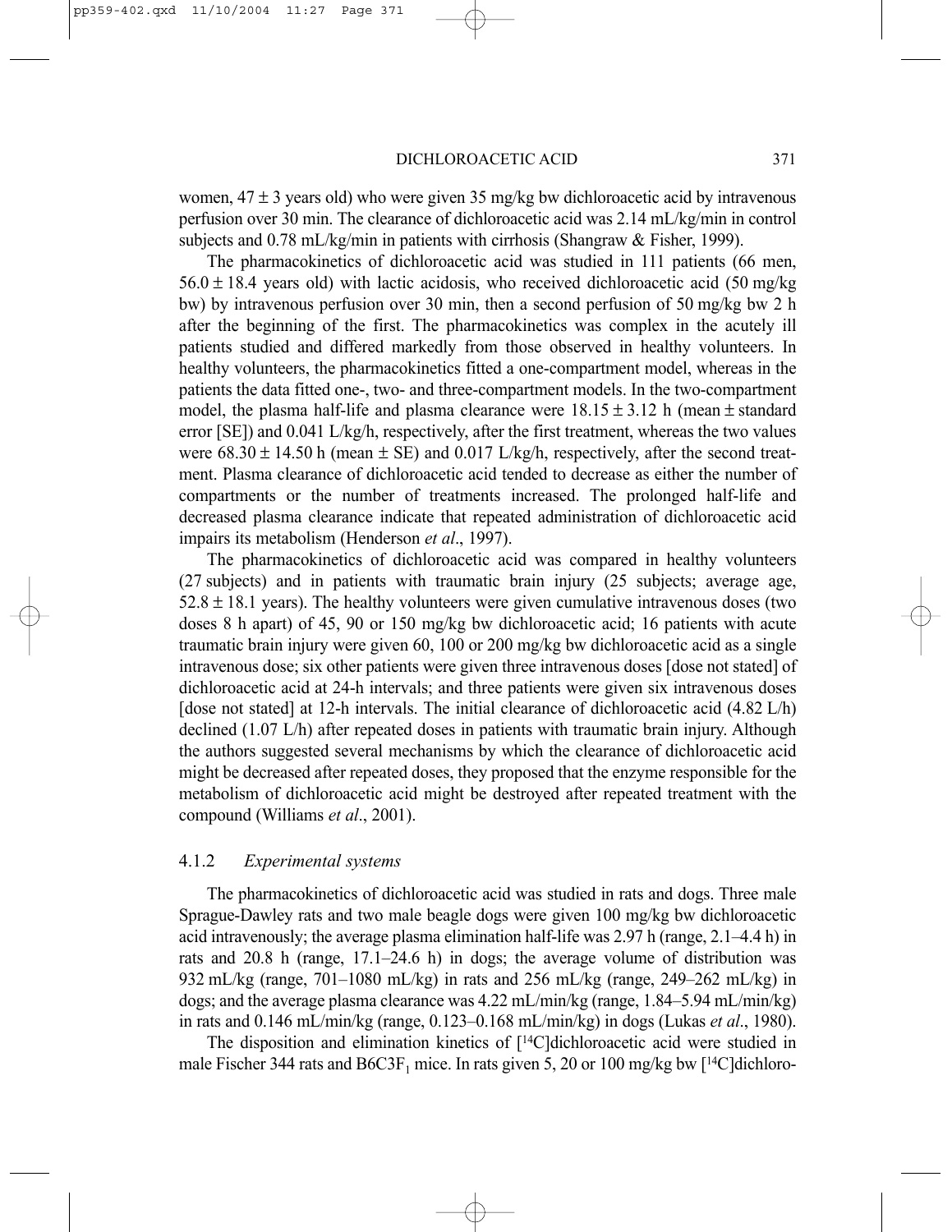acetic acid by gavage, 23.9–29.3% of the dose was eliminated as carbon dioxide and 19.6–24.4% was excreted in the urine. Only 1.0–2.2% of the dose was excreted unchanged in the urine. The major urinary metabolites in rats were glyoxylic, oxalic and glycolic acids, which amounted to 10.5–15.0% of the dose, and thiodiacetic acid amounted to 6.3–6.8% of the dose. In mice given 20 and 100 mg/kg bw dichloroacetic acid by gavage, 2.2 and 2.4% of the dose was eliminated as carbon dioxide and 2.2–2.3% was excreted as unchanged dichloroacetic acid. The major urinary metabolites of dichloroacetic acid in mice were glyoxylic, oxalic and glycolic acids and thiodiacetic acid, which amounted to 13.4–18.4% and 7.9–12.3% of the dose, respectively (Larson & Bull, 1992).

The adduction of haemoglobin and albumin by metabolites of dichloroacetic acid was investigated in male Fischer 344 rats and male  $B6C3F_1$  mice given 5 mg/kg bw [1,2-<sup>14</sup>C]dichloroacetic acid orally. Adduct levels were determined by measuring the difference between total level incorporated and the fraction of the label present in serine and glycine. In rats, haemoglobin and albumin adducts amounted to 3–9 and 177–228 pmol equivalents/mg protein, respectively, whereas in mice, these adducts ranged from undetectable to < 1 and 65–152 pmol equivalents/mg protein, respectively (Stevens *et al*., 1992).

The effect of prior treatment with dichloroacetic acid on its pharmacokinetics was studied in male Fischer 344 rats. Animals were given unlabelled dichloroacetic acid (0.2 or 2.0  $g/L$ ) in the drinking-water for 14 days before receiving [1,2-<sup>14</sup>C]dichloroacetic acid intravenously (bolus dose of 5, 20 or 100 mg/kg bw) or orally by gavage (100 mg/kg bw). In pretreated rats, the half-life of dichloroacetic acid after intravenous administration was significantly increased (10.8 versus 2.4 h) and the total body clearance was decreased (42.7 versus 267.4 mL/h/kg) compared with controls. The fraction of  $[1.2^{-14}$ C dichloroacetic acid (100 mg/kg bw given orally or intravenously) excreted as carbon dioxide appeared to be decreased in pretreated rats. The urinary excretion of dichloroacetic acid, glycolic acid, glyoxylic acid, chloroacetic acid and acetic acid was significantly increased in rats pretreated with 2.0 g/L dichloroacetic acid for 14 days before receiving the labelled compound (the excretion of oxalic acid remained unchanged). The in-vitro biotransformation of [1,2- <sup>14</sup>C]dichloroacetic acid to glyoxylic, oxalic and glycolic acids required glutathione for maximal activity and was decreased in rat liver cytosol isolated from rats pretreated with dichloroacetic acid (Gonzalez-Leon *et al*., 1997).

These data were reanalysed and extended in another study. Rats were administered dichloroacetic acid (65 mg/kg bw) via jugular vein cannula and whole blood and plasma concentrations of the parent compound were determined. The unbound fraction of dichloroacetic acid in plasma amounted to 0.94% and its renal clearance (corrected for plasma protein binding) was 3.1 mL/h/kg (Schultz *et al*., 1999).

The pharmacokinetics and oral bioavailability of dichloroacetic acid were studied in control naive male Fischer 344 rats administered 1–20 mg/kg bw and in glutathione *S*-transferase (GST)-zeta (GSTΖ1-1)-depleted male Fischer 344 rats administered 0.05–20 mg/kg bw intravenously or by gavage (Saghir & Schultz, 2002). GSTΖ1-1 activity was depleted by exposing rats to 0.2  $g/L$  dichloroacetic acid in drinking-water for 7 days before pharmacokinetic studies (dichloroacetic acid being an inhibitor of the GSTΖ1-1 enzyme). The authors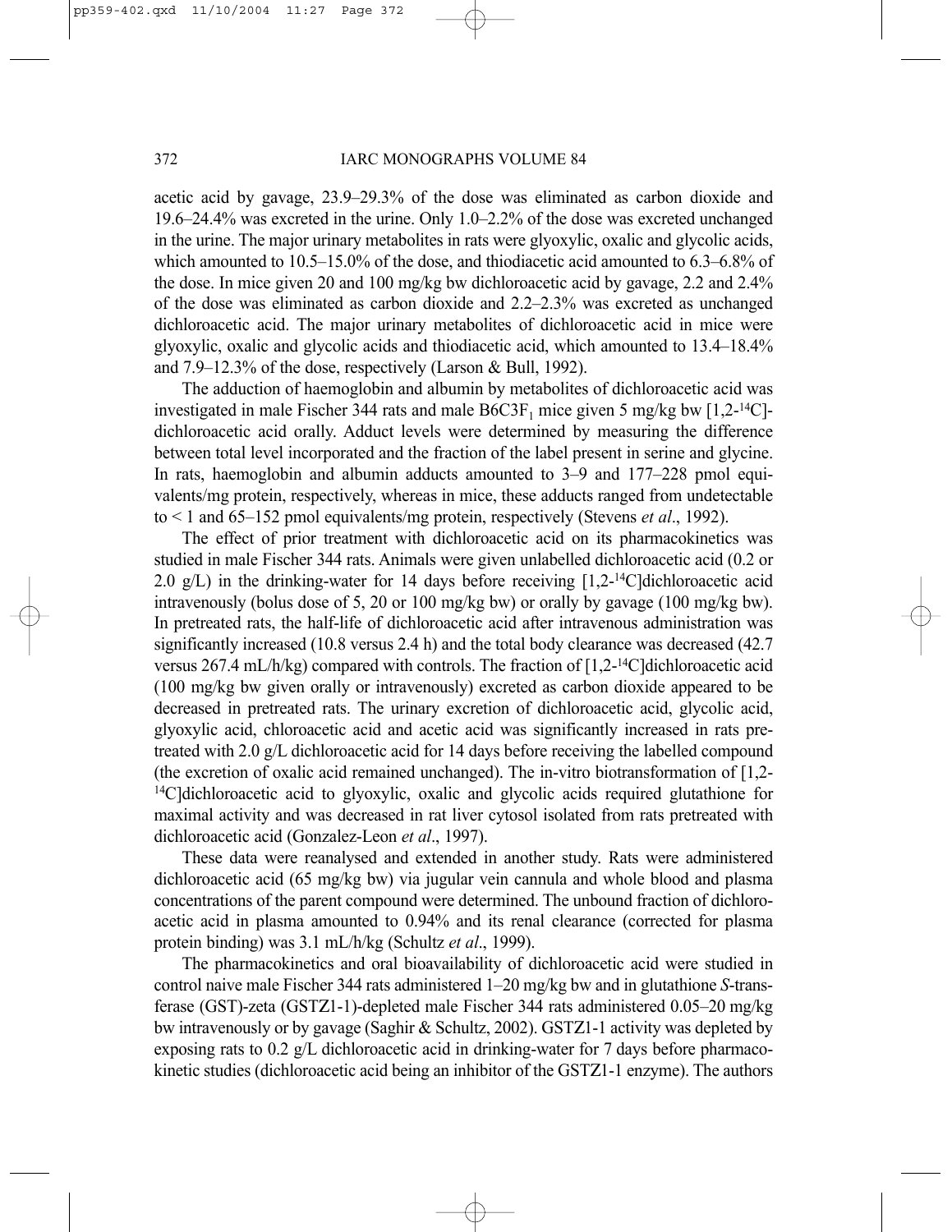also compared the in-vitro metabolism of dichloroacetic acid in human liver cytosol with that in cytosol obtained from naive and GSTΖ1-1-depleted rats. The half-life for the elimination of dichloroacetic acid from the plasma was dose-dependent and increased with increasing dose of dichloroacetic acid; it was also increased in GSTΖ1-1-depleted rats given dichloroacetic acid in the drinking-water. The oral bioavailability of dichloroacetic acid was 0–13% in control naive rats and 14–75% in GSTΖ1-1-depleted rats. The authors predicted that the human oral bioavailability of dichloroacetic acid in drinking-water would be low  $($  < 1%). The intrinsic metabolic clearance  $(Cl<sub>int</sub>)$  from control naive rat liver cytosol was 3.86 mL/h/mg protein compared with 0.25 mL/h/mg protein in GSTΖ1-1-depleted rats; the *Cl*int from human liver cytosol was not significantly different from that observed in the GSTΖ1-1-depleted rats. The authors concluded that exposure of rodents to a high level of dichloroacetic acid depletes GSTΖ1-1 activity, causing the pharmacokinetics in rats to become comparable to that in humans (Saghir & Schultz, 2002).

The metabolic fate of dichloroacetic acid was investigated in male Fischer 344 rats given either 282 mg/kg bw  $[1-14C]$ dichloroacetic acid or 282 mg/kg bw  $[2-14C]$ dichloroacetic acid or 28.2 mg/kg  $[2^{-14}C]$ dichloroacetic acid by gavage. The disposition of  $[1^{-14}C]$ or  $[2^{-14}C]$ dichloroacetic acid at 282 mg/kg bw was similar, except that the fraction of the dose eliminated through expiration as carbon dioxide decreased (25.0 versus 34.4%) whereas the fraction of the administered radioactivity excreted in the urine increased (35.2) versus  $12.7\%$ ) as the dose of  $[2^{-14}C]$ dichloroacetic acid was increased from 28.2 to 282 mg/kg bw. Most of the increase in excreted radioactivity was attributable to unchanged dichloroacetic acid. The major urinary metabolites identified were glycolic acid, glyoxylic acid and oxalic acid. The fraction of administered radioactivity measured in tissues 48 h after treatment ranged from 20.8% to 36.4%; liver and muscle contained the most radioactivity (Lin *et al*., 1993).

The pharmacokinetics and metabolic fate of dichloroacetic acid were studied in male Sprague-Dawley rats given 50 mg/kg bw dichloroacetic acid containing 280–400 µCi/kg bw [1-14C]dichloroacetic acid, 50 mg/kg bw [1,2-13C]dichloroacetic acid or a mixture of  $[1-14C]$ - and  $[1,2-13C]$ dichloroacetic acid (1:99) by gavage as sodium dichloroacetate in water. The plasma elimination half-life of dichloroacetic acid was  $0.11 \pm 0.02$  or  $5.38 \pm 0.02$ 0.76 h in rats given one or two doses of dichloroacetic acid, respectively. The fraction of the dose eliminated as carbon dioxide ranged from 17 to 46% of the dose. Oxalic acid, glyoxylic acid and the glycine conjugates hippuric acid and phenylacetylglycine were identified as metabolites; the glycine conjugates apparently arise from the transamination of glyoxylic acid to give glycine followed by conjugation with benzoic acid or phenylacetic acid. The fraction of the dose excreted in urine as unchanged dichloroacetic acid ranged from 0.36 to 20.2%, depending on the size of the rats and on whether they were fed or fasted (James *et al.*, 1998). The metabolic fate of dichloroacetic acid in rats is shown in Figure 1.

The kinetics of the biotransformation of dichloroacetic acid was studied in livers isolated from male Fischer 344 rats and perfused with Krebs-Ringer buffer containing bovine serum albumin, glucose and taurocholate and an initial concentration of 25 or 250 µM (3.2)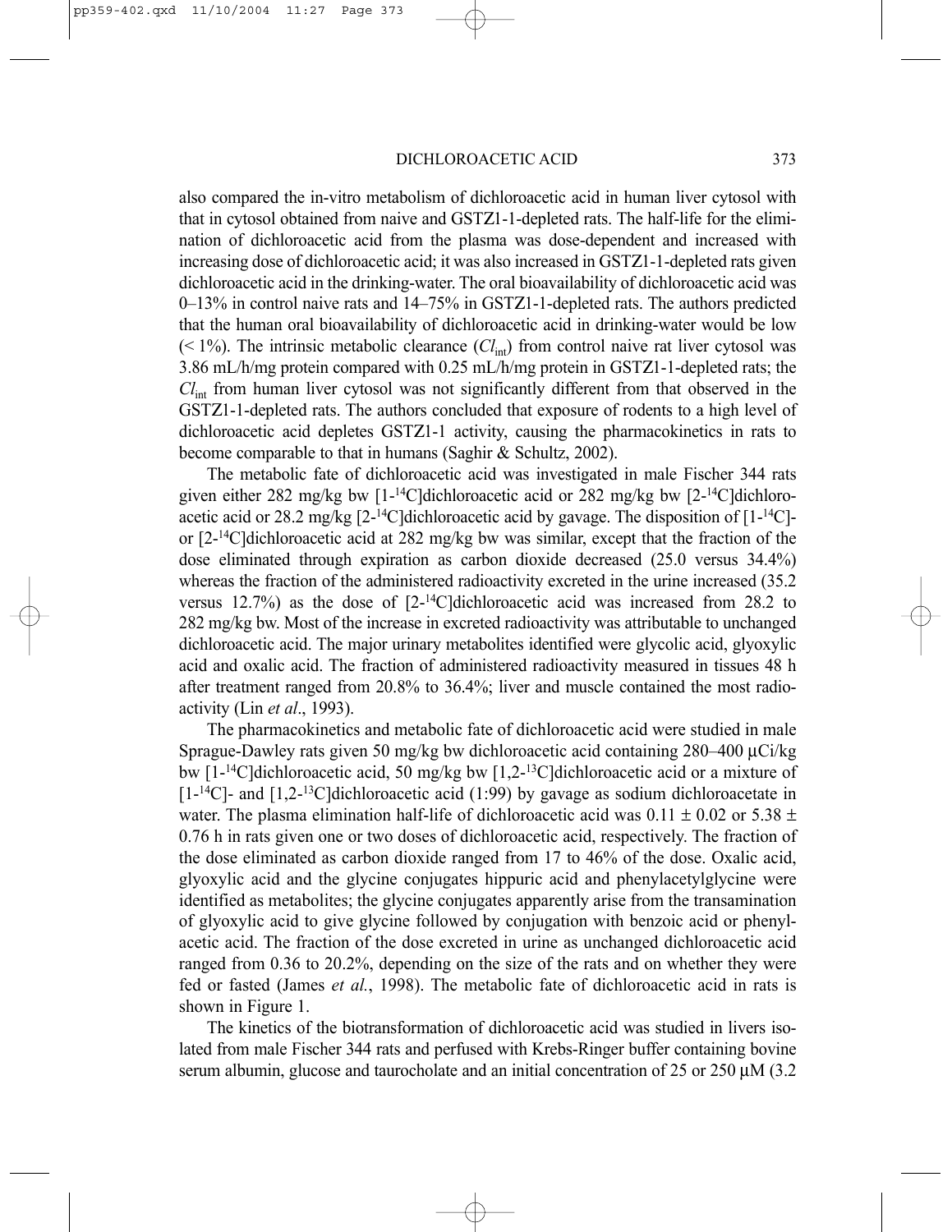



Modified from James *et al.* (1998)

or 32  $\mu$ g/mL). In livers perfused with 250  $\mu$ M (32  $\mu$ g/mL), the free dichloroacetic acid concentration after 5 min of perfusion was 112  $\mu$ M (14.5  $\mu$ g/mL) or 47% of the total concentration, indicating binding to bovine serum albumin, whereas at the end of the 120-min perfusion, the concentration of free dichloroacetic acid was 7  $\mu$ M (0.9  $\mu$ g/mL) or 41% of the total concentration present at the end of the perfusion. A total of 0.2% of the total concentration of dichloroacetic acid was excreted in the bile during the 120-min perfusion. The half-life and the elimination rate constant for dichloroacetic acid were 32 min and 0.022/min, respectively (Toxopeus & Frazier, 1998).

The in-vitro degradation of dichloroacetic acid followed the order: liver  $\gg$  lung  $\ge$ kidney > intestine  $\approx$  muscle in mouse 700  $\times$  *g* supernatant fractions (cytosol, microsomes and mitochondria). The highest rate of degradation of dichloroacetic acid was found in liver cytosol, and reduced nicotinamide adenine dinucleotide phosphate (NADPH) and oxygen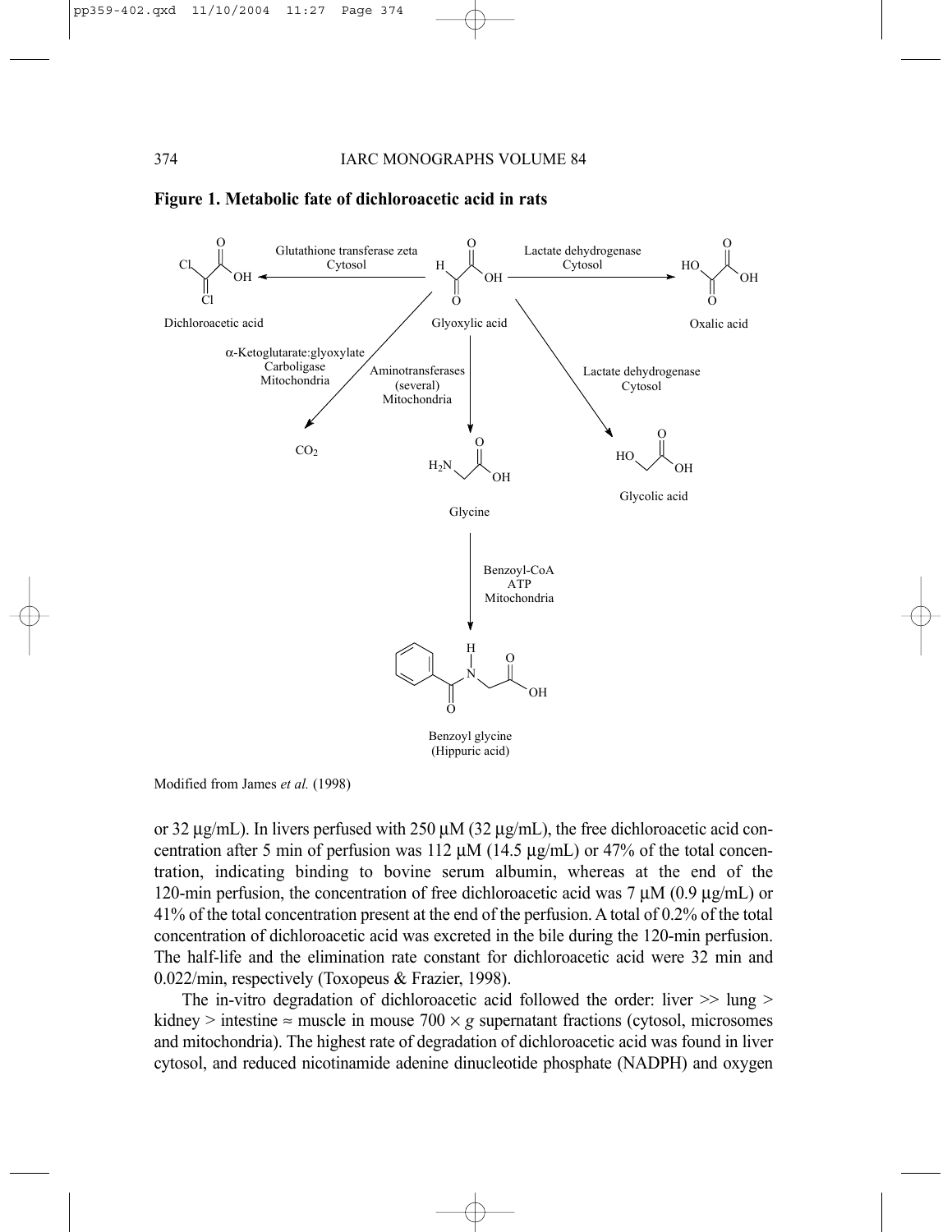were not required for maximal activity in microsomes. The degradation of dichloroacetic acid was decreased when diethyl maleate or chlorodinitrobenzene, which deplete glutathione (GSH) concentrations, was included in the reaction mixture and increased when GSH was added. Because the enzyme that catalysed the degradation of dichloroacetic acid was not retained on a GSH–sepharose column, it was concluded that a GST was not involved; carbon monoxide and SKF525-A, inhibitors of cytochrome P450 activity, did not inhibit the degradation of dichloroacetic acid, indicating that cytochromes P450 played no role in this degradation (Lipscomb *et al*., 1995).

The proposed formation of glyoxylic acid as an intermediate in the metabolism of dichloroacetic acid to oxalic acid, carbon dioxide and glycine was confirmed by the identification of  $[1 - {}^{14}C]$ - and  $[1, 2 - {}^{13}C]$ glyoxylic acid as metabolites of  $[1 - {}^{14}C]$ - and  $[1, 2 - {}^{13}C]$ dichloroacetic acid. The enzymes that catalysed this biotransformation were located in hepatic cytosolic fractions isolated from male Sprague-Dawley rats and from humans and required GSH, but not NADPH or NADH, for maximal activity. The rate of biotransformation to glyoxylic acid was decreased in hepatic cytosolic fractions from rats pretreated with 50 mg/kg bw dichloroacetic acid for 2 days compared with rats given water (James *et al*., 1997).

A GSH-dependent enzyme that catalysed the oxygenation of dichloroacetic acid to glyoxylic acid as the sole product was purified to homogeneity from male Fischer 344 rat liver (Tong *et al*., 1998a). Antibodies to human GSTΖ cross-reacted with the rat liver enzyme, thereby identifying it as the rat orthologue of human GSTΖ1-1 (hGSTΖ1-1), which was identified by interrogating expressed sequence tag databases (Board *et al*., 1997). hGSTZ1-1 is identical to maleylacetoacetate isomerase, which catalyses the penultimate step in the degradation of phenylalanine and tyrosine (Fernández-Cañón & Peñalva, 1998). Rat liver GSTΖ1-1 catalysed the biotransformation of [2-13C]dichloroacetic acid to [2-  $13C$  glyoxylic acid, which was identified by  $13C$  nuclear magnetic resonance spectroscopy. GSH was required for the GSTΖ-catalysed oxygenation of dichloroacetic acid metabolism, but it was neither consumed nor oxidized; it was completely recovered from the incubation mixtures, and no formation of GSH disulfide was associated with oxygenation of dichloroacetic acid, as compared with controls. Immunoblotting with anti-hGSTΖ1-1 antibodies demonstrated the presence of immunoreactive GSTΖ in rat, mouse and human hepatic cytosolic fractions. Kinetic studies with human, rat (male Fischer 344) and mouse (male  $B6C3F<sub>1</sub>$ ) liver cytosolic fractions with dichloroacetic acid as the variable substrate showed that the *V*<sub>max</sub>/*K*<sub>m</sub> followed the order human < rat < mouse. These data identified GSTZ1-1 as the cytosolic enzyme that catalyses the biotransformation of dichloroacetic acid to glyoxylic acid (Tong *et al.*, 1998b).

Immunohistochemical studies on the localization of GSTΖ1-1 in male Fischer 344 rat tissues reported intense staining in the liver, testis and prostate, and moderate-to-sparse staining in a range of tissues. Hepatic GSTΖ1-1 activities with maleylacetone or chlorofluoroacetic acid as substrates were markedly decreased after administration of 1.2 mmol/kg (154.8 mg/kg bw) dichloroacetic acid intraperitoneally for 5 days, but no change in residual GSTΖ1-1 activities in the testis and other tissues was observed. The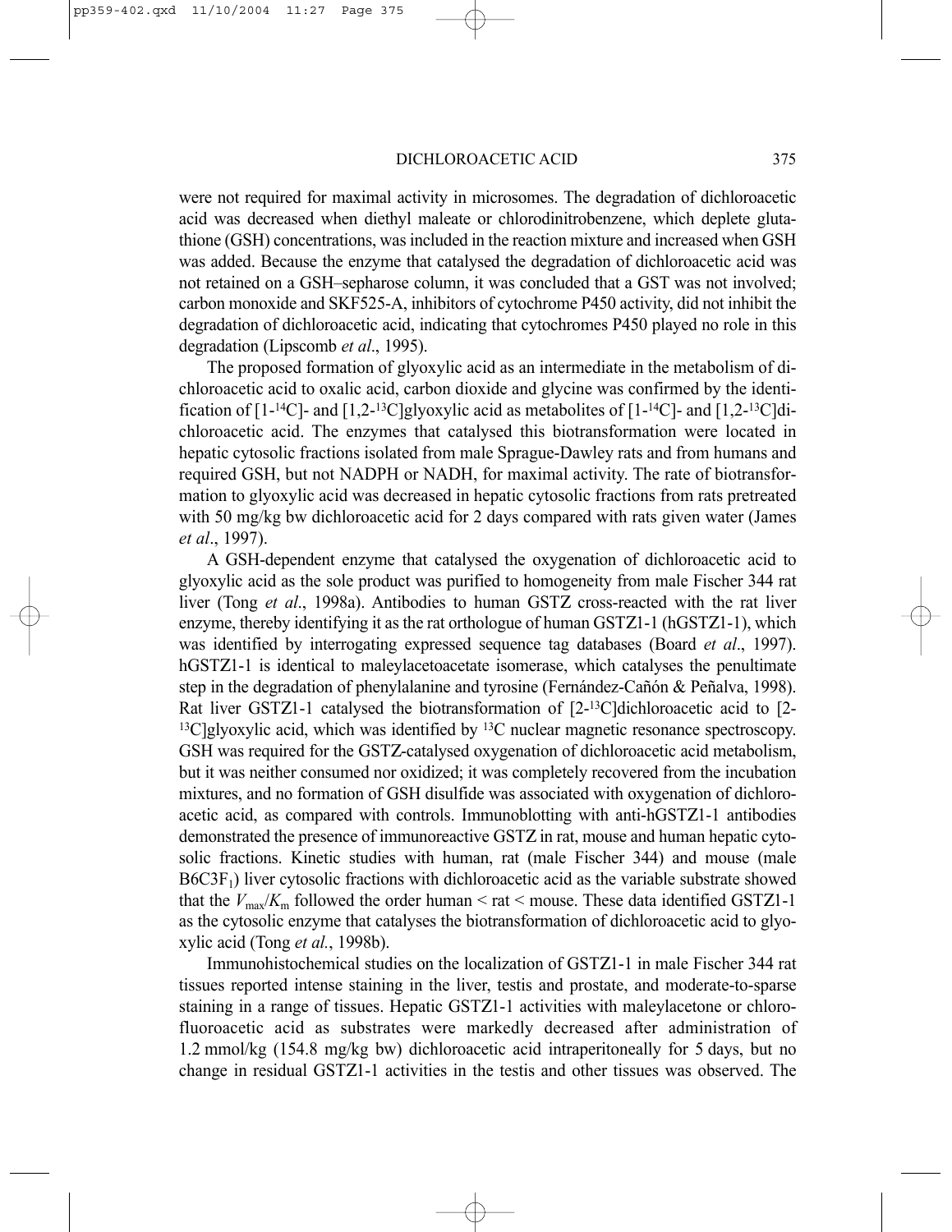tissue-dependent differences in activities with both substrates reflected the pattern of expression of GSTΖ1-1 observed by immunohistochemistry (Lantum *et al*. 2002).

The biotransformation of dichloroacetic acid to glyoxylic acid in rat liver cytosol (male Fischer 344 rats) was not linear with time and reached a plateau after 20–30 min of incubation; the reaction proceeded at the initial rate when a second dose of rat liver cytosol was added, whereas the addition of a second dose of dichloroacetic acid did not result in further glyoxylic acid formation, indicating that dichloroacetic acid inactivated GSTΖ1-1. In rats given 0.3 mmol/kg (38.7 mg/kg) bw dichloroacetic acid for 12 days, GSTΖ1-1 activity with dichloroacetic acid as the substrate reached a nadir 12 h after the first dose and did not return to control values until 10–12 days after treatment. The loss of GSTΖ1-1 activity was paralleled by the loss of immunoreactive GSTΖ1-1 protein. Data on dichloroacetic acid-induced inactivation of GSTΖ1-1 were used to determine the rate of turnover of GSTΖ *in vivo*. GSTΖ1-1 was degraded in rat liver at the rate of –0.21/day, which corresponded to a half-life of 3.3 days (Anderson *et al*., 1999).

The kinetics of in-vitro inactivation of mouse (male  $B6C3F_1$ ), rat (male Fischer 344) and human (male) GSTΖ1-1 and of recombinant human GSTΖ1-1 (hGSTΖ1-1) by dichloroacetic acid was studied. The half-life for dichloroacetic acid-induced inactivation of GSTZ1-1 in mouse, rat and human liver cytosol was 6.61, 5.44 and 22 min, respectively (Tzeng *et al*., 2000). Four polymorphic variants of hGSTΖ1-1 have been identified (Blackburn *et al*., 2000, 2001). The half-lives for dichloroacetic acid-induced inactivation of hGSTΖ1a-1a, -1b-1b, -1c-1c and -1d-1d were 23, 9.6, 10.1 and 9.5 min, respectively (Tzeng *et al*., 2000). The inactivation of hGSTΖ1c-1c was accompanied by a covalent modification of the enzyme: when [1-14C]dichloroacetic acid was incubated with hGSTZ1c-1c in the presence of GSH, [1-<sup>14</sup>C]dichloroacetic acid-derived radioactivity was irreversibly bound to the protein; similarly, when [35S]GSH was incubated with hGSTΖ1c-1c in the presence of dichloroacetic acid, [35S]GSH-derived radioactivity was irreversibly bound to the protein. These data show that dichloroacetic acid-induced inactivation of hGSTZ1c-1c is accompanied by the covalent modification of the protein by both dichloroacetic acid and GSH (Tzeng *et al*., 2000). Additional studies showed that the partition ratio (turnover number) for dichloroacetic acid-induced, mechanism-based inactivation of hGSTΖ1c-1c was 5.7 ± 0.5 × 102 (Anderson *et al*., 2002). hGSTΖ1c-1c, which is modified covalently by both dichloroacetic acid and GSH, has been characterized by matrix-assisted laser-desorption-ionization time-of-flight mass spectrometry (MALDI–TOF–MS) and by liquid chromatography–MS (LC-MS) (Anderson *et al*., 2002). The stoichiometry of dichloroacetic acid binding to hGSTΖ1c-1c was ~0.5 mol dichloroacetic acid/mol enzyme monomer. A single dichloroacetic acid-derived adduct was observed and was assigned to cysteine-16 by a combination of MALDI–TOF–MS and electrospray ionization quadrupole ion-trap LC–MS analyses, and by analysis of  $[1-14C]$ dichloroacetic acid binding to hGSTΖS1c-1c. The dichloroacetic acid-derived adduct with hGSTΖ1c-1c contained both GSH and the carbon skeleton of dichloroacetic acid, presumably in a dithioacetal linkage. Hence, the mechanism of biotransformation of dichloroacetic acid to glyoxylic acid and of inactivation of GSTΖ1-1 involves the displacement of chloride from dichloroacetic acid to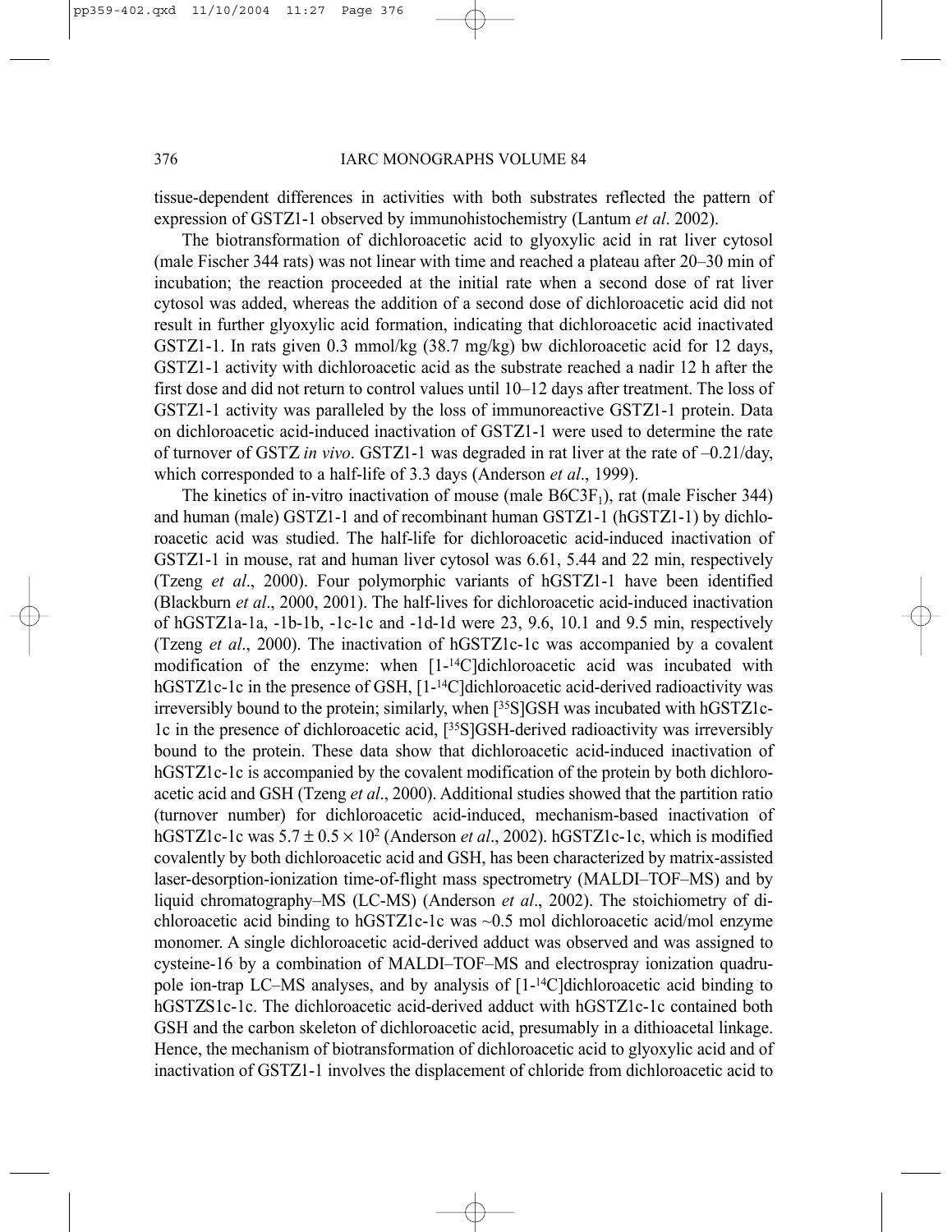give *S*-(α-chlorocarboxymethyl)GSH, which may react with cysteine-16 of hGSTΖ1c-1c to give the covalently modified protein, or with water to give glyoxylic acid and GSH (Figure 2) (Anderson *et al.*, 2002).

## **Figure 2. Mechanisms of the hGST**Ζ**1-1-catalysed biotransformation of dichloroacetic acid to glyoxylic acid and of the mechanism-based inactivation of hGST**Ζ**1- 1 by dichloroacetic acid**



```
Modified from Anderson et al. (2002)
```
### 4.1.3 *Comparison of humans and animals*

The kinetics of elimination of dichloroacetic acid in humans and rats is quantitatively similar: the half-lives range from 0.3 to 3.5 h. The half-life of dichloroacetic acid in dogs is 20.8 h (Lukas *et al.*, 1980). In both humans and rats, the half-life of dichloroacetic acid is prolonged by prior treatment with the compound. Studies with expressed recombinant hGSTΖ1-1 showed that dichloroacetic acid is a mechanism-based inactivator of the enzyme, which explains the observed change in half-life in rodents and humans caused by prior treatment with the compound (Tzeng *et al.*, 2000; Anderson *et al.*, 2002).

<sup>1,</sup> dichloroacetic acid; 2, *S*-(α-chlorocarboxymethyl)glutathione; 3, hGSTΖ1-1 covalently modified at cysteine-16; 4, glyoxylic acid; 5, sulfonium-carbocation intermediate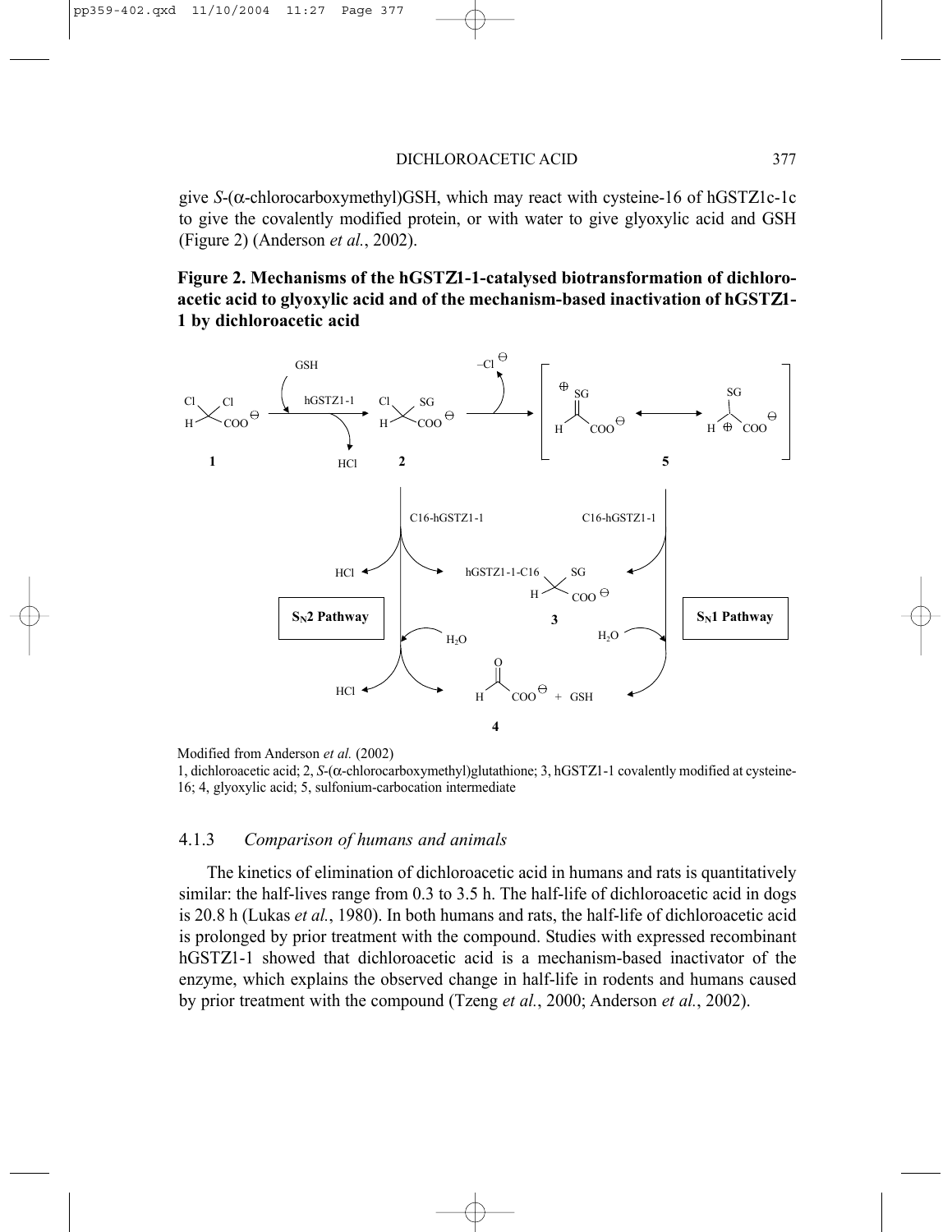## **4.2 Toxic effects**

### 4.2.1 *Humans*

The pharmacological and toxic effects of dichloroacetic acid in humans have been studied extensively because of its potential use in the treatment of various disorders (see Section 1.2.2). Dichloroacetic acid lowers blood sugar levels in animals and humans with diabetes mellitus by stimulating peripheral use of glucose and inhibiting gluconeogenesis. In addition, long-term administration of dichloroacetic acid reduces plasma triglyceride and cholesterol levels (a particularly important effect in patients with congenital hypercholesterolaemia, who have no cholesterol receptors), and it facilitates oxidation of lactate by activating pyruvate dehydrogenase in patients with acquired and congenital forms of lactic acidosis (Stacpoole, 1989).

Drowsiness is a fairly frequent side-effect of dichloroacetic acid and has been observed in healthy volunteers, adults with type II diabetes and patients with lactic acidosis (Stacpoole *et al.*, 1978). A patient with homozygous familial hypercholesterolaemia who received single oral doses of 3 g [concentration not specified] dichloroacetic acid daily for 4 months developed reversible peripheral neuropathy characterized by loss of reflexes and muscle weakness; the effect subsided several weeks after cessation of treatment (Moore *et al.*, 1979). A second case of peripheral neuropathy in the lower extremities was reported in a 13-year-old girl treated with dichloroacetate for 1 year (Saitoh *et al*., 1998). A more systematic study of nerve conduction velocities was carried out in 27 patients with congenital lactic acidaemia who were treated with dichloroacetate for 1 year (Spruijt *et al*., 2001). For 25 cases, electrophysiological results were available before administration of dichloroacetate. Ten male and four female patients developed abnormal nerve conduction velocities and amplitudes within 3–6 months of the start of treatment. Motor neurons were more greatly than sensory neurons. The patients were all co-medicated with thiamine to reduce the incidence of polyneuropathy due to oxalate, a metabolite of dichloroacetic acid (Bilbao *et al.*, 1976; Stacpoole *et al.*, 1984).

### 4.2.2 *Experimental systems*

Exposure of male and female Sprague-Dawley rats to dichloroacetic acid at target doses of 10–600 mg/kg bw per day in the drinking-water for 14 days resulted in reduced weight gain only in the group given the highest dose. Treatment also increased urinary excretion of ammonia and changed the activities of ammoniagenesis enzymes (phosphatedependent and -independent glutaminase), indicating renal compensation for an acid load (Davis, 1986).

Male Sprague-Dawley rats administered dichloroacetic acid in the drinking-water for 90 days at concentrations providing daily doses of about 3.9, 25.5 or 345.0 mg/kg bw had decreased body weights. Animals given the high dose also showed histological and biochemical signs of liver and kidney damage and increased hepatic peroxisomal β-oxidation activity (Mather *et al.*, 1990).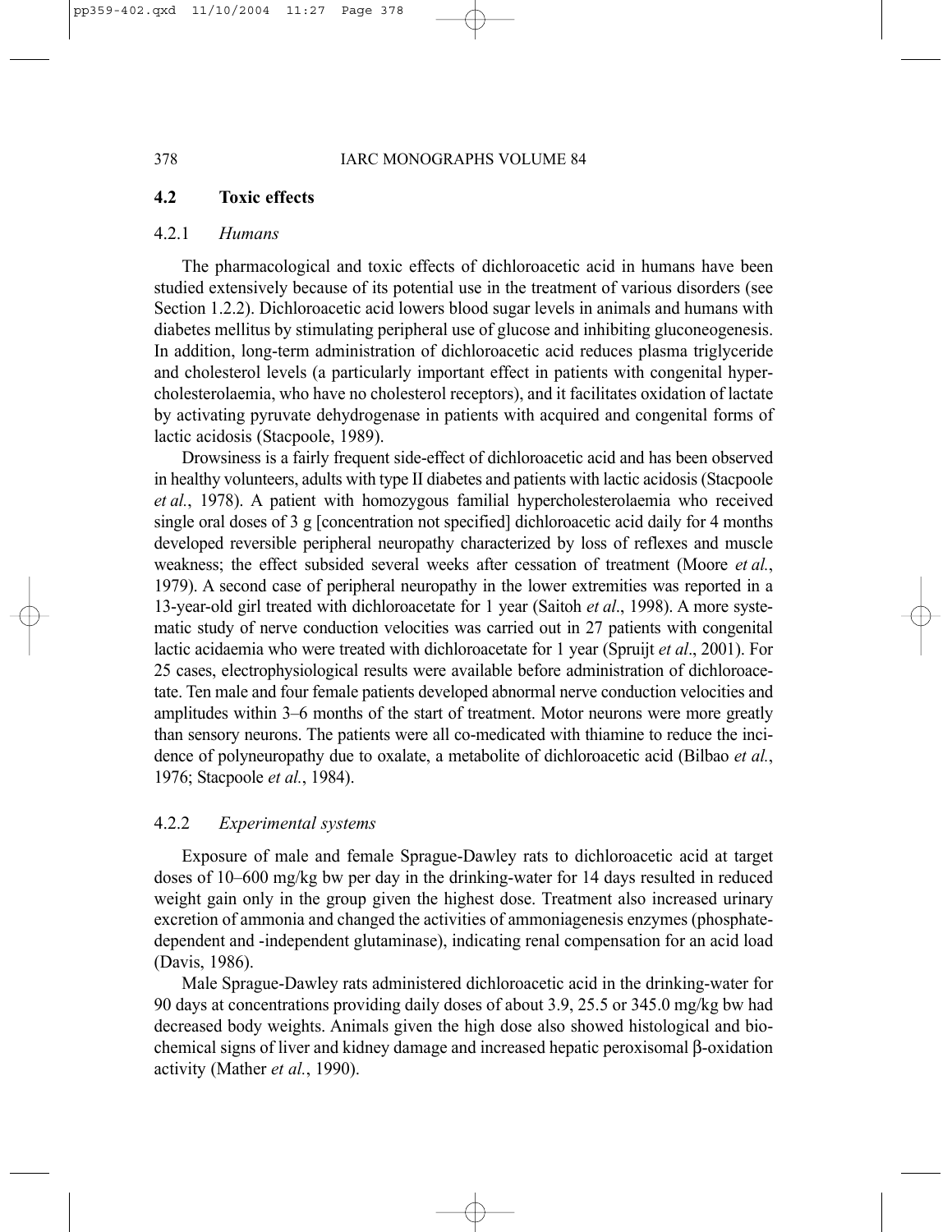#### DICHLOROACETIC ACID 379

Ocular toxicity was observed in beagle dogs (which are susceptible to drug-induced cataract formation) that were treated for 13 weeks with approximate doses of 50, 75 and 100 mg/kg bw dichloroacetic acid in the drinking-water. No similar organ-specific effect has been seen in other studies or in other species (rats or humans) (Katz *et al.*, 1981).

Administration of the sodium salt of dichloroacetic acid at a target dose of 50 or 1100 mg/kg bw to male Sprague-Dawley rats in the drinking-water for 7 weeks resulted in severe hindlimb weakness, vacuolation and demyelinization of cerebral and cerebellar parenchyma and thiamine depletion in the high-dose group. The neurotoxic effects were partially prevented by providing thiamine supplementation during the treatment period (Stacpoole *et al.*, 1990). These results confirmed the observed association between neurotoxicity induced by dichloroacetic acid and the histopathological changes in the brain seen with thiamine deficiency (McCandless *et al.*, 1968). The underlying mechanism may involve stimulation of the thiamine-dependent enzymes pyruvate dehydrogenase and  $\alpha$ ketoacid dehydrogenase by dichloroacetic acid, resulting in increased turnover of this vitamin (Stacpoole *et al.*, 1990). Oxalate, a metabolite of dichloroacetic acid in humans and rodents, has been shown to cause both peripheral neuropathy and cataracts (Bilbao *et al.*, 1976; Fielder *et al.*, 1980); however, the renal and testicular oxalate crystals commonly seen in such cases have not been observed after administration of high doses of dichloroacetic acid (Katz *et al.*, 1981; Yount *et al.*, 1982; Stacpoole *et al.*, 1990).

A behavioural study documented effects of dichloroacetate on gait and grip strength in Fischer 344 and Long-Evans rats. Gait was affected at doses as low as 16 mg/kg bw per day within 9 weeks. Hindlimb grip strength was affected within 8 weeks after doses in excess of 90 mg/kg bw per day. Other stereotypical behaviours were also observed. Effects at high doses were irreversible, but there was partial recovery from the effects of a 13-week intake of 172 mg/kg bw, 14 weeks after treatment ended (Moser *et al.*, 1999).

Exposure of male and female  $B6C3F_1$  mice to dichloroacetic acid at 1000 and 2000 mg/L in drinking-water for up to 52 weeks induced severe cytomegaly associated with extensive accumulation of glycogen, the effects progressing to multiple focal areas of necrosis, regenerative cell division and hepatomegaly (Bull *et al.*, 1990; Sanchez & Bull, 1990; Bull *et al.*, 1993).

The occurrence of infrequent and scattered acinar necrosis and a small initial increase in cell division have been reported in normal liver after treatment with dichloroacetic acid, but studies are not consistent. Histological examination of liver in other studies found little or no evidence of such damage or of overt cytotoxicity. In all cases, however, cell replication rates in normal liver decreased with chronic treatment (Stauber & Bull, 1997; Bull, 2000). Decreased cell replication rates were paralleled by decreased rates of spontaneous apoptosis (Snyder *et al*., 1995). However, dichloroacetate significantly increased cell replication rates in a dose-dependent manner in altered hepatic foci and small tumours when chronic treatment was followed by continued administration of dichloroacetic acid at different doses (Stauber & Bull, 1997). These studies indicate that dichloroacetate has selective effects on cell replication. Another experiment, conducted *in vivo*, demonstrated that the growth of tumours, as measured by magnetic resonance imaging, slowed to a rate not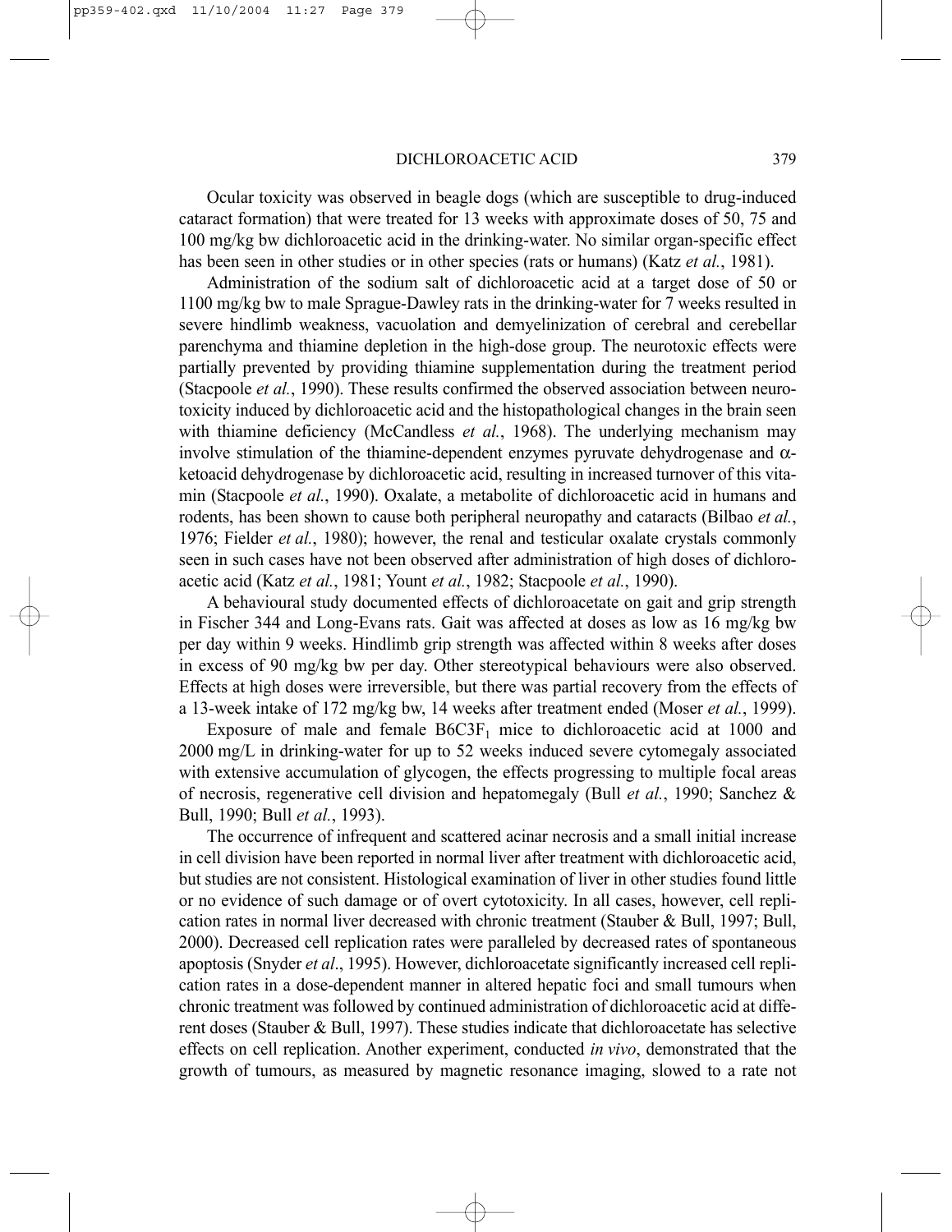statistically different from zero when treatment with dichloroacetate was suspended (Miller *et al*., 2000). This effect was also demonstrated as increased growth of colonies when isolated anchorage-independent hepatocytes from  $B6C3F<sub>1</sub>$  mice were treated with dichloroacetate (Stauber *et al*., 1998).

Induction of peroxisome proliferation has been repeatedly associated with the chronic toxicity and carcinogenicity of dichloroacetic acid in the liver (DeAngelo *et al.*, 1989). It induced peroxisome proliferation in the livers of both mice and rats, as indicated by increased activities of palmitoyl-coenzyme A oxidase and carnitine acetyl transferase, the appearance of a peroxisome proliferation-associated protein and increased volume density of peroxisomes after exposure to dichloroacetic acid for 14 days. With further treatment, peroxisome markers returned to control levels after 45–60 weeks (DeAngelo *et al*., 1999). Dichloroacetate concentrations in the range of 0.5–2 mM (64.5–258 µg/mL) increased peroxisome proliferation in cultured hepatocytes derived from  $B6C3F<sub>1</sub>$  mice and Long-Evans rats (Everhart *et al*., 1998). However, systemic concentrations of dichloroacetate with minimally carcinogenic effects were found to be in the range of  $1g/L$  (8 mM) in mice (Daniel *et al.*, 1992), while a concentration of 3.5 g/L (27 mM) dichloroacetate produced a transitory increase in liver palmitoyl-coenzyme A oxidase activity, suggesting that peroxisome proliferation does not contribute significantly to the development of tumours induced by lower doses of dichloroacetate (DeAngelo *et al.*, 1999).

As described below, dichloroacetate induced changes in carbohydrate metabolism at all doses that gave rise to tumours. The most notable change was an increase in hepatic glycogen (Bull *et al.*, 1990; Sanchez & Bull, 1990; Carter *et al*., 1995; Kato-Weinstein *et al*., 1998). In-vitro studies in isolated mouse hepatocytes demonstrated that this effect was mediated through phosphatidylinositol 3-kinase, but was independent of insulin (Lingohr *et al.*, 2002). In intact B6C3F<sub>1</sub> mice, treatment with dichloroacetic acid resulted in a substantial and dose-related decrease in serum insulin concentrations and in the levels of insulin receptor expression in the liver (Kato-Weinstein *et al*., 2001a; Lingohr *et al*., 2001). Downregulation of the insulin receptor was not observed in hepatic tumours induced by dichloroacetate, since the amount of insulin receptor protein was higher in liver tumours than in normal liver tissue taken from the same animal and in the livers of mice that received no dichloroacetate treatment (Lingohr *et al*., 2001).

Short-term treatment (11 days) of mice with dichloroacetate produced hypomethylation of DNA in liver, but this effect disappeared with longer-term treatment (44 weeks) (Tao *et al*., 1998). However, the extent of methylation at 5-methylcytosine sites in DNA of liver tumours was reduced by chronic treatment (44 weeks) with dichloroacetic acid, but returned to normal if treatment was suspended 1 week prior to sacrifice. Hypomethylation of DNA and of the specific proto-oncogenes c-*jun* and c-*myc* was associated with an increase in their expression in dichloroacetate-promoted tumours when compared with surrounding nontumorous liver (Tao *et al*., 2000a). The hypomethylation was reversed by prior administration of methionine, suggesting that dichloroacetate acts by depleting the availability of *S*-adenosyl-methionine for methylation (Tao *et al*., 2000b). It appears that hypomethylation of promoter region for the c-myc gene occurs in several tissues (liver, kidney and bladder)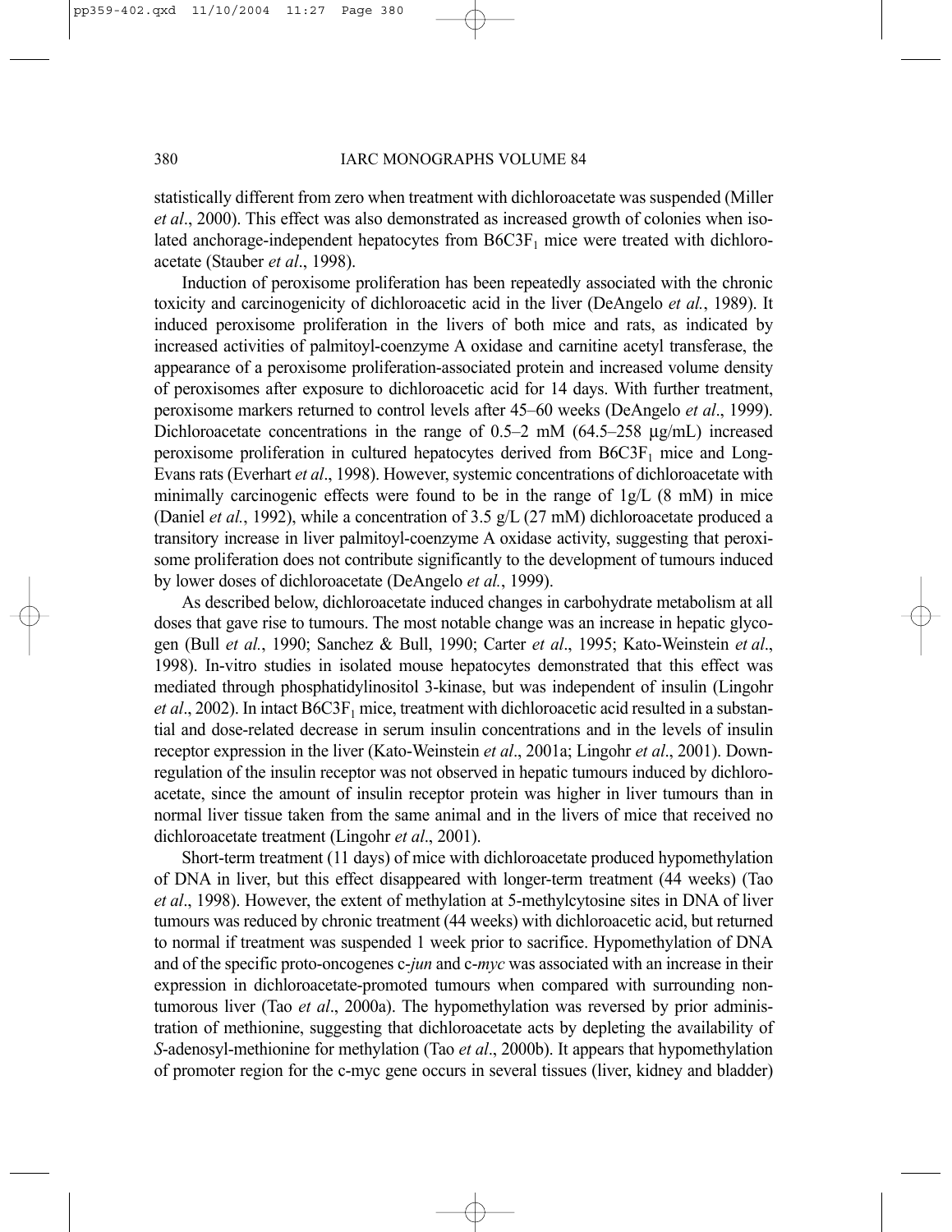DICHLOROACETIC ACID 381

in mice and precedes cell replication within these tissues; dichloroacetate prevents the methylation of hemimethylated sites in newly synthesized strands of DNA (Ge *et al*., 2001).

As discussed in Section 4.1.1, dichloroacetate inhibits its own metabolism. The enzyme involved in its metabolism, GSTΖ1-1, is also known as maleylacetoacetate isomerase (MAAI) and converts maleylacetoacetate to fumarylacetoacetate and maleylacetone to fumarylacetone. The enzyme is part of the tyrosine degradation pathway and interference with tyrosine is associated with human disease, including the development of hepatocellular carcinomas (Tanguay *et al*., 1996). Cornett *et al*. (1999) demonstrated that as little as 4 mg/kg bw per day dichloroacetate given to rats for 5 days significantly inhibited this enzyme. A dose rate of 200 mg/kg bw per day for the same period inhibited it by > 90%. This latter dose was shown to increase significantly excretion of maleylacetone in the urine. The authors found that the human enzyme was insensitive to inhibition by dichloroacetate *in vitro* while the rat enzyme was inhibited; they suggested that accumulation of toxic metabolites of tyrosine may be responsible for some toxicities seen in animals. While this hypothesis remains viable for some of the toxic effects of dichloroacetate, it does not appear to account for the carcinogenic effects of dichloroacetate in mouse liver. Schultz *et al*. (2002) found that activity of MAAI was only affected by dichloroacetate in young mice (10 weeks old) and not in 60-week-old animals. These observations suggest that, if MAAI plays a role, it would only be in the early stages of treatment and that animals may be able to adapt to inhibition of this enzyme. This is consistent with the observation that *MAAI*/*GST*Ζ*1-1* knockout mice do not develop hepatocellular carcinomas spontaneously (Fernández-Cañón *et al.*, 2002).

### **4.3 Reproductive and prenatal effects**

### 4.3.1 *Humans*

No data were available to the Working Group.

### 4.3.2 *Experimental systems*

The developmental toxicity of dichloroacetic acid has been reviewed previously (IARC, 1995).

To identify the most sensitive period of organogenesis, single doses of dichloroacetic acid were administered to pregnant Long-Evans rats. Anomalies (particularly defects in the audiovascular system) were produced with treatment on gestational days 9–12 (Epstein *et al.*, 1992). When 300 mg/kg bw dichloroacetate was administered to Sprague-Dawley rats on days 6–15 of gestation, a decrease of 5% in fetal body weight was noted, but no increase in fetal heart malformations (Fisher *et al.*, 2001).

The developmental toxicity of dichloroacetate has also been evaluated in whole-embryo cultures. In rat embryos explanted on day 10 of gestation and cultured for 46 h, malformations were not observed until concentrations of dichloroacetate of 2.5 mM [322.5 mg/L] and above were used in the incubation medium (Saillenfait *et al*., 1995). In a mouse embryo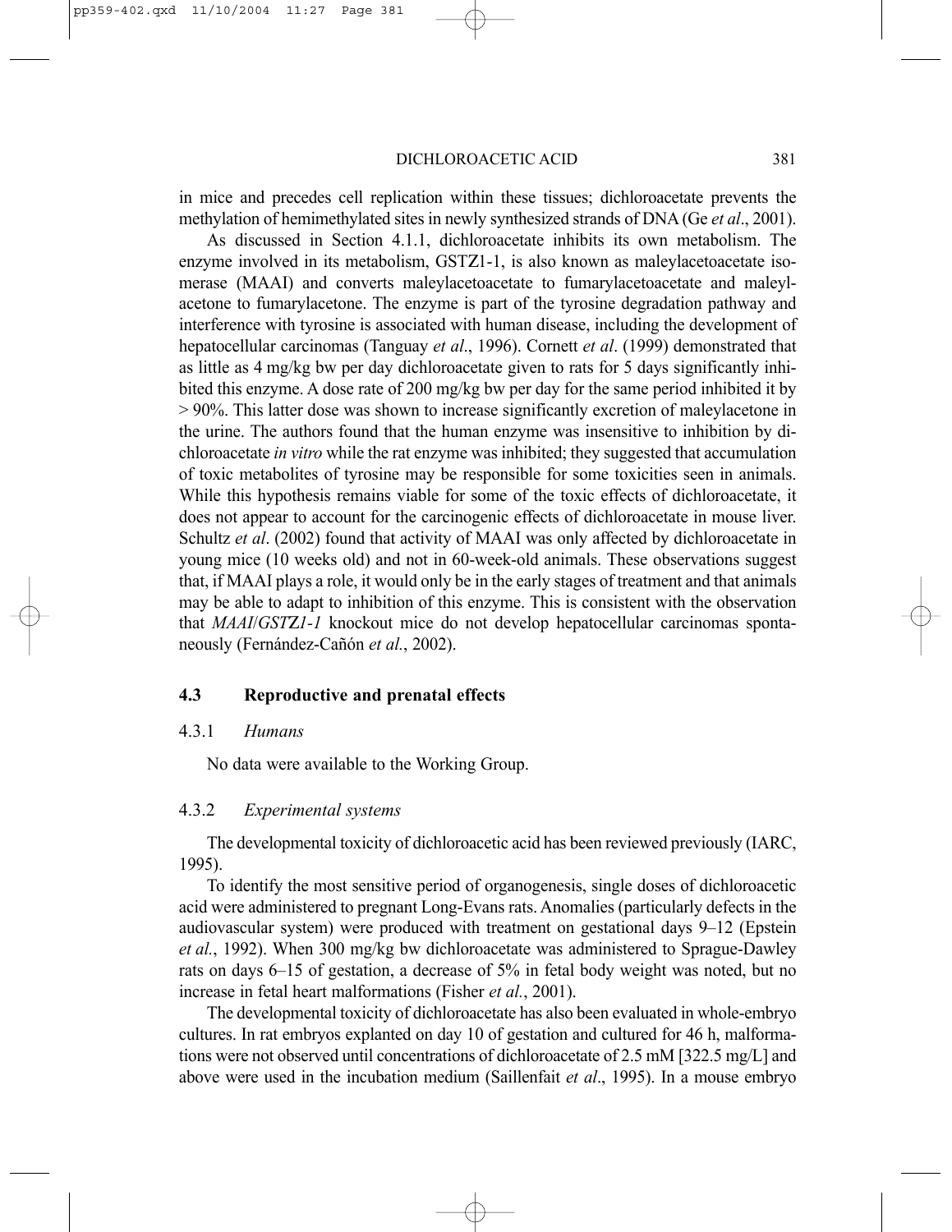explanted on day 9 of gestation and cultured for 24–26 h, dichloroacetate produced an increased incidence of neural tube defects only when concentrations in the medium exceeded 5.8 mM [748.2 mg/L]. In comparison, acetic acid induced significant increases in neural tube defects at a lower concentration (4 mM) [516 mg/L] (Hunter *et al.*, 1996).

A subsequent evaluation in Sprague-Dawley rats showed delayed spermiation and formation of atypical residual bodies at doses as low as 54 mg/kg bw per day for 14 days, and sperm fusion and other abnormalities at doses of 160 mg/kg bw or more (Linder *et al*., 1997).

### **4.4 Genetic and related effects**

### 4.4.1 *Humans*

No data were available to the Working Group.

### 4.4.2 *Experimental systems*

### (*a*) *DNA adduct formation*

Dichloroacetic acid given by gavage caused a slight increase in 8-hydroxydeoxyguanosine DNA adduct formation in  $B6C3F_1$  mouse hepatocytes *in vivo* (Austin *et al.*, 1996), but it had no effect in this assay when given in drinking-water (Parrish *et al.*, 1996).

### (*b*) *Mutagenic and allied effects* (see Table 3 for details and reference)

Table 3 is an attempt to provide a comprehensive review of the literature on the genotoxic effects of dichloroacetic acid to date, and the text below reviews primarily the data not previously reviewed in IARC (1995).

In a single study, dichloroacetic acid caused a weak induction of SOS repair in *E. coli* strain PQ37. Dichloroacetic acid did not induce differential toxicity in DNA repair-deficient strains of *Salmonella typhimurium* but did induce prophage in *Escherichia coli* in one study. It was mutagenic in three strains of *S. typhimurium*: strain TA100 in three of five studies, strain RSJ100 in a single study, and strain TA98 in two of three studies. Most of the mutations in 400 revertants of dichloroacetic acid-treated *S. typhimurium* TA100 cultures were GC→AT transitions (DeMarini *et al.*, 1994). Dichloroacetic acid failed to induce point mutations in other strains of *S. typhimurium* (TA104, TA1535, TA1537, TA1538) or in *E. coli* strain WP2*uvrA*.

DNA strand breaks were not induced in mammalian cells *in vitro* in the absence of an exogenous metabolic activation system. Dichloroacetic acid failed to induce DNA damage as detected by the single-cell gel electrophoresis assay in Chinese hamster ovary cells *in vitro*.

In the gene mutation assay in mouse lymphoma cells *in vitro*, dichloroacetic acid did not show an effect in one study, but gave a positive response at 10-fold lower doses in a test in sealed tubes in another. The compound failed to induce micronuclei in a single study in the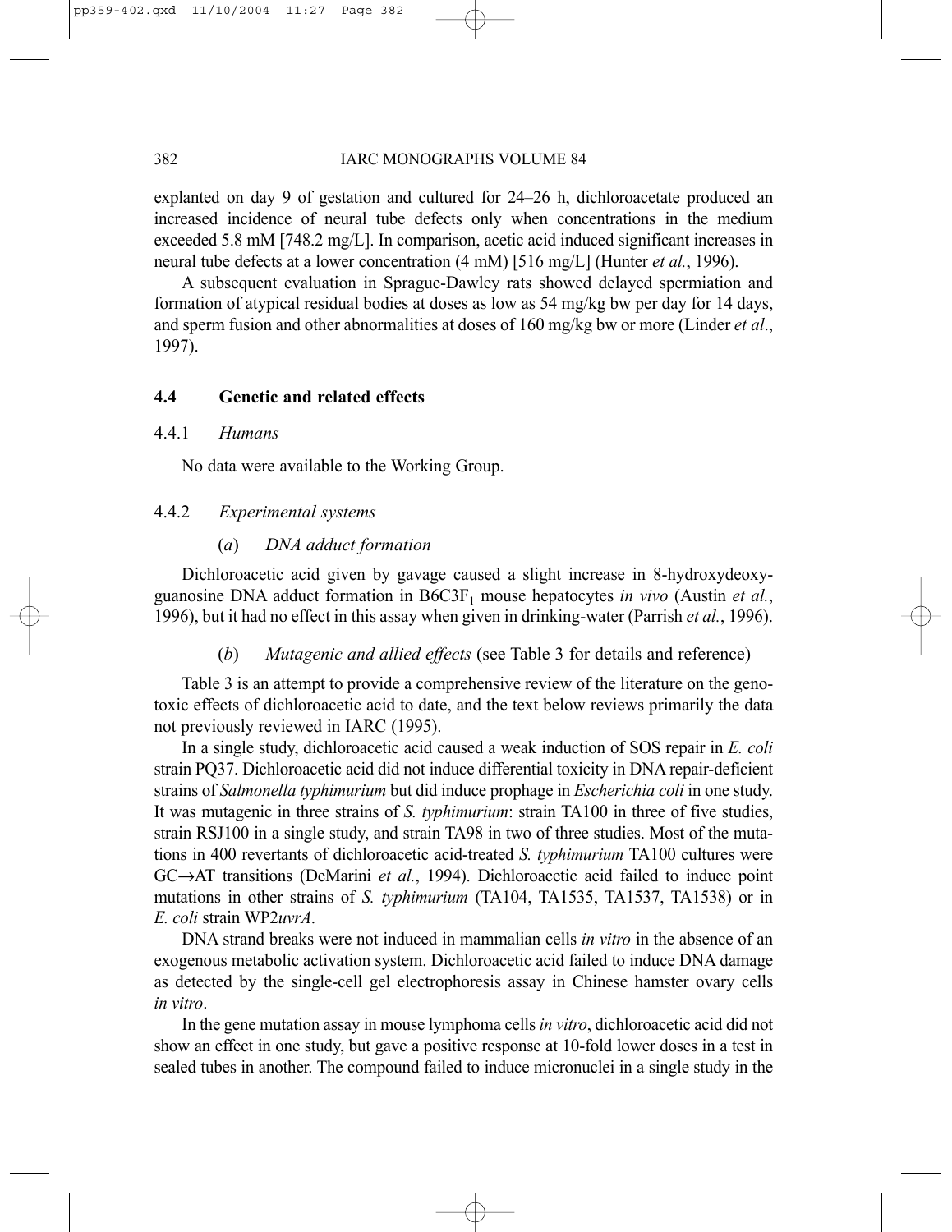| Test system                                                                                                                        | <b>Result</b> <sup>a</sup>                      |                                              | $Dose^b$<br>(LED or HID) | Reference                         |  |
|------------------------------------------------------------------------------------------------------------------------------------|-------------------------------------------------|----------------------------------------------|--------------------------|-----------------------------------|--|
|                                                                                                                                    | Without<br>exogenous<br>metabolic<br>activation | With<br>exogenous<br>metabolic<br>activation |                          |                                   |  |
| λ Prophage induction, Escherichia coli WP2s                                                                                        |                                                 | $^{+}$                                       | 2500                     | DeMarini et al. (1994)            |  |
| SOS chromotest, Escherichia coli PQ37                                                                                              | $^{(+)}$                                        |                                              | 500                      | Giller et al. (1997)              |  |
| Salmonella typhimurium, DNA repair-deficient strains TS24, TA2322,<br>TA1950                                                       |                                                 |                                              | 31 000                   | Waskell (1978)                    |  |
| Salmonella typhimurium TA100, TA1535, TA1537, TA1538, reverse<br>mutation                                                          |                                                 |                                              | <b>NR</b>                | Herbert et al. (1980)             |  |
| Salmonella typhimurium TA100, reverse mutation                                                                                     | $^{+}$                                          | $+$                                          | 50                       | DeMarini et al. (1994)            |  |
| Salmonella typhimurium TA100,TA1535, TA1537, TA98, reverse mutation                                                                | $\qquad \qquad -$                               |                                              | 5000                     | Fox et al. (1996)                 |  |
| Salmonella typhimurium TA100, reverse mutation, liquid medium                                                                      | $^{+}$                                          | $^{+}$                                       | 100                      | Giller et al. (1997)              |  |
| Salmonella typhimurium RSJ100, reverse mutation                                                                                    | $+$                                             |                                              | 1935                     | Kargalioglu et al. (2002)         |  |
| Salmonella typhimurium TA104, reverse mutation, microsuspension                                                                    |                                                 |                                              | $150 \mu g$ plate        | Nelson et al. (2001)              |  |
| Salmonella typhimurium TA98, reverse mutation                                                                                      |                                                 | $^{(+)}$                                     | $10 \mu g$ /plate        | Herbert et al. (1980)             |  |
| Salmonella typhimurium TA98, reverse mutation                                                                                      | $^{+}$                                          | $\overline{\phantom{0}}$                     | 5160                     | Kargalioglu et al. (2002)         |  |
| Salmonella typhimurium TA100, reverse mutation                                                                                     | $+$                                             | $+$                                          | 1935                     | Kargalioglu et al. (2002)         |  |
| Escherichia coli WP2uvrA, reverse mutation                                                                                         |                                                 |                                              | 5000                     | Fox et al. (1996)                 |  |
| DNA strand breaks and alkali-labile damage, Chinese hamster ovary cells<br><i>in vitro</i> (single-cell gel electrophoresis assay) |                                                 | NT                                           | $3225 \mu g/mL$          | Plewa et al. (2002)               |  |
| DNA strand breaks, $B6C3F_1$ mouse hepatocytes in vitro                                                                            |                                                 | NT                                           | 2580                     | Chang et al. (1992)               |  |
| DNA strand breaks, Fischer 344 rat hepatocytes in vitro                                                                            |                                                 | NT                                           | 1290                     | Chang et al. (1992)               |  |
| Gene mutation, mouse lymphoma cell line L5178Y/TK <sup>+/-</sup> in vitro                                                          |                                                 | $\overline{\phantom{0}}$                     | 5000                     | Fox et al. (1996)                 |  |
| Gene mutation, mouse lymphoma cell line L5178Y/TK <sup>+/-</sup> -3.7.2C in vitro                                                  | $^{+}$                                          | NT                                           | 400                      | Harrington-Brock et al.<br>(1998) |  |
| Micronucleus formation, mouse lymphoma $L5178Y/TK^{+/-}3.7.2C$ cell line<br>in vitro                                               |                                                 | NT                                           | 800                      | Harrington-Brock et al.<br>(1998) |  |
| Chromosomal aberrations. Chinese hamster ovary in vitro                                                                            |                                                 |                                              | 5000                     | Fox et al. (1996)                 |  |

#### **Table 3. Genetic and related effects of dichloroacetic acid**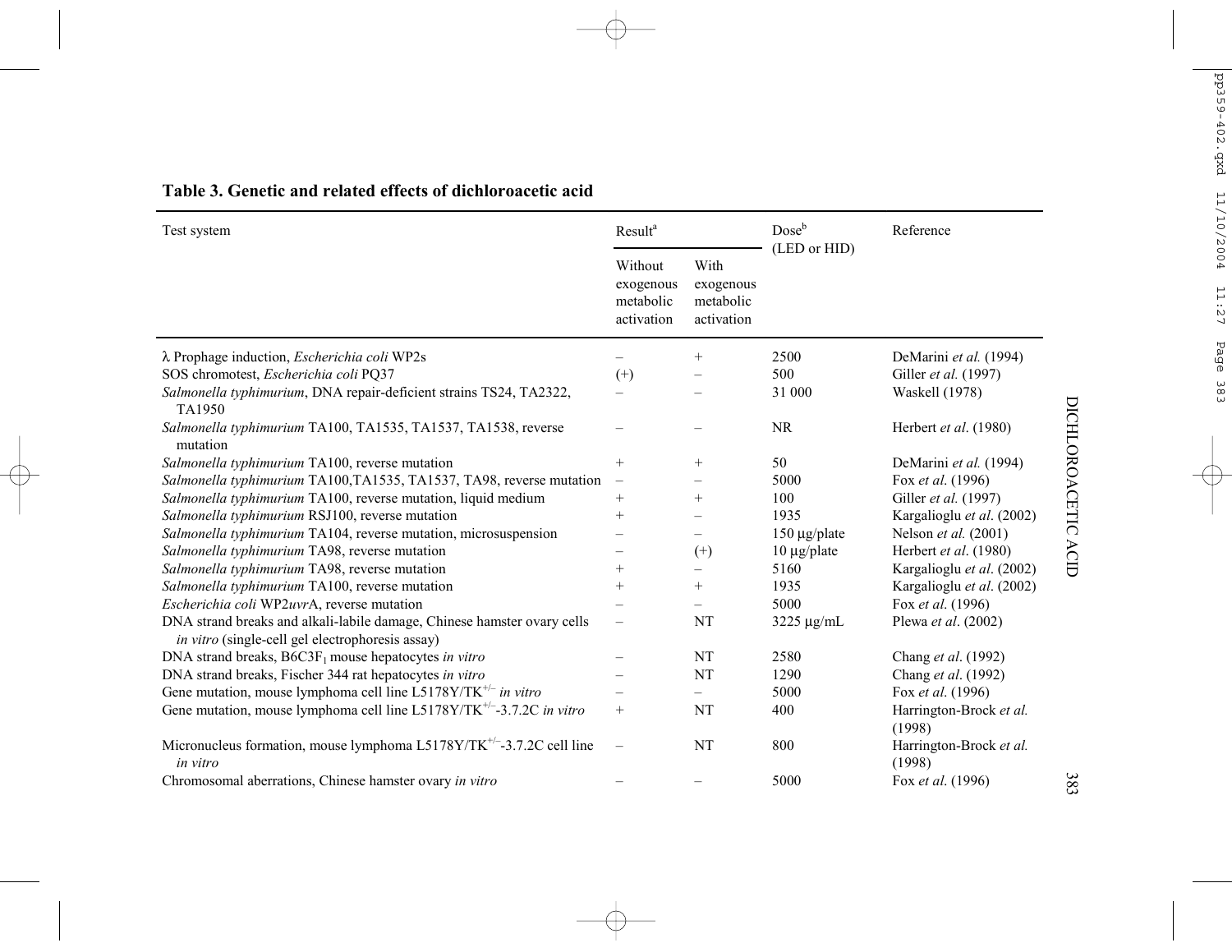|  | Table 3 (contd) |
|--|-----------------|
|  |                 |

| 384<br>Table 3 (contd)                                                                                                                          |                                                 |                                              |                                        |                                   |  |
|-------------------------------------------------------------------------------------------------------------------------------------------------|-------------------------------------------------|----------------------------------------------|----------------------------------------|-----------------------------------|--|
| Test system                                                                                                                                     | Result <sup>a</sup>                             |                                              | Dose <sup>b</sup><br>(LED or HID)      | Reference                         |  |
|                                                                                                                                                 | Without<br>exogenous<br>metabolic<br>activation | With<br>exogenous<br>metabolic<br>activation |                                        |                                   |  |
| Chromosomal aberrations, mouse lymphoma L5178Y/Tk <sup>+/-</sup><br>-3.7.2C cell line in vitro                                                  | $^{+}$                                          | <b>NT</b>                                    | 600                                    | Harrington-Brock et al.<br>(1998) |  |
| Aneuploidy, mouse lymphoma L5178Y/Tk <sup>+/-</sup> -3.7.2C cell line in vitro                                                                  |                                                 | NT                                           | 800                                    | Harrington-Brock et al.<br>(1998) |  |
| DNA strand breaks, human CCRF-CEM lymphoblastoid cells in vitro                                                                                 |                                                 | <b>NT</b>                                    | 1290                                   | Chang et al. (1992)               |  |
| DNA strand breaks, male $B6C3F_1$ mouse liver in vivo                                                                                           | $+$                                             |                                              | 13 po $\times$ 1                       | Nelson & Bull (1988)              |  |
| DNA strand breaks, male $B6C3F_1$ mouse liver in vivo                                                                                           | $^{+}$                                          |                                              | $10 \text{ po} \times 1$               | Nelson et al. (1989)              |  |
| DNA strand breaks, male $B6C3F_1$ mouse liver in vivo                                                                                           |                                                 |                                              | 1290 po $\times$ 1                     | Chang et al. (1992)               |  |
| DNA strand breaks, male $B6C3F_1$ mouse splenocytes in vivo                                                                                     |                                                 |                                              | 1290 po $\times$ 1                     | Chang et al. (1992)               |  |
| DNA strand breaks, male $B6C3F_1$ mouse epithelial cells from stomach and<br>duodenum in vivo                                                   |                                                 |                                              | 1290 po $\times$ 1                     | Chang et al. (1992)               |  |
| DNA strand breaks, male $B6C3F_1$ mouse liver in vivo                                                                                           |                                                 |                                              | 5000 dw $\times$ 7–14 d                | Chang et al. (1992)               |  |
| DNA strand breaks, alkali-labile sites, cross linking, male $B6C3F_1$ mouse<br>blood leukocytes in vivo (single-cell gel electrophoresis assay) | $^{+}$                                          |                                              | 3500 dw $\times$ 28 d                  | Fuscoe et al. (1996)              |  |
| DNA strand breaks, male Sprague-Dawley rat liver in vivo                                                                                        | $^{+}$                                          |                                              | $30 \text{ po} \times 1$               | Nelson & Bull (1988)              |  |
| DNA strand breaks, male Fischer 344 rat liver in vivo                                                                                           |                                                 |                                              | $645 \text{ po} \times 1$              | Chang et al. (1992)               |  |
| DNA strand breaks, male Fischer 344 rat liver in vivo                                                                                           |                                                 |                                              | 2000 dw $\times$ 30 w                  | Chang et al. (1992)               |  |
| Gene mutation, <i>lacI</i> transgenic male $B6C3F_1$ mouse liver assay in vivo                                                                  | $^{+}$                                          |                                              | 1000 dw $\times$ 60 w                  | Leavitt et al. (1997)             |  |
| Micronucleus formation, male $B6C3F_1$ mouse peripheral erythrocytes<br>in vivo                                                                 | $^+$                                            |                                              | 3500 dw $\times$ 9 d                   | Fuscoe et al. (1996)              |  |
| Micronucleus formation, male $B6C3F_1$ mouse peripheral erythrocytes<br>in vivo                                                                 |                                                 |                                              | 3500 dw $\times$ 28 d                  | Fuscoe et al. (1996)              |  |
| Micronucleus formation, male $B6C3F_1$ mouse peripheral erythrocytes<br>in vivo                                                                 | $^{+}$                                          |                                              | 3500 dw $\times$ 10 w<br>$+21^{\circ}$ | Fuscoe et al. (1996)              |  |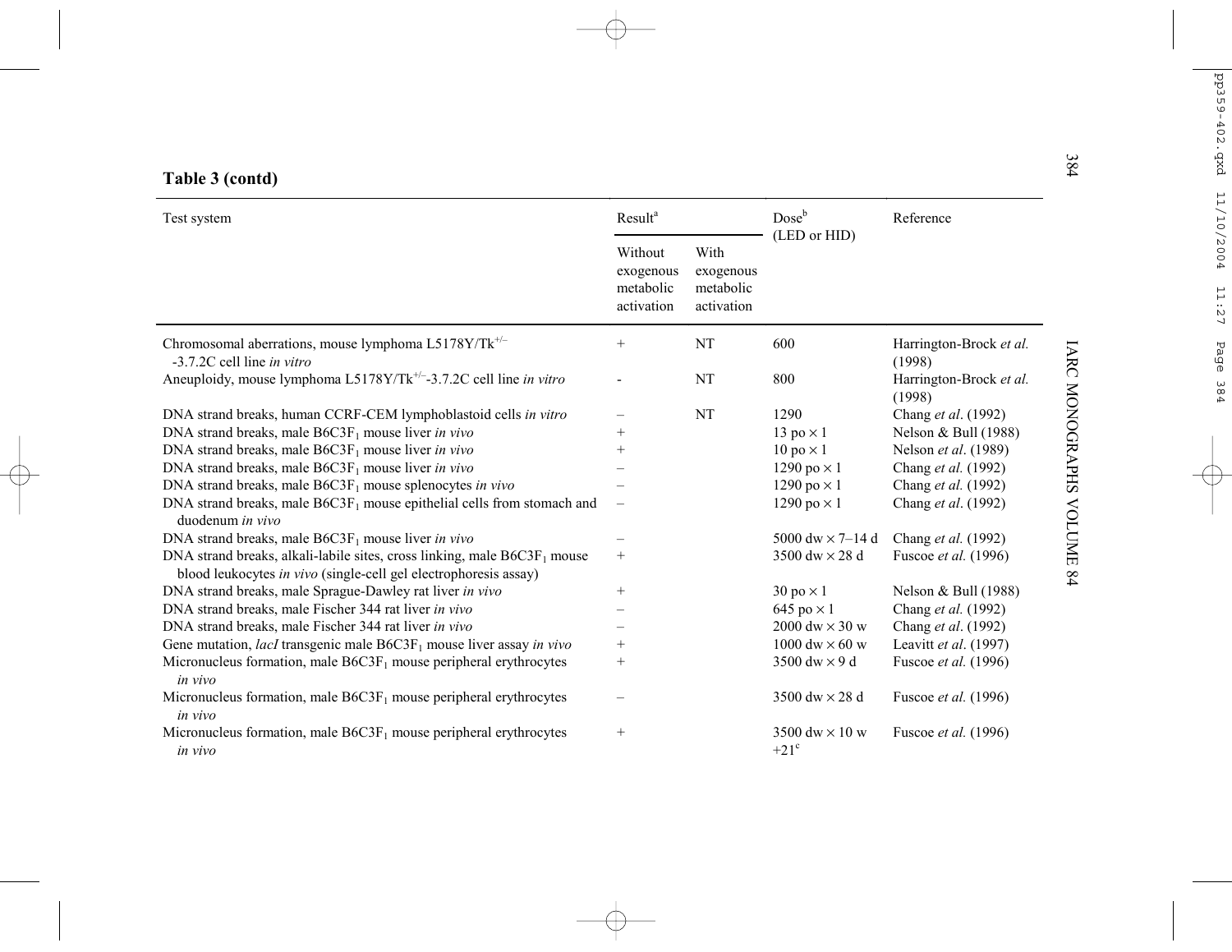## **Table 3 (contd)**

| Test system                                                                                        | Result <sup>a</sup>                             |                                              | $Dose^b$<br>(LED or HID) | Reference                   |
|----------------------------------------------------------------------------------------------------|-------------------------------------------------|----------------------------------------------|--------------------------|-----------------------------|
|                                                                                                    | Without<br>exogenous<br>metabolic<br>activation | With<br>exogenous<br>metabolic<br>activation |                          |                             |
| Micronucleus formation, male and female Crl:CD (SD) BR rat<br>bone-marrow erythrocytes in vivo     |                                                 |                                              | 1100 iv $\times$ 3       | Fox <i>et al.</i> (1996)    |
| Micronucleus formation, <i>Pleurodeles waltl</i> newt larvae peripheral<br>erythrocytes in vivo    |                                                 |                                              | 80 <sup>d</sup>          | Giller <i>et al.</i> (1997) |
| Inhibition of intercellular communication, male Sprague-Dawley rat liver<br>clone 9 cells in vitro | $^{+}$                                          | NT                                           | 1290                     | Benane <i>et al.</i> (1996) |

 $a<sup>a</sup>$  +, positive; (+), weakly positive; –, negative; NT, not tested

<sup>b</sup> LED, lowest effective dose; HID, highest ineffective dose; in-vitro tests, µg/mL; in-vivo tests, mg/kg bw; NR, dose not reported; po, orally; dw, drinking-water (in mg/L); d, day; w, week; iv, intravenous

 $\cdot$  10 weeks of dichloroacetic acid-containing drinking-water, followed by 21 weeks on dichloroacetic acid-free drinking-water

<sup>d</sup> Larvae reared in dichloroacetic acid-containing water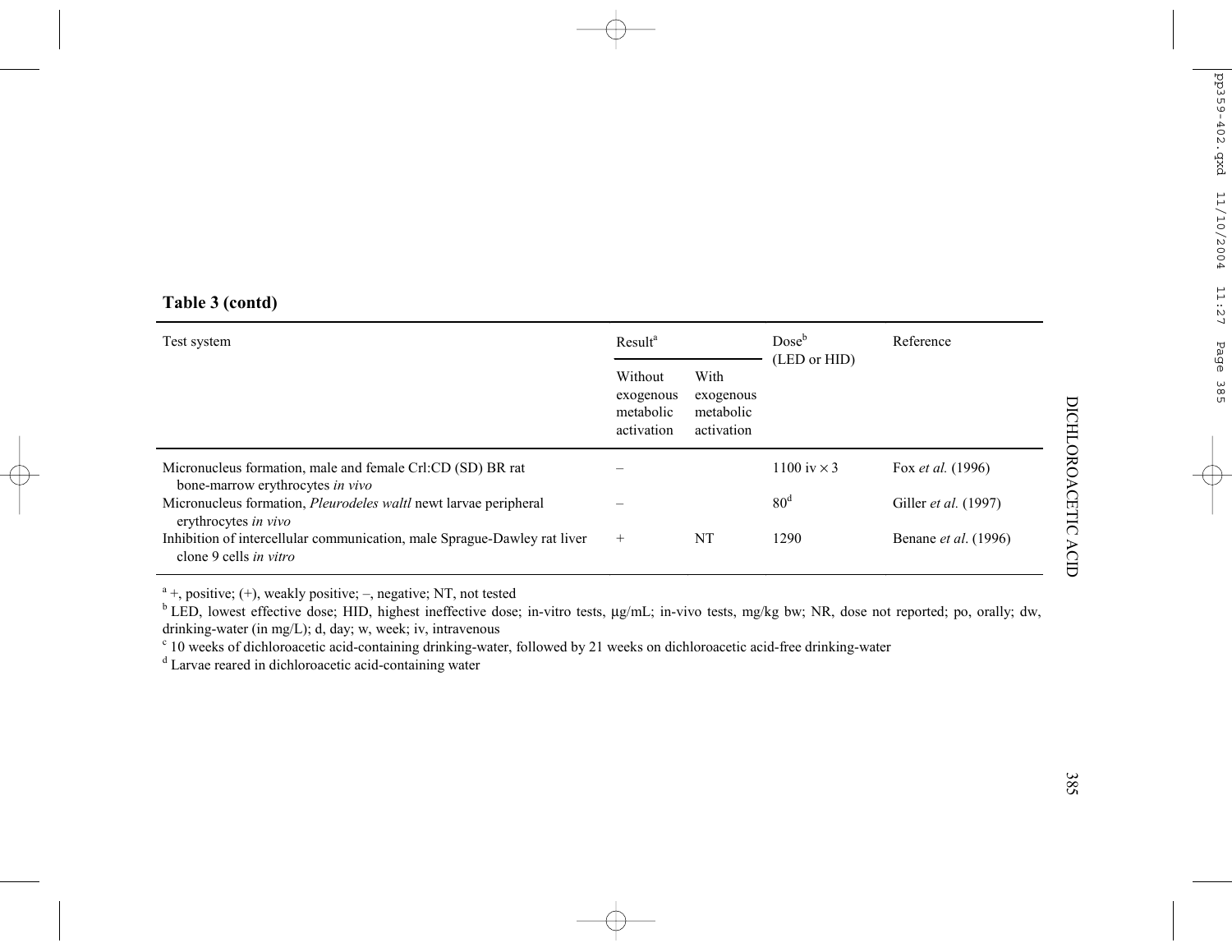#### 386 IARC MONOGRAPHS VOLUME 84

same system. Dichloroacetic acid increased the frequency of chromosomal aberrations in mouse lymphoma cell cultures but not in Chinese hamster ovary cells. In a single study, dichloroacetic acid did not induce aneuploidy in mouse lymphoma cells *in vitro*.

Contradictory results were obtained for the induction of DNA strand breaks in mammals *in vivo*. No effects were seen in either mouse or rat hepatic cells after single or repeated dosing, and no effects were observed in epithelial cells from spleen, stomach or duodenum after a single dose. In one study *in vivo*, dichloroacetic acid induced a significant decrease in DNA migration, consistent with the presence of DNA cross-linking in leukocytes *in vivo*, as detected by the single cell gel electrophoresis assay. Dichloroacetic acid caused mutations in male transgenic  $B6C3F<sub>1</sub>$  mice harbouring the bacterial *lacI* gene. In the latter study, in which mice received dichloroacetic acid in the drinking-water for 60 weeks, the mutation spectrum recovered from treated mice showed a significant decrease in GC→AT transitions (32.8% versus 53.2% for controls) and an increase in mutations at TA sites (32.79% versus 19.15% for controls) (Leavitt *et al.*, 1997). [The Working Group noted that the doses used (3.5 or 1.0 g/L) were high and tumorigenic.]

In one study in male B6C3F<sub>1</sub> mice polychromatic erythrocytes *in vivo*, dichloroacetic acid induced the formation of micronuclei in two of three treatments: a dose-related increase after a 9-day exposure; no significant increase after a 28-day exposure [the value for control in that experiment was rather high (higher than after 9 days of exposure)]; and a small but significant increase in the frequency of micronucleated normochromatic erythrocytes following exposure for more than 10 weeks. Coadministration of the antioxidant vitamin E did not affect the ability of dichloroacetic acid to induce this damage, indicating that the small induction of micronuclei by dichloroacetic acid was probably not caused by oxidative damage. Based on the lack of any difference observed in the proportion of kinetochore-positive micronuclei between the treated and control animals, micronuclei were assumed to arise from clastogenic events (Fuscoe *et al.*, 1996). After intravenous administration to male and female Crl:CD (SD) BR rats *in vivo*, dichloroacetic acid failed to induce micronuclei in bone-marrow erythrocytes in a single study. Dichloroacetic acid did not induce micronuclei in erythrocytes of new larvae *in vivo*.

Dichloroacetic acid given in drinking-water (0.5 and 5  $g/L$ ) to male B6C3F<sub>1</sub> mice significantly reduced apoptosis in hepatocytes in a dose-dependent manner compared to untreated controls (Snyder *et al*., 1995).

In the livers of female  $B6C3F_1$  mice given dichloroacetic acid in drinking-water for 11 days, the level of 5-methylcytosine in DNA was decreased, it was also decreased in liver tumours. In the livers of female B6C3F<sub>1</sub> mice initiated with *N*-methyl-*N*-nitrosourea before receiving dichloroacetic acid in drinking-water for 44 weeks, termination of exposure to dichloroacetic acid 1 week prior to sacrifice resulted in an increase in the level of 5-methylcytosine in adenomas to the level found in non-involved livers (Tao *et al.*, 1998). These authors noted that the restauration of DNA methylation in adenomas upon removal of dichloroacetic acid corresponded to the regression of adenomas upon removal of dichloroacetic acid (Bull *et al.*, 1990; Pereira & Phelps, 1996). Gap-junctional intercellular communication was inhibited in rat hepatocytes *in vitro* (Benane *et al.*, 1996).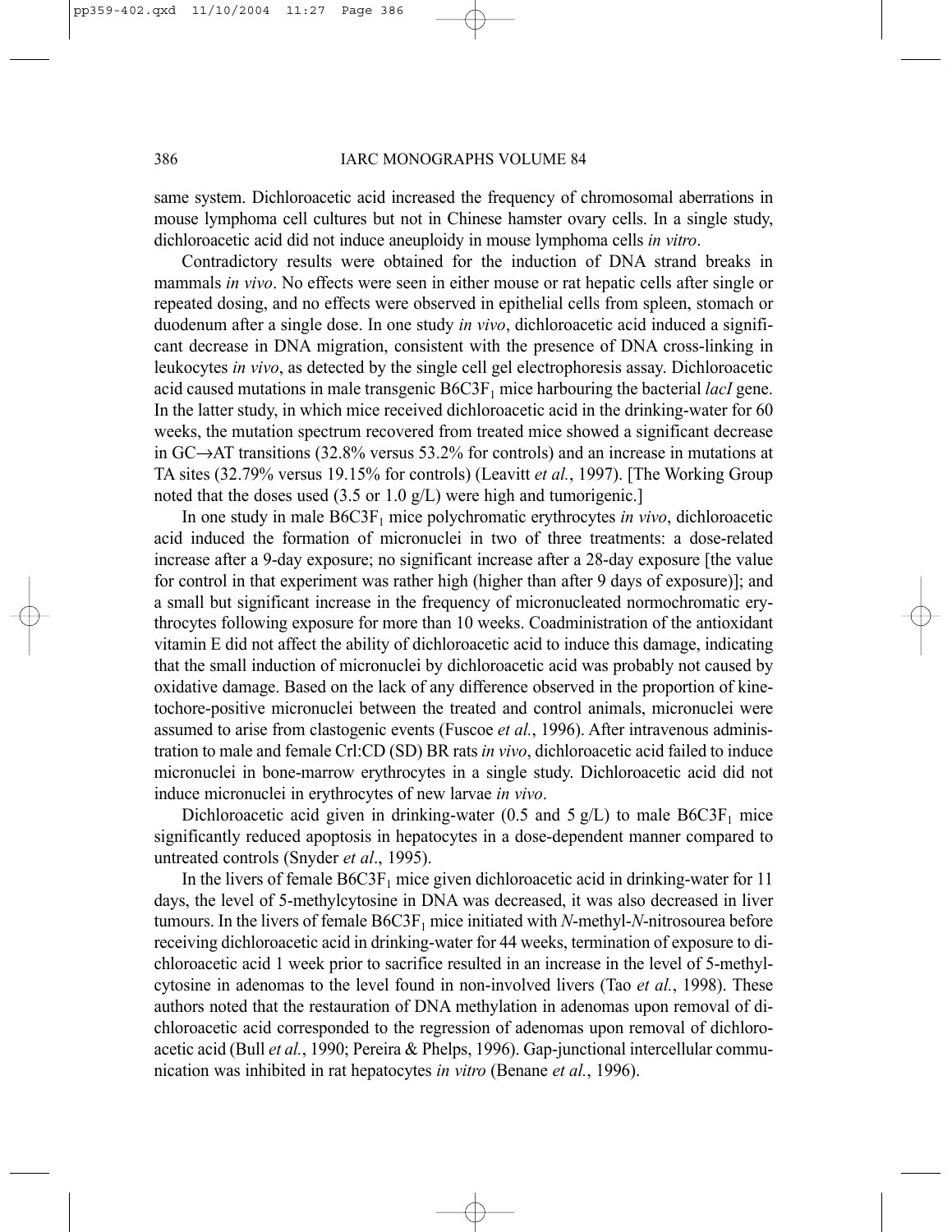#### DICHLOROACETIC ACID 387

### *Mutations of proto-oncogenes in tumours induced by dichloroacetic acid*

In a tumour assay by Anna *et al*. (1994), numerous foci of cellular alteration (presumed preneoplastic lesions) were noted in the livers of mice treated with dichloroacetic acid for 76 weeks, but only rare foci were found in the livers of controls. No neoplasms related to treatment were found at other sites. The frequency of mutations in codon 61 of H-*ras* (CAA) was not significantly different in the hepatocellular tumours from 64 treated mice (62%) and in those from 74 combined historical and concurrent controls (69%); however, the spectrum of these mutations showed a significant decrease in AAA and an increase in CTA in the treated mice in comparison with the controls. No other H-*ras* mutations were found, and only one K-*ras* mutation was detected in tumours from the treated and concurrent control groups. The authors interpreted these findings as suggesting that exposure to dichloroacetic acid provides the environment for a selective growth advantage for spontaneous CTA mutations in codon 61 of H-*ras* (Anna *et al.*, 1994).

Point mutations in exons 1, 2 and 3 of K- and H*-ras* proto-oncogenes were studied in dichloroacetic acid-induced liver tumours of male  $B6C3F<sub>1</sub>$  mice (104-week treatment). Dichloroacetic acid did not modify the incidence of mutations for exon 2 of *H-ras* in carcinomas (50% versus 58% for control). Only three liver carcinomas from dichloroacetate-treated mice showed mutations in the other exons of *H-ras* or in *K-ras*. In tumours with mutation in exon 2 of *H-ras*, treatment with dichloroacetic acid induced a decrease in the frequency of mutations CAA→AAA (21% versus 80% for control), an increase in the frequency of mutations CAA→CGA (50% versus 20% for control) and the appearance of a new mutation CAA→CTA (29% versus 0% for control, about one third of the mutations) (Ferreira-Gonzalez *et al.*, 1995).

H- $ras$  codon 61 mutations were studied in female  $B6C3F<sub>1</sub>$  mouse liver tumours given 3.5 g/L dichloroacetic acid in the drinking-water over a period of 104 weeks. Only one mutation in exon 2 was found among the 22 tumours analysed (4.5%), and it was a CAA→CTA transversion in H-*ras* codon 61 (Schroeder *et al*., 1997).

In *N*-methyl-*N*-nitrosourea-initiated and dichloroacetic acid-promoted female  $B6C3F<sub>1</sub>$  mice, no loss of heterozygosity on chromosome 6 was observed in the 24 liver tumours promoted by dichloroacetic acid (Tao *et al.*, 1996).

### **4.5 Mechanistic considerations**

Section 4.4 provides a consistent data set to indicate that dichloroacetic acid induces mutations and chromosomal effects. However, the concentrations of dichloroacetic acid that are required to produce these effects raise serious questions as to whether damage to DNA is involved in carcinogenic responses at low doses (Moore & Harrington-Brock, 2000). This conclusion is reinforced by observations suggesting that alternative mechanisms may adequately account for the carcinogenic responses that have been observed in rodents. These data are discussed in some detail in the following paragraphs.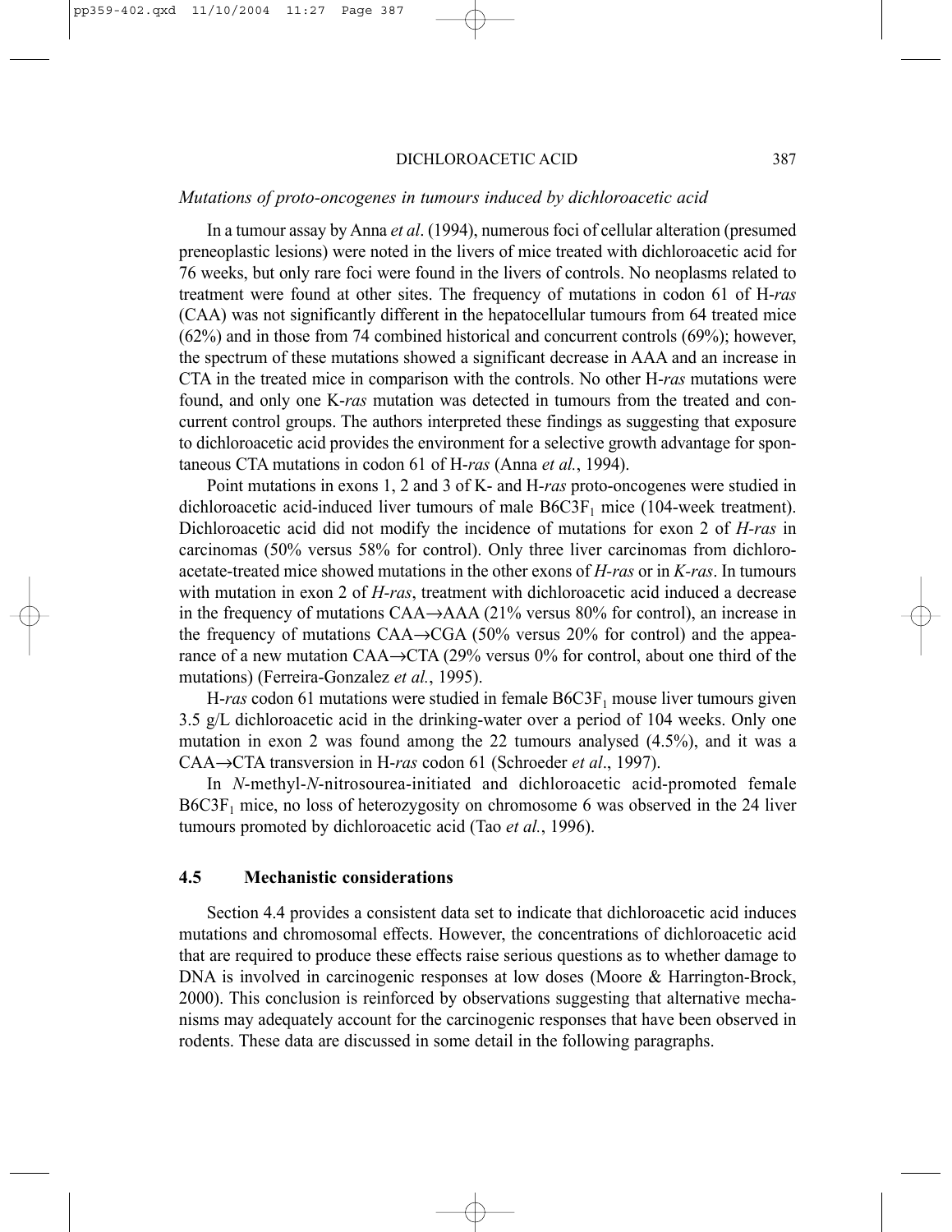#### 388 IARC MONOGRAPHS VOLUME 84

A series of studies examined the extent to which the mutation frequency and spectra in *ras* genes might provide evidence of a genotoxic mechanism. The first of these studies examined liver tumours that were induced by administering 5 g/L dichloroacetic acid in drinking-water to male B6C3F1 mice for 76 weeks (Anna *et al*., 1994). Tumours induced by dichloroacetic acid did not have mutations in codons 12 or 13 of the H-*ras* oncogene, whereas genotoxic carcinogens generally induce mutations at these two codons. The incidence of mutations at codon 61 of the H-*ras* oncogene in tumours from dichloroacetic acidtreated mice was not different from that of spontaneous tumours in control mice: 62 and 69% of the animals, respectively. However, the types of mutation were differed: dichloroacetic acid-induced tumours had 27% CAA→AAA and 37% CAA→CTA transversions of codon 61. Of the spontaneous tumours,  $58\%$  had a CAA $\rightarrow$ AAA transversion at this locus and only 13% had CAA→CTA transversions. These differences in the mutation spectrum were statistically significant. Thus, the mutation analysis of the H-*ras* oncogene in dichloroacetic acid-induced tumours is consistent with a non-genotoxic mechanism for carcinogenesis, with dichloroacetic acid promoting the development of a subclass of spontaneous tumours with CAA→CTA transversions.

In a subsequent study in male  $B6C3F<sub>1</sub>$  mice, dichloroacetic adid did not induce mutations in codons 12 or 13 of H-*ras* but induced liver tumours with mutations at codon 61 (Ferreira-Gonzalez *et al.*, 1995). Similar to the results of Anna *et al*. (1994), the incidence of tumours with mutations in codon 61 was not different from that of spontaneous liver tumours. In addition, dichloroacetic acid-induced tumours had a decreased incidence of CAA→AAA transversions.

In a more recent study, tumours induced in male  $B6C3F<sub>1</sub>$  mice by dichloroacetic acid at a concentration of 2  $g/L$  were examined at 52 weeks of treatment, whereas those induced by 0.5 g/L were examined at 87 weeks of treatment to ensure a sufficient number of tumours. Concomitant control animals were used in these studies, but the spontaneous rate of tumour production was too small to provide adequate measurements of mutation frequency and spectra. A total of 64 dichloroacetic acid-induced tumours were evaluated: mutation frequencies in these tumours were significantly lower than those in historical controls (33% versus 56%). There was an excess of CTA mutations relative to control, consistent with earlier studies. However, most tumours contained less than 50% H-*ras* mutant sequences and only one was completely without a wild-type sequence, and the frequency of mutations appeared to increase with duration of treatment (or age) (Bull *et al.*, 2002). These data indicated that H-*ras* mutations were most probably a late event rather than an initiating event in dichloroacetic acid-induced liver carcinogenesis. Despite the lack of mutations, however, it was found that expression of H-*ras* was substantially and uniformly elevated in both spontaneous and dichloroacetic acid-induced tumours (Bull *et al.*, 2002). In addition, the lower mutation frequency observed in dichloroacetic acid-induced tumours was found to be consistent with tumours induced by other nongenotoxic carcinogens, which also have lower H-*ras* mutation frequency than spontaneous tumours (Fox *et al*., 1990; Hegi *et al*., 1993; Stanley *et al*., 1994).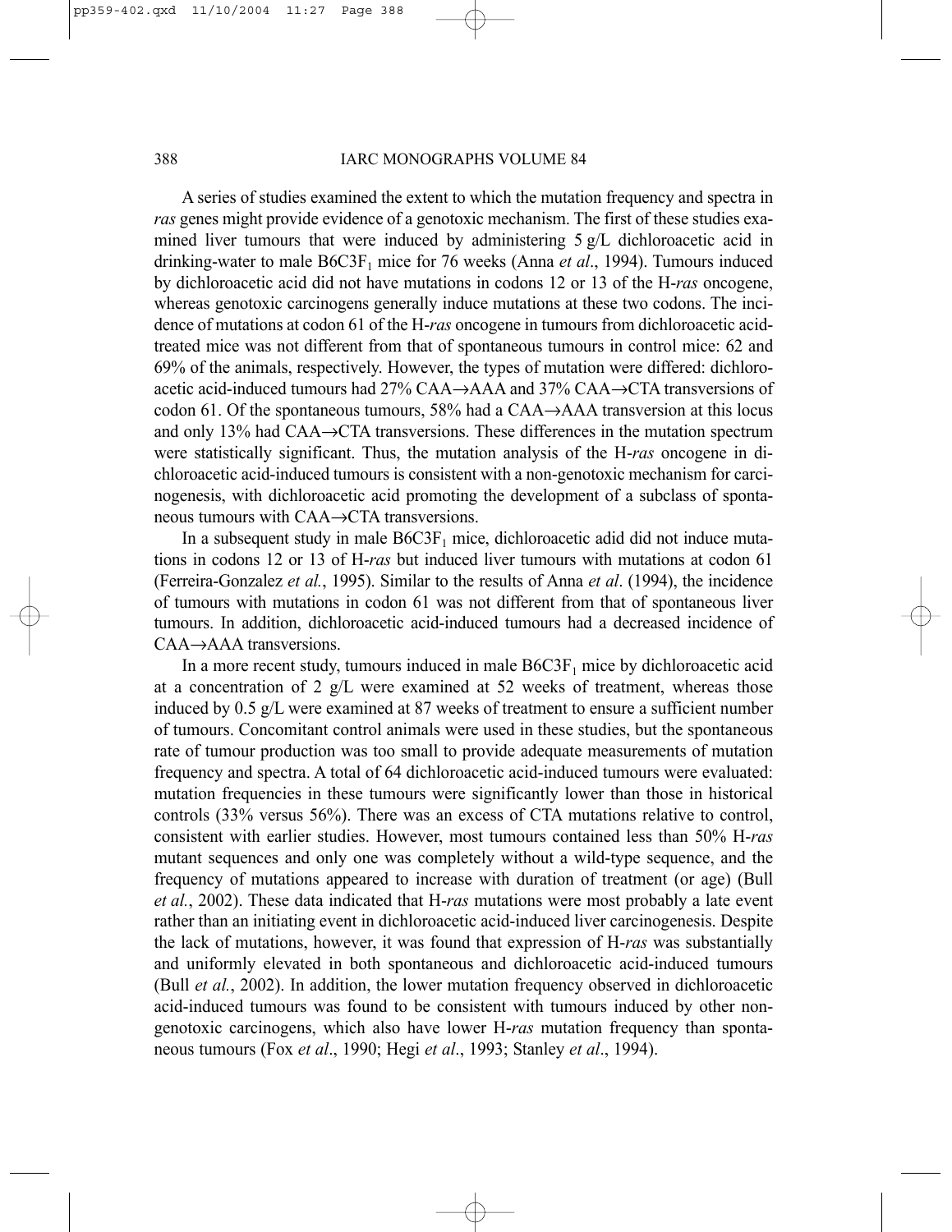The mutation spectrum in the H-*ras* oncogene in dichloroacetic acid-induced liver tumours in female B6C3F<sub>1</sub> mice has also been reported (Schroeder *et al.*, 1997). Female B6C3F<sub>1</sub> mice were exposed to 1.5% acetic acid (control) or 3.5 g/L dichloroacetic acid in the drinking-water for 104 weeks. Only 1/22 (45%) tumours in the dichloroacetic acidtreated female mice had a mutation at codon 61 (Schroeder *et al.*, 1997), in contrast to the 62% in dichloroacetic acid-treated male mice (Anna *et al.*, 1994). The incidence of H-*ras* mutations in spontaneous tumours in control female mice was not determined (only one spontaneous tumour was available). Nevertheless, these data are consistent with the finding that female mice have a lower incidence of spontaneous liver tumours than male mice. Moreover, dichloroacetic acid-treated male mice have a higher percentage of carcinomas relative to adenomas and higher frequency of H-*ras* mutations in carcinomas compared with adenomas, suggesting that codon 61 mutations in H-*ras* may be late events in male mice (Anna *et al.*, 1994; Bull *et al.*, 2002).

Studies vary in their ability to detect a small initial increase in cell division within the liver after the beginning of treatment with dichloroacetic acid. In all cases, however, cell replication rates within the non-neoplastic portions of the liver were seen to decrease with chronic treatment (Carter *et al.*, 1995; Stauber & Bull, 1997; Bull, 2000). Decreased cell replication rates were paralleled by decreased rates of spontaneous apoptosis (Snyder *et al*., 1995). However, dichloroacetic acid significantly increased cell replication rates in a dose-dependent manner within foci and small tumours when the treatment used to induce the tumours  $(2 \text{ g/L})$  was followed by continued administration of doses ranging from 0.1 to 2 g/L for 2 weeks (Stauber & Bull, 1997). A parallel experiment demonstrated that the growth of tumours induced by a dose of 2 g/L, as measured *in situ* by magnetic resonance imaging, slowed to a rate not statistically different from zero when treatment with dichloroacetic acid was suspended (Miller *et al*., 2000). Dichloroacetic acid duplicated these effects by stimulating the growth of anchorage-independent colonies with the same phenotype from hepatocytes isolated from B6C3F1 mice (Stauber *et al*., 1998; Kato-Weinstein *et al*., 2001a,b).

Several studies have documented changes in the expression of different genes following treatment with dichloroacetic acid. Lingohr *et al*. (2001) found that expression of insulin receptor was decreased in the liver of male  $B6C3F<sub>1</sub>$  mice following administration of dichloroacetic acid in the drinking-water at concentrations of 0.5 g/L and above for 2 and 10 weeks of treatment. Depressed expression of insulin receptor was also observed in hepatocytes derived from  $B6C3F<sub>1</sub>$  mice treated with dichloroacetic acid in culture (Lingohr *et al*., 2002). These changes were accompanied by substantial decreases in concentrations of serum insulin in the animal. Because the latent period for the development of the changes in serum insulin coincided with accumulation of glycogen in the liver, it was suggested that they may be indirectly mediated by changes in the regulation of carbohydrate metabolism. As insulin receptor concentrations in tumours induced by dichloroacetic acid remained elevated, this could provide these cells with a selective advantage over normal hepatocytes (Bull *et al.*, 2002; Lingohr *et al.*, 2002).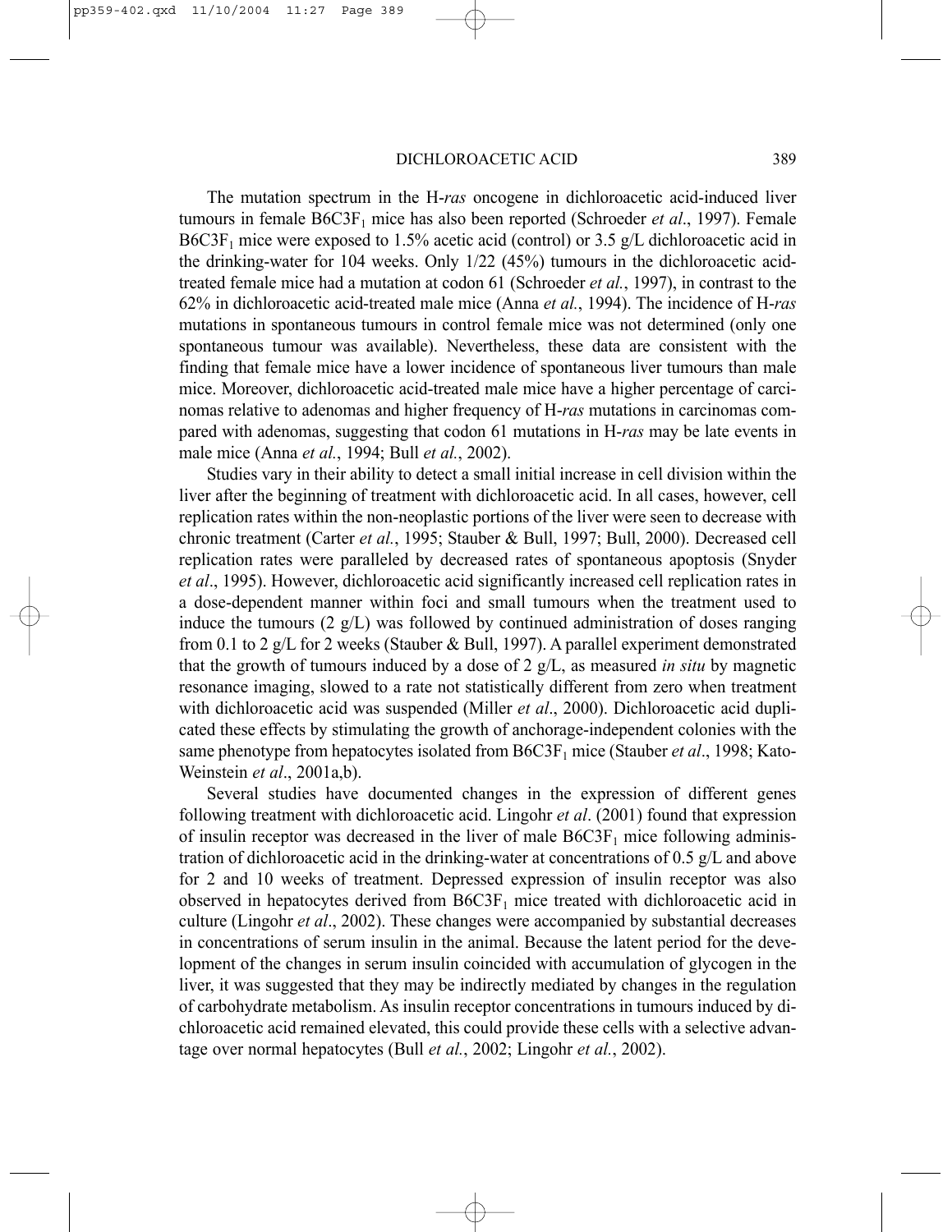### 390 IARC MONOGRAPHS VOLUME 84

Increased expression of stearoyl-coenzyme A desaturase and depressed expression of  $\alpha$ -1 protease inhibitor, cytochrome b5 and carboxylesterase were observed by an RNA differential display technique in the liver of mice treated with dichloroacetic acid at 2 g/L in drinking-water for 4 weeks (Thai *et al*., 2001). Increased expression of c-*jun* and c-*myc* in liver has also been observed in female mice treated with 500 mg/kg bw dichloroacetic acid by gavage (Tao *et al*., 2000b). The increases in c-*jun* and c-*myc* expression were associated with changes in the methylation status of the promoter regions of the respective genes in liver DNA (Tao *et al.*, 2000a). Treatment with dichloroacetic acid at a concentration of 25 mmol/L (3.2  $g/L$ ) in drinking-water for 11 days was shown to produce hypomethylation of DNA in liver, but this effect disappeared with longer-term treatment (44 weeks) (Tao *et al*., 1998). However, the extent of methylation at 5-methylcytosine sites in DNA of liver tumours was reduced after chronic treatment with dichloroacetic acid, but returned to normal when treatment was suspended. Hypomethylation of DNA was associated with increased expression of c-*jun* and c-*myc* proto-oncogenes in dichloroacetatepromoted tumours when compared with surrounding non-tumorous liver (Tao *et al*., 2000a). The hypomethylation could be reversed by prior administration of methionine, suggesting that depletion of *S*-adenosyl-methionine may be responsible for the effect (Tao *et al*., 2000b). It appeared that hypomethylation of promotor region for the c-*myc* gene occurred in several tissues (liver, kidney and bladder) of mice and preceded cell replication within these tissues (Ge *et al*., 2001).

# **5. Summary of Data Reported and Evaluation**

### **5.1 Exposure data**

Dichloroacetic acid is used as an intermediate in the production of glyoxylic acid, dialkoxy and diaroxy acids, sulfonamides and iron chelates. It is used to a lesser extent as a cauterizing agent in dermatology. Wider exposure to dichloroacetic acid occurs at microgram-per-litre levels in drinking-water and swimming pools as a result of chlorination and chloramination.

## **5.2 Human carcinogenicity data**

Several studies were identified that analysed risk with respect to one or more measures of exposure to complex mixtures of disinfection by-products that are found in most chlorinated and chloraminated drinking-water. No data specifically on dichloroacetic acid were available to the Working Group.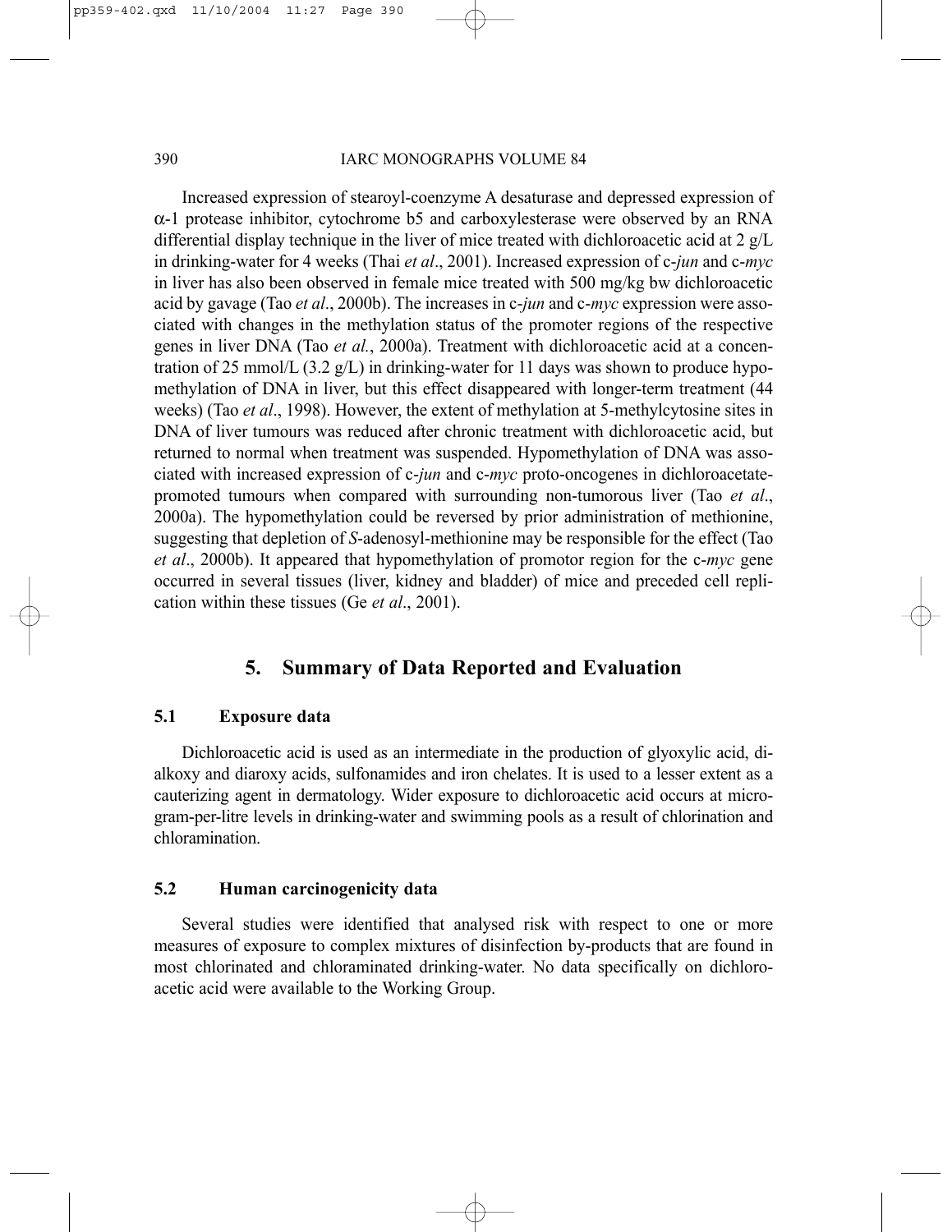### **5.3 Animal carcinogenicity data**

In eight studies, neutralized dichloroacetic acid administered in the drinking-water to male and/or female mice increased the incidences of hepatocellular adenomas and/or carcinomas. Following oral administration of dichloroacetic acid in the drinking-water to male rats, an increased incidence of hepatocellular carcinomas was found at a dose that decreased body weight and an increase in the combined incidence of adenomas and carcinomas was found at a lower dose. When administered in the drinking-water, dichloroacetic acid promoted hepatocellular carcinomas in carcinogen-initiated male and female mice in three studies.

### **5.4 Other relevant data**

Dichloroacetic acid is metabolized to glyoxylic acid, which may be oxidized to oxalic acid, reduced to glycolic acid and transaminated to glycine. The metabolism of dichloroacetic acid to glyoxylic acid is catalysed by glutathione *S*-transferase zeta-1. Dichloroacetic acid is a mechanism-based inactivator of this enzyme, which decreases its own metabolism in humans or rats treated with the compound.

Clinically, administration of dichloroacetic acid for the treatment of congenital lactic acidosis has been associated with nervous system toxicity, which has also been observed in experimental animals. Animal studies have demonstrated toxic effects in the liver and testis. Treatment of rats with dichloroacetic acid has also given rise to developmental effects, primarily in the cardiovascular system. However, these have not been observed consistently.

Dichloroacetic acid produces a variety of effects on intermediary metabolism, including increases in hepatic glycogen at low concentrations ( $\leq 1 \mu M$ ) in the blood and inhibition of pyruvate dehydrogenase kinase at higher concentrations ( $\geq 100 \mu M$ ). Dichloroacetic acid also affects gene expression, including various proto-oncogenes and enzymes involved in lipid metabolism. In some cases, changes in gene expression have been associated with decreased methylation of DNA in the promoter region of the gene.

Studies on proto-oncogenes in mice have compared mutation induction in codon 61 of H-*ras* proto-oncogenes in hepatic tumours from dichloroacetic acid-treated mice and untreated mice. The spectrum of mutations showed a decrease in the frequency of CAA→AAA mutations and an increase in the frequency of mutations from CAA→CGA and from CAA→CTA in treated mice compared with controls. No loss of heterozygosity on chromosome 6 was observed in liver tumours promoted by dichloroacetic acid in female mice.

The evidence for induction of DNA strand breaks in liver cells of rodents exposed to dichloroacetic acid *in vivo* was inconclusive, as were the results of measurements of dichloroacetic acid-induced 8-hydroxydeoxyguanosine DNA adducts in mouse liver. Dichloroacetic acid caused a decrease in the level of 5-methylcytosine in DNA of liver cells and liver tumours of female mice. In peripheral blood cells of mice *in vivo*, dichloroacetic acid induced DNA damage in the single-cell gel electrophoresis assay. It caused mutations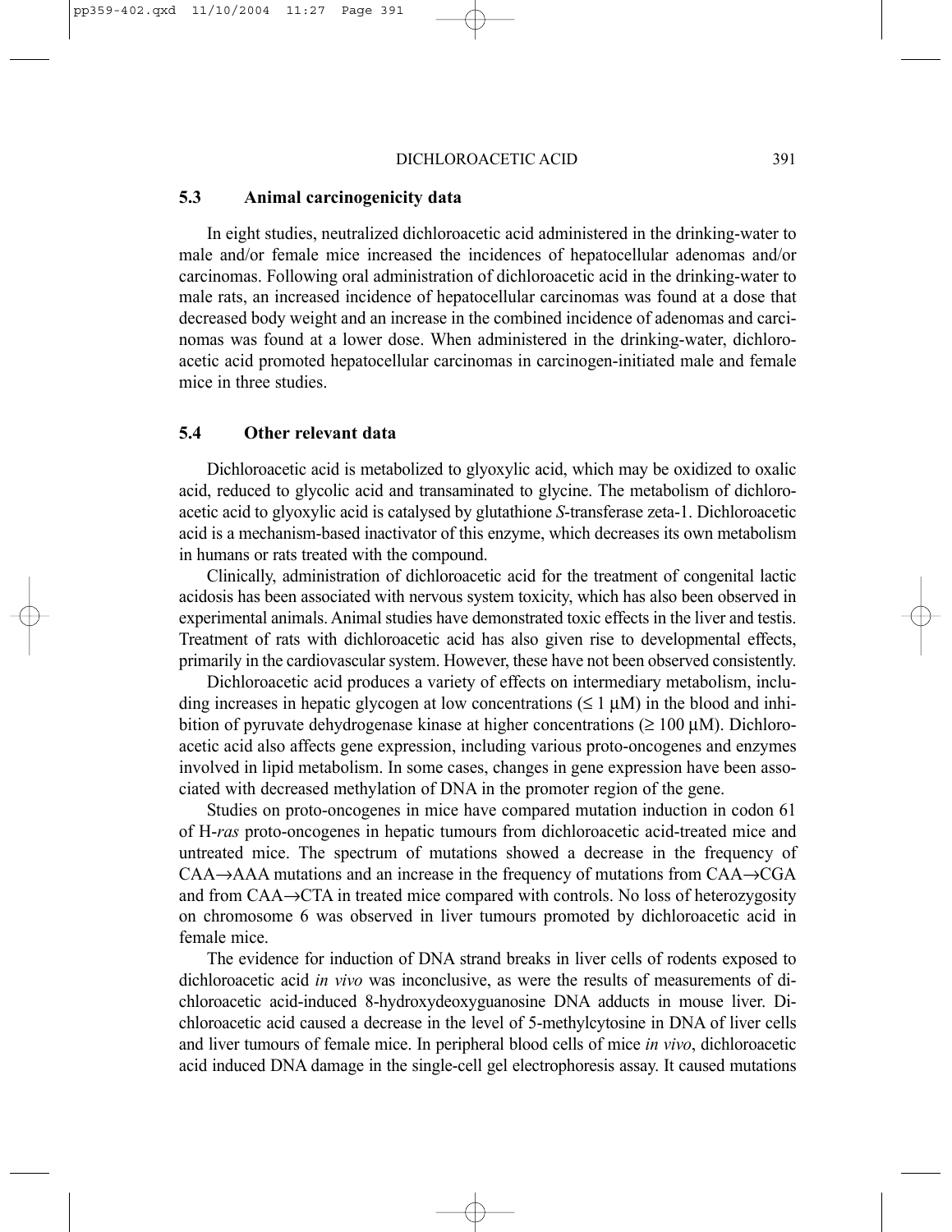(decrease in G:C→A:T and increase in mutations at T:A sites) in male transgenic mice harbouring the bacterial *lacI* gene. Dichloroacetic acid induced the formation of micronuclei *in vivo* in mouse polychromatic erythrocytes but not in rat bone-marrow cells.

DNA strand breaks were not induced in human or rodent cells *in vitro*. The results of assays for mutagenesis in bacteria and in mouse lymphoma cells were inconsistent. Dichloroacetic acid did not induce micronuclei in a mouse lymphoma cell line *in vitro* or in erythrocytes of newt larvae *in vivo*. It caused chromosomal aberrations in one of two studies *in vitro*. Dichloroacetic acid induced no aneuploidy in mouse lymphoma cells *in vitro*.

Dichloroacetic acid affects cell proliferation and cell death both in normal livers and tumours throughout the dose range that induces liver tumours in mice. These changes are associated with differential effects on intermediary metabolism in preneoplastic lesions versus normal liver and by changes in gene expression and DNA hypomethylation.

Dichloroacetic acid is genotoxic *in vivo* and *in vitro*. It also causes DNA hypomethylation *in vivo*. Thus, a genotoxic effect, possibly involving an indirect, epigenetic mechanism, may contribute to the carcinogenic mode of action of dichloroacetic acid.

### **5.5 Evaluation**

There is *inadequate evidence* in humans for the carcinogenicity of dichloroacetic acid. There is *sufficient evidence* in experimental animals for the carcinogenicity of dichloroacetic acid.

### **Overall evaluation**

Dichloroacetic acid is *possibly carcinogenic to humans (Group 2B)*.

# **6. References**

- American Public Health Association/American Water Works Association/Water Environment Federation (1999) *Standard Methods for the Examination of Water and Wastewater*, 20th Ed., Washington, DC [CD-ROM]
- Anderson, W.B., Board, P.G., Gargano, B. & Anders, M.W. (1999) Inactivation of glutathione transferase zeta by dichloroacetic acid and other fluorine-lacking α-haloalkanoic acids. *Chem. Res. Toxicol.*, **12**, 1144–1149
- Anderson, W.B., Liebler, D.C., Board, P.G. & Anders, M.W. (2002) Mass spectral characterization of dichloroacetic acid-modified human glutathione transferase zeta. *Chem. Res. Toxicol.*, **15**, 1387–1397
- Anna, C.H., Maronpot, R.R., Pereira, M.A., Foley, J.F., Malarkey, D.E. & Anderson, M.W. (1994) *ras* Proto-oncogene activation in dichloroacetic acid-, trichloroethylene- and tetrachloroethylene-induced liver tumors in B6C3F1 mice. *Carcinogenesis*, **15**, 2255–2261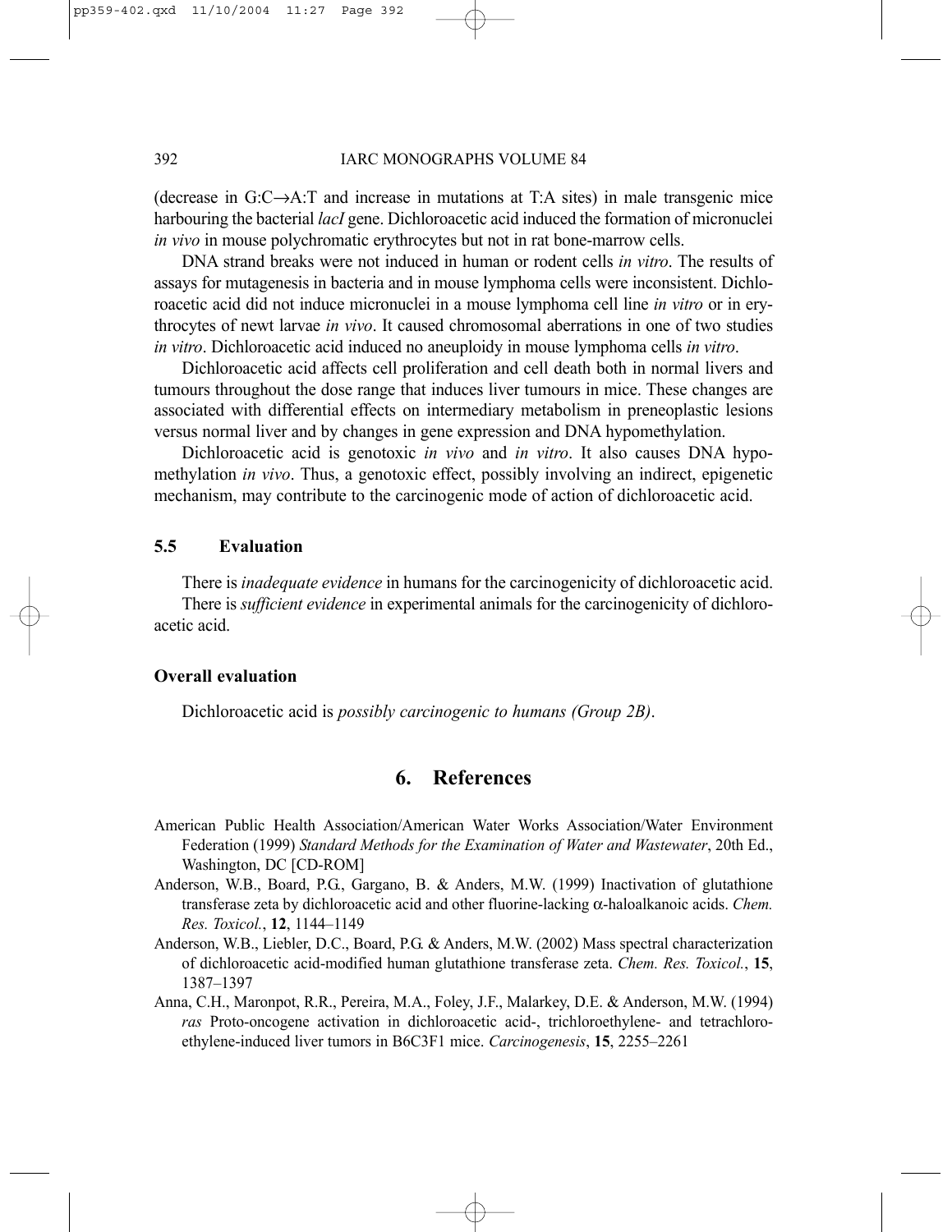- Austin, E.W., Parrish, J.M., Kinder, D.H. & Bull, R.J. (1996) Lipid peroxidation and formation of 8-hydroxydeoxyguanosine from acute doses of halogenated acetic acids. *Fundam. appl. Toxicol.*, **31**, 77–82
- Beilstein Online (2002) *Dialog Corporation, File 390* (Beilstein Chemidaten und Software GmbH), Cary, NC
- Benane, S.G., Blackman, C.F. & House, D.E. (1996) Effects of perchloroethylene and its metabolites on intercellular communication in clone 9 rat liver cells. *J. Toxicol. environ. Health*, **48**, 427–437
- Bilbao, J.M., Berry, H., Marotta, J. & Ross, R.C. (1976) Peripheral neuropathy in oxalosis. A case report with electron microscopic observations. *Can. J. neurol. Sci.*, **3**, 63–67
- Blackburn, A.C., Tzeng, H.-F., Anders, M.W. & Board, P.G. (2000) Discovery of a functional polymorphism in human glutathione transferase zeta by expressed sequence tag database analysis. *Pharmacogenetics*, **10**, 49–57
- Blackburn, A.C., Coggan, M., Tzeng, H.-F., Lantum, H., Polekhina, G., Parker, M.W., Anders, M.W. & Board, P.G. (2001) GSTΖ1d: A new allele of glutathione transferase zeta and maleylacetoacetate isomerase. *Pharmacogenetics*, **11**, 671–678
- Board, P.G., Baker, R.T., Chelvanayagam, G. & Jermiin, L.S. (1997) Zeta, a novel class of glutathione transferases in a range of species from plants to humans. *Biochem. J.*, **328**, 929–935
- Bull, R.J. (2000) Mode of action of liver tumor induction by trichloroethylene and its metabolites, trichloroacetate and dichloroacetate. *Environ. Health Perspect*., **108**, (Suppl. 2), 241–259
- Bull, R.J., Sanchez, I.M., Nelson, M.A., Larson, J.L. & Lansing, A.J. (1990) Liver tumor induction in B6C3F1 mice by dichloroacetate and trichloroacetate. *Toxicology*, **63**, 341–359
- Bull, R.J., Templin, M., Larson, J.L. & Stevens, D.K. (1993) The role of dichloroacetate in the hepatocarcinogenicity of trichloroethylene. *Toxicol. Lett*., **68**, 203–211
- Bull, R.J., Orner, G.A., Cheng, R.S., Stillwell, L., Stauber, A.J., Sasser, L.B., Lingohr, M.K. & Thrall, B.D. (2002) Contribution of dichloroacetate and trichloroacetate to liver tumor induction in mice by trichloroethylene. *Toxicol. appl. Pharmacol*., **182**, 55–65
- Cancho, B., Ventura, F. & Galceran, M.T. (1999) Behavior of halogenated disinfection by-products in the water treatment plant of Barcelona, Spain. *Bull. environ. Contam. Toxicol.*, **63**, 610–617
- Carter, J.H., Carter, H.W. & DeAngelo, A.B. (1995) Biochemical, pathologic and morphometric alterations induced in male B6C3F1 mouse liver by short-term exposure to dichloroacetic acid. *Toxicol. Lett*., **81**, 55–71
- Chang, L.W., Daniel, F.B. & DeAngelo, A.B. (1992) Analysis of DNA strand breaks induced in rodent liver in vivo, hepatocytes in primary culture, and a human cell line by chlorinated acetic acids and chlorinated acetaldehydes. *Environ. mol. Mutag*., **20**, 277–288
- Chemical Information Services (2002) *Directory of World Chemical Producers (Version 2002.1)*, Dallas, TX
- Chen, W.J. & Weisel, C.P. (1998) Halogenated DBP concentrations in a distribution system. *J. Am. Water Works Assoc.*, **90**, 151–163
- Christman, R.F., Norwood, D.L., Millington, D.S. & Johnson, J.D. (1983) Identity and yields of major halogenated products of aquatic fulvic acid chlorination. *Environ. Sci. Technol.*, **17**, 625–628

Clariant Corp. (2001) *Specification Sheet: Dichloroacetic Acid (DCAA) 98%*, Charlotte, NC, USA Clariant GmbH (2002) *Specification Sheet: Dichloroacetic Acid (DCAA) 98%*, Sulzbach, Germany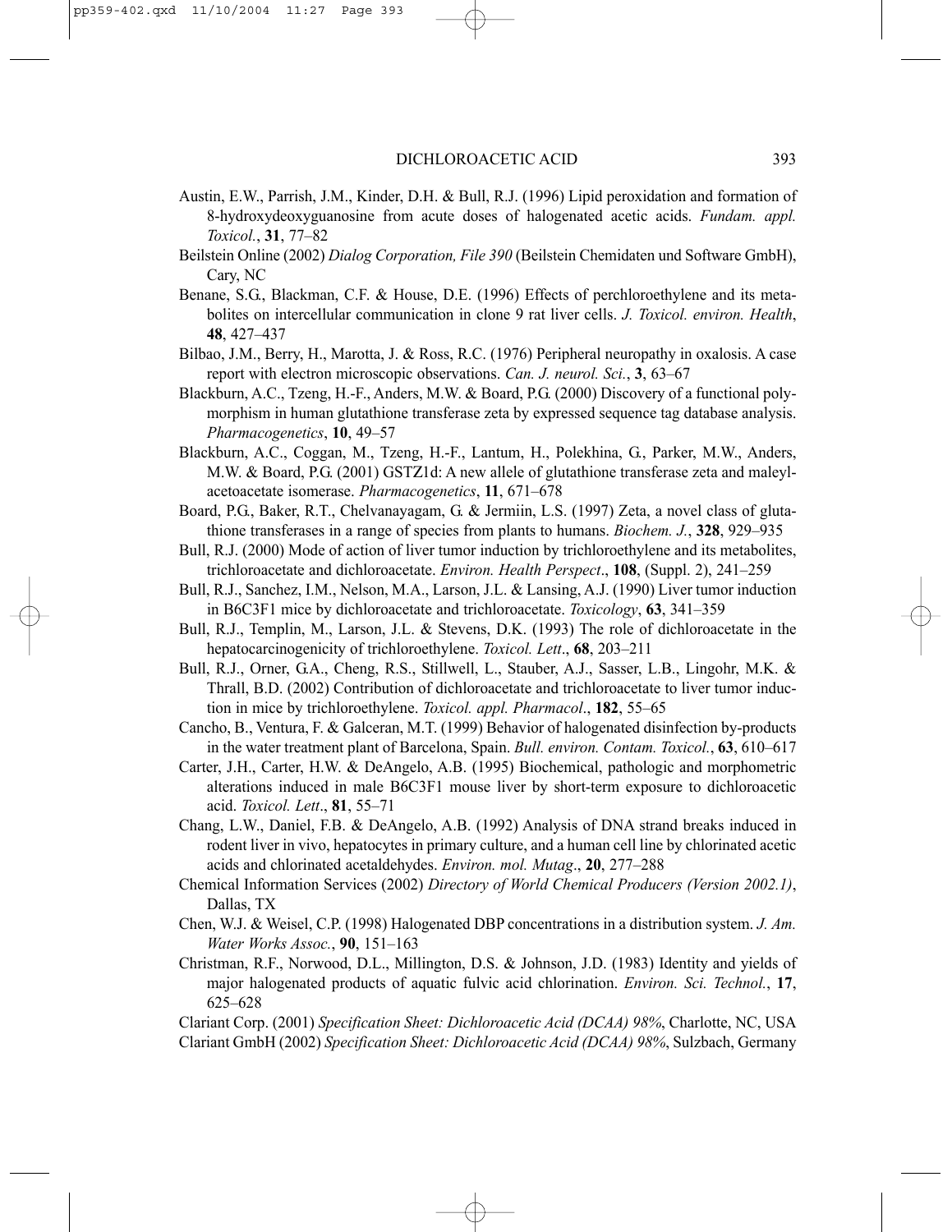- Clemens, M. & Schöler, H.F. (1992a) Determination of halogenated acetic acids and 2,2-dichloropropionic acid in water samples. *Fresenius J. anal. Chem*., **344**, 47–49
- Clemens, M. & Schöler, H.-F. (1992b) [Halogenated organic compounds in swimming pool waters.] *Zbl. Hyg*., **193**, 91–98 (in German)
- Cornett, R., James, M.O., Henderson, G.N., Cheung, J., Shroads, A.L. & Stacpoole, P.W. (1999) Inhibition of glutathione *S*-transferase ζ and tyrosine metabolism by dichloroacetate: A potential unifying mechanism for its altered biotransformation and toxicity. *Biochem. biophys. Res. Commun*., **262**, 752–756
- Curry, S.H., Lorenz, A., Chu, P.-I., Limacher, M. & Stacpoole, P.W. (1991) Disposition and pharmacodynamics of dichloroacetate (DCA) and oxalate following oral DCA doses. *Biopharm. Drug Dispos.*, **12**, 375–390
- Daniel, F.B., DeAngelo, A.B., Stober, J.A., Olson, G.R. & Page, N.P. (1992) Hepatocarcinogenicity of chloral hydrate, 2-chloroacetaldehyde, and dichloroacetic acid in the male B6C3F1 mouse. *Fundam. appl. Toxicol.*, **19**, 159–168
- Davis, M.E. (1986) Effect of chloroacetic acids on the kidneys. *Environ. Health Perspect*., **69**, 209–214
- DeAngelo, A.B., Daniel, F.B., McMillan, L., Wernsing, P. & Savage, R.E., Jr (1989) Species and strain sensitivity to the induction of peroxisome proliferation by chloroacetic acids. *Toxicol. appl. Pharmacol*., **101**, 285–298
- DeAngelo, A.B., Daniel, F.B., Most, B.M. & Olson, G.R. (1996) The carcinogenicity of dichloroacetic acid in the male fischer 344 rat. *Toxicology*, **114**, 207–221
- DeAngelo, A.B., George, M.H. & House, D.E. (1999) Hepatocarcinogenicity in the male B6C3F<sub>1</sub> mouse following a lifetime exposure to dichloroacetic acid in the drinking water: Dose–response determination and modes of action. *J. Toxicol. environ. Health*, **A58**, 485–507
- DeMarini, D.M., Perry, E. & Shelton, M.L. (1994) Dichloroacetic acid and related compounds: Induction of prophage in *E. coli* and mutagenicity and mutation spectra in Salmonella TA100. *Mutagenesis*, **9**, 429–437
- Dojlido, J., Zbiec, E. & Swietlik, R. (1999) Formation of the haloacetic acids during ozonation and chlorination of water in Warsaw waterworks (Poland). *Water Res.*, **33**, 3111–3118
- *Ellis, D.A., Hanson, M.L., Sibley, P.K., Shahid, T., Fineberg, N.A., Solomon, K.R., Muir, D.C.G. & Mabury, S.A. (2001) The fate and persistence of trifluoroacetic and chloroacetic acids in pond waters.* Chemosphere*, 42, 309–318*
- Environmental Protection Agency (1995) *Method 552.2. Determination of Haloacetic Acids and Dalapon in Drinking Water by Liquid–liquid Extraction, Derivatization and Gas Chromatography with Electron Capture Detection* (Revision 1.0), Cincinnati, OH, National Exposure Research Laboratory, Office of Research and Development
- Environmental Protection Agency (1998) National primary drinking water regulations; disinfectants and disinfection byproducts; final rule. *Fed. Regist*., December 16
- Epstein, D.L., Nolen, G.A., Randall, J.L., Christ, S.A., Read, E.J., Stober, J.A. & Smith, M.K. (1992) Cardiopathic effects of dichloroacetate in the fetal Long-Evans rat. *Teratology*, **46**, 225–235
- European Commission (1998) *Council Directive 98/83/EC of 3 November 1998 on the Quality of Water Intended for Human Consumption*, Office for Official Publications of the European Communities, Luxemburg, 27 pp.
- Everhart, J.L., Kurtz, D.T. & McMillan, J.M. (1998) Dichloroacetic acid induction of peroxisome proliferation in cultured hepatocytes. *J. Biochem. mol. Toxicol*., **12**, 351–359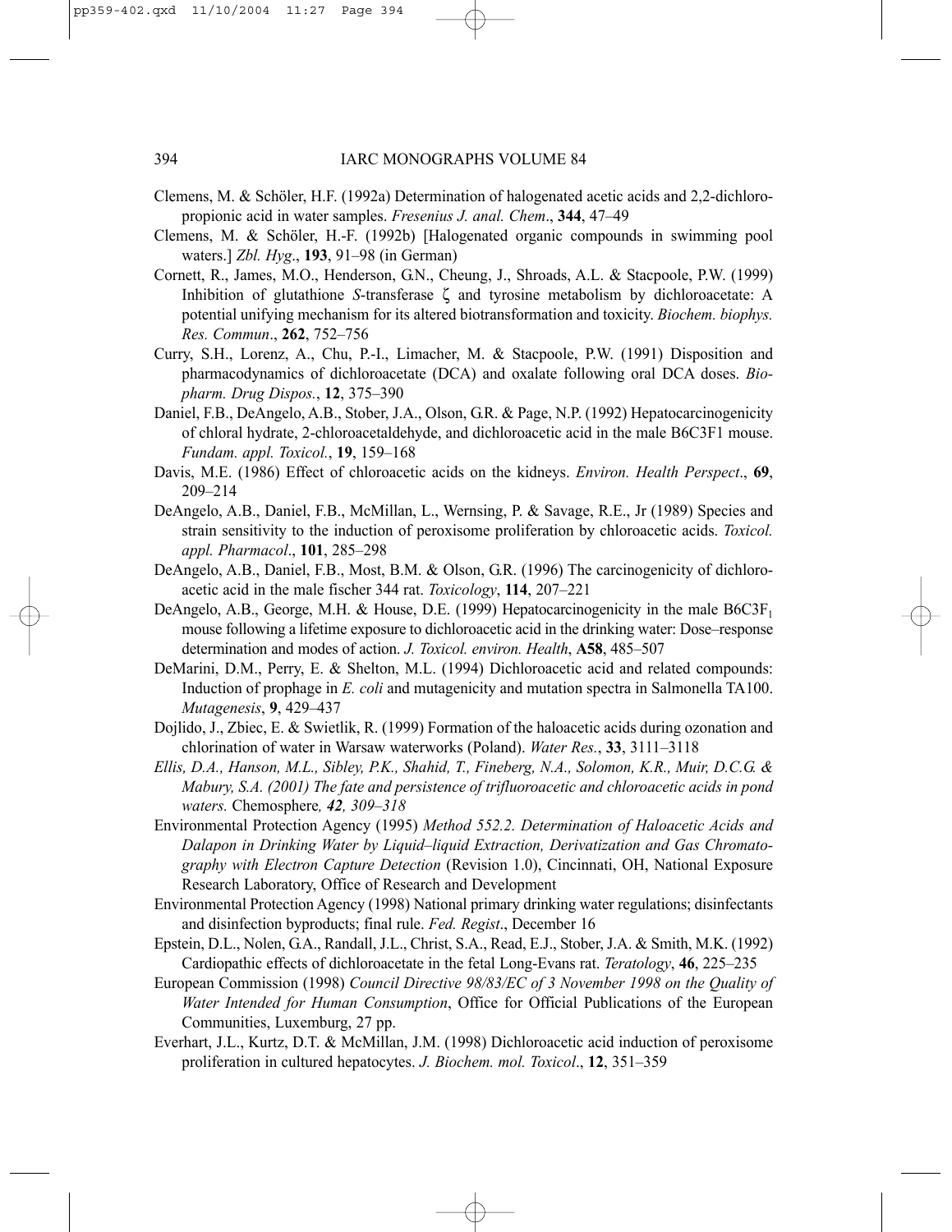- Fernández-Cañón, J.M. & Peñalva, M.A. (1998) Characterization of a fungal maleylacetoacetate isomerase gene and identification of its human homologue. *J. biol. Chem.*, **273**, 329–337
- Fernández-Cañón, J.M., Baetscher, M.W., Finegold, M., Burlingame, T., Gibson, K.M. & Grompe, M. (2002) Maleylacetoacetate isomerase (*MAAI/GSTZ*)-deficient mice reveal a glutathionedependent nonenzymatic bypass in tyrosine catabolism. *Mol. cell. Biol.*, **22**, 4943–4951
- Ferreira-Gonzalez, A., DeAngelo, A.B., Nasim, S. & Garrett, C.T. (1995) *Ras* oncogene activation during hepatocarcinogenesis in B6C3F1 male mice by dichloroacetic and trichloroacetic acids. *Carcinogenesis*, **16**, 495–500
- Fielder, A.R., Garner, A. & Chambers, T.L. (1980) Ophthalmic manifestations of primary oxalosis. *Br. J. Ophthalmol.*, **64**, 782–788
- Fisher, J.W., Channel, S.R., Eggers, J.S., Johnson, P.D., MacMahon, K.L., Goodyear, C.D., Sudberry, G.L., Warren, D.A., Latendresse, J.R. & Graeter, L.J. (2001) Trichloroethylene, trichloroacetic acid, and dichloroacetic acid: Do they affect fetal rat heart development? *Int. J. Toxicol*., **20**, 257–267
- Fox, T.R., Schumann, A.M., Watanabe, P.G., Yano, B.L., Maher, V.M. & McCormick, J.J. (1990) Mutational analysis of the H-*ras* oncogene in spontaneous C57BL/6 × C3H/He mouse liver tumors and tumors induced with genotoxic and nongenotoxic hepatocarcinogens. *Cancer Res.*, **50**, 4014–4019
- Fox, A.W., Yang, X., Murli, H., Lawlor, T.E., Cifone, M.A. & Reno, F.E. (1996) Absence of mutagenic effects of sodium dichloroacetate. *Fundam. appl. Toxicol.*, **32**, 87–95
- Frank, H., Vital, J. & Frank, W. (1989) Oxidation of airborne  $C_2$ -chlorocarbons to trichloroacetic and dichloroacetic acid. *Fresenius Z. anal. Chem*., **333**, 713
- Fuscoe, J.C., Afshari, A.J., George, M.H., DeAngelo, A.B., Tice, R.R., Salman, T. & Allen, J.W. (1996) In vivo genotoxicity of dichloroacetic acid: Evaluation with the mouse peripheral blood micronucleus assay and the single cell gel assay. *Environ. mol. Mutag.*, **27**, 1–9
- Ge, R., Yang, S., Kramer, P.M., Tao, L. & Pereira, M.A. (2001) The effect of dichloroacetic acid and trichloroacetic acid on DNA methylation and cell proliferation in B6C3F1 mice. *J. Biochem. mol. Toxicol*., **15**, 100–106
- Geist, S., Lesemann, C., Schütz, C., Seif, P. & Frank, E. (1991) Determination of chloroacetic acids in surface water. In: Angeletti, G. & Bjørseth, A., eds, *Organic Micropollutants in the Aquatic Environment*, Dordrecht, Kluwer Academic, pp. 393–397
- Gennaro, A.R. (2000) *Remington: The Science and Practice of Pharmacy*, 20th Ed., Baltimore, MD, Lippincott Williams & Wilkins, p. 1210
- Giller, S., Le Curieux, F., Erb, F. & Marzin, D. (1997) Comparative genotoxicity of halogenated acetic acids found in drinking water. *Mutagenesis*, **12**, 321–328
- Glaze, W.H., Kenneke, J.F. & Ferry, J.L. (1993) Chlorinated byproducts from the  $TiO<sub>2</sub>$ -mediated photodegradation of trichloroethylene and tetrachloroethylene in water*. Environ. Sci. Technol*., **27**, 177–184
- Gonzalez-Leon, A., Schultz, I.R., Xu, G. & Bull, R.J. (1997) Pharmacokinetics and metabolism of dichloroacetate in the F344 rat after prior administration in drinking water. *Toxicol. appl. Pharmacol.*, **146**, 189–195
- Hansch, C., Leo, A. & Hoekman, D. (1995) *Exploring QSAR: Hydrophobic, Electronic, and Steric Constants*, Washington, DC, American Chemical Society, p. 4
- Hargesheimer, E.E. & Satchwill, T. (1989) Gas-chromatographic analysis of chlorinated acids in drinking water. *J. Water Sewage Res. Treat.-Aqua*, **38**, 345–351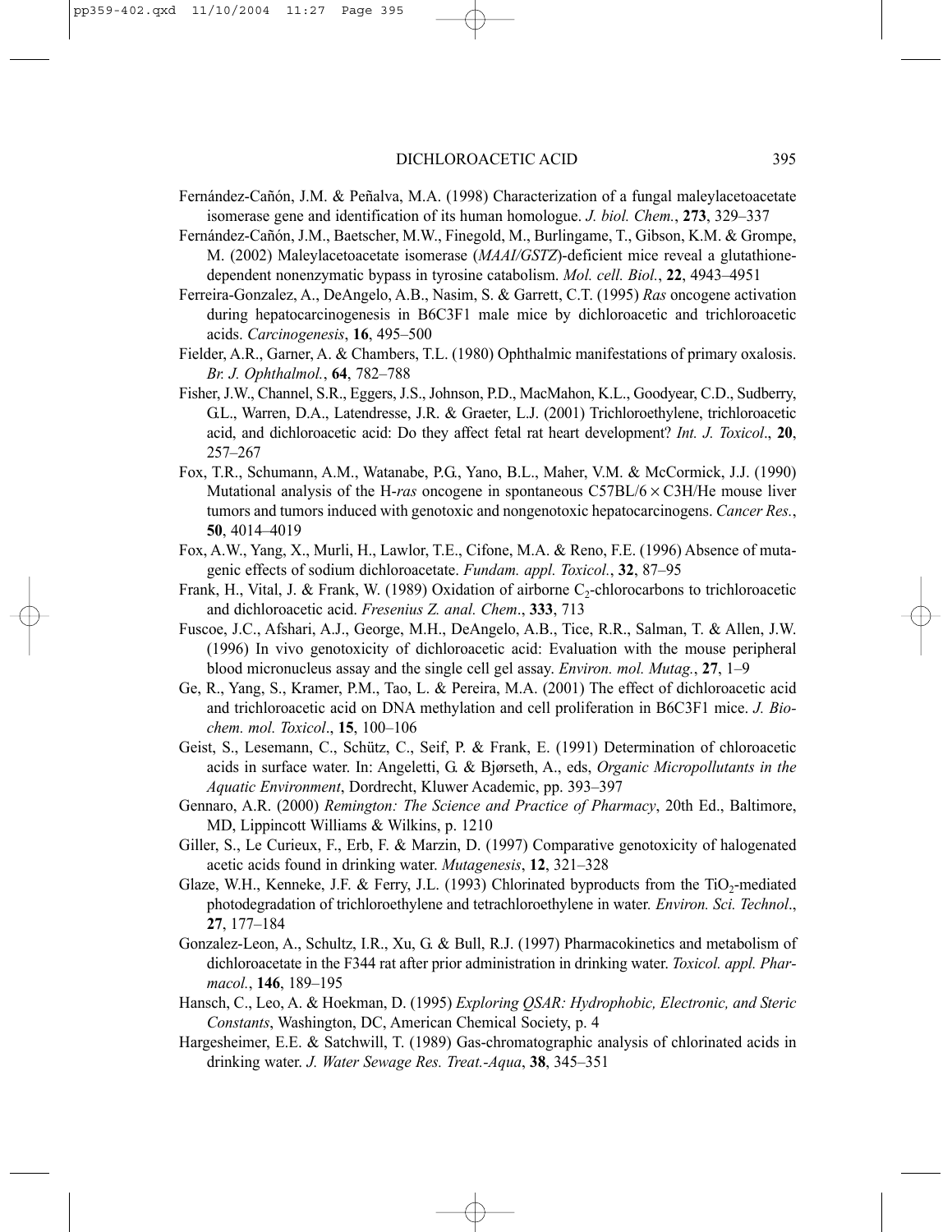- Harrington-Brock, K., Doerr, C.L. & Moore, M.M. (1998) Mutagenicity of three disinfection byproducts: Di- and trichloroacetic acid and chloral hydrate in L5178Y/TK+/– -3.7.2C mouse lymphoma cells. *Mutat. Res*., **413**, 265–276
- Health Canada (1995) *A National Survey of Chlorinated Disinfection By-products in Canadian Drinking Water* (95-EHD-197), Ottawa, Ontario, Minister of Supply and Services Canada
- Health Canada (2001) *Summary of Guidelines for Canadian Drinking Water Quality*, Ottawa, Ontario
- Hegi, M.E., Fox, T.R., Belinsky, S.A., Devereux, T.R. & Anderson, M.W. (1993) Analysis of activated protooncogenes in B6C3F1 mouse liver tumors induced by ciprofibrate, a potent peroxisome proliferator. *Carcinogenesis*, **14**, 145–149
- Henderson, G.N., Curry, S.H., Derendorf, H., Wright, E.C. & Stacpoole, P.W. (1997) Pharmacokinetics of dichloroacetate in adult patients with lactic acidosis. *J. clin. Pharmacol.*, **37**, 416–425
- Herbert, V., Gardner, A. & Colman, N. (1980) Mutagenicity of dichloroacetate, an ingredient of some formulations of pangamic acid (trade-named 'vitamin B15'). *Am. J. clin. Nutr*., **33**, 1179–1182
- Hunter, E.S., III, Rogers, E.H., Schmid, J.E. & Richard, A. (1996) Comparative effects of haloacetic acids in whole embryo culture. *Teratology*, **54**, 57–64
- IARC (1991a) *IARC Monographs on the Evaluation of Carcinogenic Risks to Humans*, Vol. 52, *Chlorinated Drinking-water; Chlorination By-products; Some Other Halogenated Compounds; Cobalt and Cobalt Compounds,* Lyon, IARC*Press*, pp. 55–141
- IARC (1991b) *IARC Monographs on the Evaluation of the Carcinogenic Risks to Humans*, Vol. 53, *Occupational Exposures in Insecticide Application, and Some Pesticides*, Lyon, IARC*Press*, pp. 267–307
- IARC (1995) *IARC Monographs on the Evaluation of Carcinogenic Risks to Humans*, Vol. 63, *Dry Cleaning, Some Chlorinated Solvents and Other Industrial Chemicals*, Lyon, IARC*Press*, pp. 271–290
- Jacangelo, J.G., Patania, N.L., Reagan, K.M., Aieta, E.M., Krasner, S.W. & McGuire, M.J. (1989) Ozonation: Assessing its role in the formation and control of disinfection by-products. *J. Am. Water Works Assoc*., **81**, 74–84
- James, M.O., Cornett, R., Yan, Z., Henderson, G.N. & Stacpoole, P.W. (1997) Glutathione-dependent conversion to glyoxylate, a major pathway of dichloroacetate biotransformation in hepatic cytosol from humans and rats, is reduced in dichloroacetate-treated rats. *Drug Metab. Dispos.*, **25**, 1223–1227
- James, M.O., Yan, Z., Cornett, R., Jayanti, V.M.K.M., Henderson, G.N., Davydova, N., Katovich, M.J., Pollock, B. & Stacpoole, P.W. (1998) Pharmacokinetics and metabolism of [<sup>14</sup>C]dichloroacetate in male Sprague-Dawley rats. Identification of glycine conjugates, including hippurate, as urinary metabolites of dichloroacetate. *Drug Metab. Dispos.*, **26**, 1134–1143
- Kargalioglu, Y., McMillan, B.J., Minear, R.A. & Plewa, M.J. (2002) Analysis of the cytotoxicity and mutagenicity of drinking water disinfection by-products in *Salmonella typhimurium*. *Teratog. Carcinog. Mutagen.*, **22**, 113–128
- Kato-Weinstein, J., Lingohr, M.K., Orner, G.A., Thrall, B.D. & Bull, R.J. (1998) Effects of dichloroacetate on glycogen metabolism in B6C3F1 mice. *Toxicology*, **130**, 141–154
- Kato-Weinstein, J., Stauber, A.J., Orner, G.A., Thrall, B.D. & Bull, R.J. (2001a) Differential effects of dihalogenated and trihalogenated acetates in the liver of B6C3F1 mice. *J. appl. Toxicol*., **21**, 81–89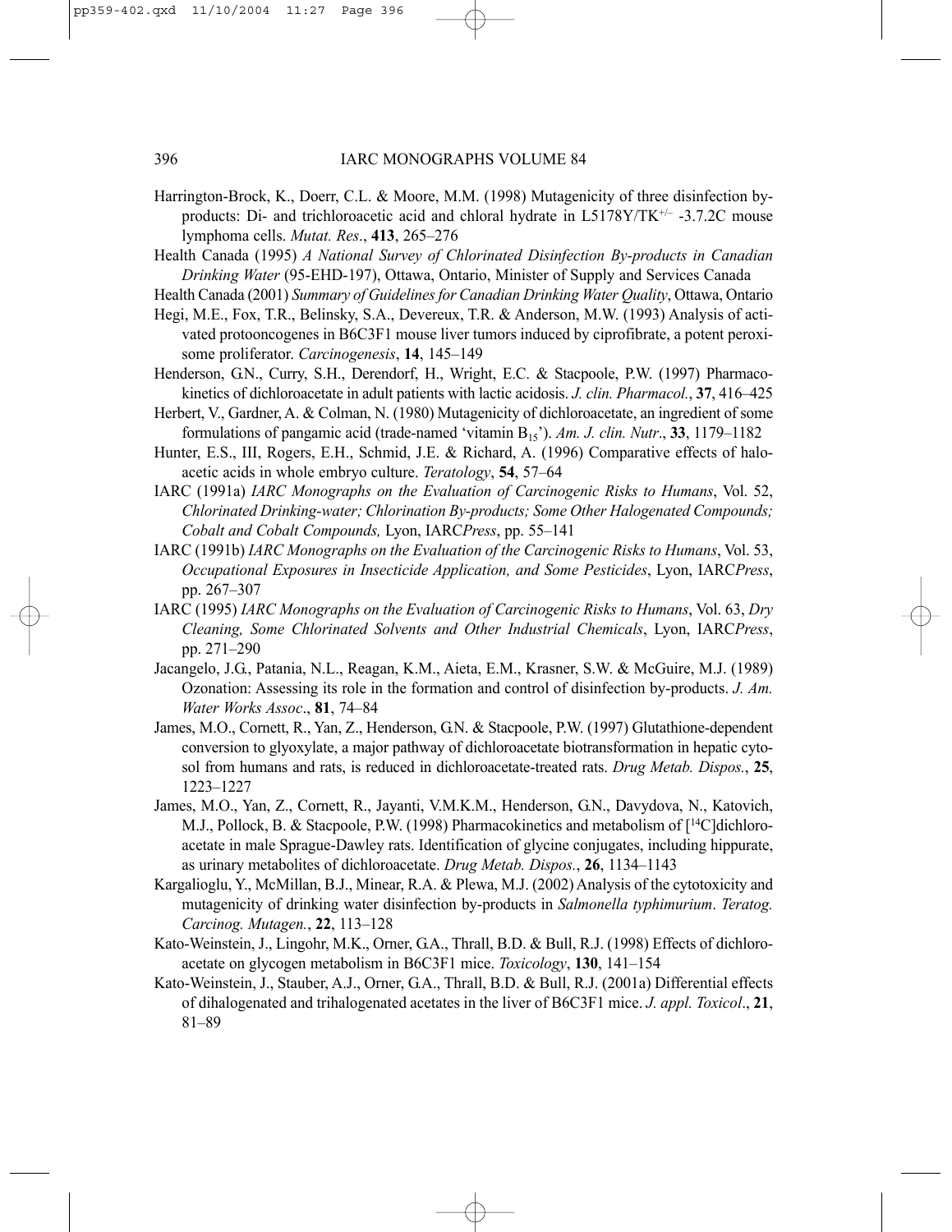- Kato-Weinstein, J., Orner, G.A., Thrall, B.D. & Bull, R.J. (2001b) Differences in the detection of c-Jun/ubiquitin immunoreactive proteins by different c-Jun antibodies. *Toxicol. Meth*., **11**, 189–207
- Katz, R., Tai, C.N., Diener, R.M., McConnell, R.F. & Semonick, D.E. (1981) Dichloroacetate, sodium: 3-Month oral toxicity studies in rats and dogs. *Toxicol. appl. Pharmacol*., **57**, 273–287
- Kim, H. & Weisel, C.P. (1998) Dermal absorption of dichloro- and trichloroacetic acids from chlorinated water. *J. Expo. Anal. environ. Epidemiol.*, **8**, 555–575
- Koenig, G., Lohmar, E. & Rupprich, N. (1986) Chloroacetic acids. In: Gerhartz, W., Yamamoto, Y.S., Campbell, F.T., Pfefferkorn, R. & Rounsaville, J.F., eds., *Ullmann's Encyclopedia of Industrial Chemistry*, 5th rev. Ed., Vol. A6, New York, VCH Publishers, pp. 537–552
- Krasner, S.W., McGuire, M.J., Jacangelo, J.G., Patania, N.L., Reagan, K.M. & Aieta, E.M. (1989) The occurrence of disinfection by-products in US drinking water. *J. Am. Water Works Assoc*., **81**, 41–53
- Krishna, S., Supanaranond, W., Pukrittayakamee, S., Karter, D., Supputamongkol, Y., Davis, T.M.E., Holloway, P.A. & White, N.J. (1994) Dichloroacetate for lactic acidosis in severe malaria: A pharmacokinetic and pharmacodynamic assessment. *Metabolism*, **43**, 974–981
- Krishna, S., Agbenyega, T., Angus, B.J., Bedu-Addo, G., Ofori-Amanfo, G., Henderson, G., Szwandt, I.S.F., O'Brien, R. & Stacpoole, P.W. (1995) Pharmacokinetics and pharmacodynamics of dichloroacetate in children with lactic acidosis due to severe malaria. *Q. J. Med.*, **88**, 341–349
- Krishna, S., Supanaranond, W., Pukrittayakamee, S., ter Kuile, F., Ruprah, M. & White, N.J. (1996) The disposition and effects of two doses of dichloroacetate in adults with severe falciparum malaria. *Br. J. clin. Pharmacol.*, **41**, 29–34
- Lantum, H.B.M., Baggs, R.B., Krenitsky, D.M., Board, P.G. & Anders, M.W. (2002) Immunohistochemical localization and activity of glutathione transferase zeta (GSTZ1-1) in rat tissues. *Drug Metab. Dispos.*, **30**, 616–625
- Larson, J.L. & Bull, R.J. (1992) Metabolism and lipoperoxidative activity of trichloroacetate and dichloroacetate in rats and mice. *Toxicol. appl. Pharmacol*., **115**, 268–277
- Leavitt, S.A., DeAngelo, A.B., George, M.H. & Ross, J.A. (1997) Assessment of the mutagenicity of dichloroacetic acid in *lacI* transgenic B6C3F1 mouse liver. *Carcinogenesis*, **18**, 2101–2106
- LeBel, G.L., Benoit, F.M. & Williams, D.T. (1997) A one-year survey of halogenated disinfection by-products in the distribution system of treatment plants using three different disinfection processes. *Chemosphere*, **34**, 2301–2317
- Legube, B., Croue, J.P. & Dore, M. (1985) Chlorination of humic substances in aqueous solution: Yields of volatile and major non-volatile organic halides. *Sci. total Environ*., **47**, 217–222
- Lin, E.L.C., Mattox, J.K. & Daniel, F.B. (1993) Tissue distribution excretion and urinary metabolites of dichloroacetic acid in the male Fisher 344 rat. *J. Toxicol. Environ. Health*, **38**, 19–32
- Linder, R.E., Klinefelter, G.R., Strader, L.F., Suarez, J.D. & Roberts, N.L. (1997) Spermatotoxicity of dichloroacetic acid. *Reprod. Toxicol*., **11**, 681–688
- Lingohr, M.K., Thrall, B.D. & Bull, R.J. (2001) Effects of dichloroacetate (DCA) on serum insulin levels and insulin-controlled signaling proteins in livers of male B6C3F1 mice. *Toxicol. Sci*., **59**, 178–184
- Lingohr, M.K., Bull, R.J., Kato-Weinstein, J. & Thrall, B.D. (2002) Dichloroacetate stimulates glycogen accumulation in primary hepatocytes through an insulin independent mechanism. *Toxicol. Sci*., **68**, 508–515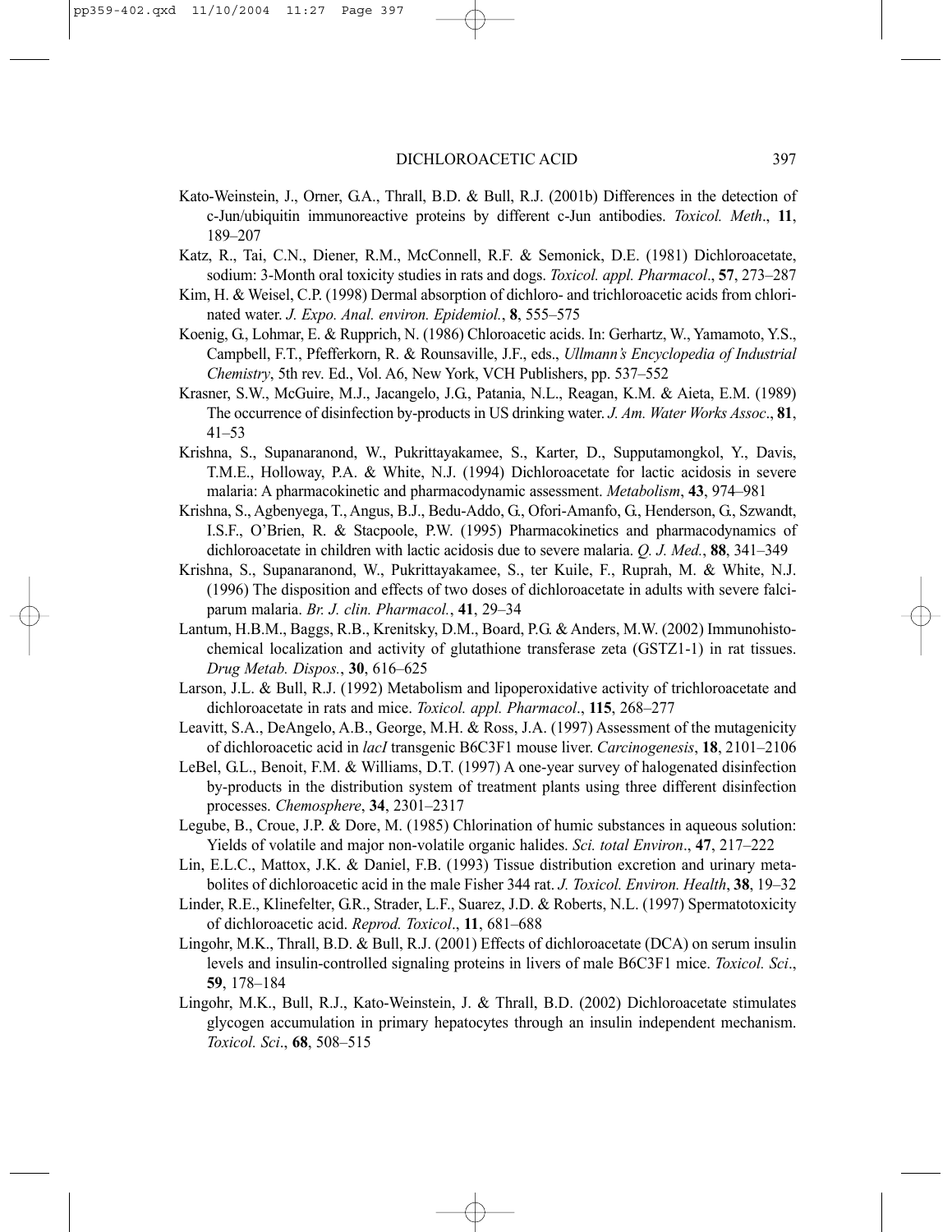- Lipscomb, J.C., Mahle, D.A., Brashear, W.T. & Barton, H.A. (1995) Dichloroacetic acid: Metabolism in cytosol. *Drug Metab. Dispos.*, **23**, 1202–1205
- Lopez-Avila, V., Liu, Y. & Charan, C. (1999) Determination of haloacetic acids in water by ion chromatography — Method development. *J. Assoc. off. anal. Chem. int.*, **82**, 689–704
- Lukas, G., Vyas, K.H., Brindle, S.D., Le Sher, A.R. & Wagner, W.E., Jr (1980) Biological disposition of sodium dichloroacetate in animals and humans after intravenous administration. *J. pharm. Sci.*, **69**, 419–421
- Mather, G.G., Exon, J.H. & Koller, L.D. (1990) Subchronic 90 day toxicity of dichloroacetic and trichloroacetic acid in rats. *Toxicology*, **64**, 71–80
- Mazze, R.I. & Cousins, M.J. (1974) Biotransformation of methoxyflurane*. Int. Anesthesiol. Clin*., **12**, 93–105
- McCandless, D.W., Schenker, S. & Cook, M. (1968) Encephalopathy of thiamine deficiency: Studies of intracerebral mechanisms. *J. clin. Invest.*, **47**, 2268–2280
- Miller, J.W. & Uden, P.C. (1983) Characterization of nonvolatile aqueous chlorination products of humic substances. *Environ. Sci. Technol*., **17,** 150–157
- Miller, J.H., Minard, K., Wind, R.A., Orner, G.A., Sasser, L.B. & Bull, R.J. (2000) In vivo MRI measurements of tumor growth induced by dichloroacetate: Implications for mode of action. *Toxicology*, **145**, 115–125
- Mohamed, M., Matayun, M. & Lim, T.S. (1989) Chlorinated organics in tropical hardwood kraft pulp and paper mill effluents and their elimination in an activated sludge treatment system. *Pertanika*, **12**, 387–394
- Moore, M.M. & Harrington-Brock, K. (2000) Mutagenicity of trichloroethylene and its metabolites: Implications for the risk assessment of trichloroethylene. *Environ. Health Perspect.*, **108** (Suppl. 2), 215–223
- Moore, G.W., Swift, L.L., Rabinowitz, D., Crofford, O.B., Oates, J.A. & Stacpoole, P.W. (1979) Reduction of serum cholesterol in two patients with homozygous familial hypercholesterolemia by dichloroacetate. *Atherosclerosis*, **33**, 285–293
- Morris, E.D. & Bost, J.C. (1991) Acetic acid and derivatives (halogenated). In: Kroschwitz, J.I. & Howe-Grant, M., eds., *Kirk-Othmer Encyclopedia of Chemical Technology*, 4th Ed., Vol. 1, New York, John Wiley & Sons, pp. 165–175
- Moser, V.C., Phillips, P.M., McDaniel, K.L. & MacPhail, R.C. (1999) Behavioral evaluation of the neurotoxicity produced by dichloroacetic acid in rats. *Neurotoxicol. Teratol*., **21**, 719–731
- National Health and Medical Research Council and Agriculture and Resource Management Council of Australia and New Zealand (1996) *Australian Drinking Water Guidelines Summary*, Canberra
- National Institute for Occupational Safety and Health (1994) National *Occupational Exposure Survey (1981–1983)*, Cincinnati, OH
- Nelson, M.A. & Bull, R.J. (1988) Induction of strand breaks in DNA by trichloroethylene and metabolites in rat and mouse liver *in vivo. Toxicol. appl. Pharmacol*., **94**, 45–54
- Nelson, M.A., Lansing, A.J., Sanchez, I.M., Bull, R.J. & Springer, D.L. (1989) Dichloroacetic acid and trichloroacetic acid-induced DNA strand breaks are independent of peroxisome proliferation. *Toxicology*, **58**, 239–248
- Nelson, G.M., Swank, A.E., Brooks, L.R., Bailey, K.C. & George, S.E. (2001) Metabolism, microflora effects, and genotoxicity in haloacetic acid-treated cultures of rat cecal microbiota. *Toxicol. Sci.*, **60**, 232–241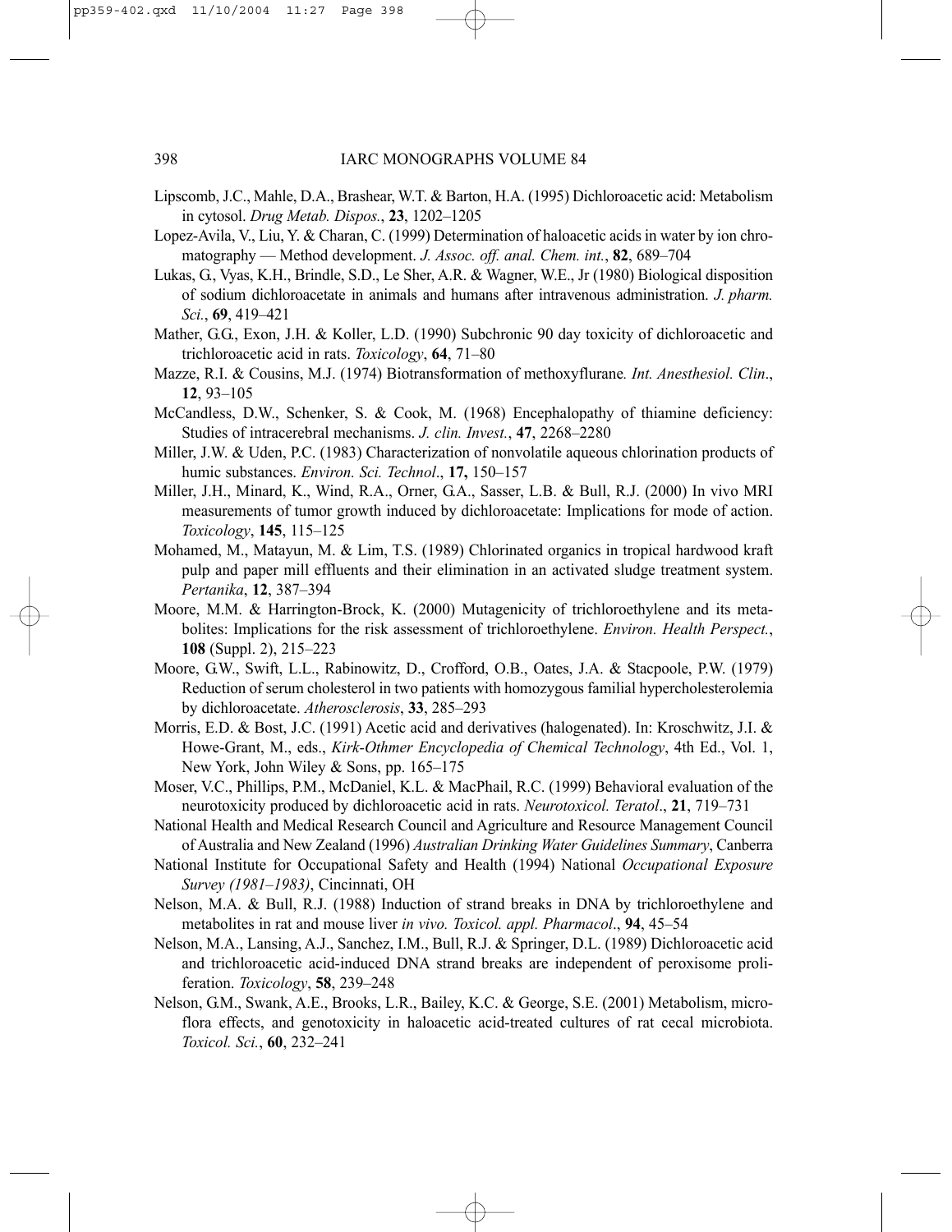- Nissinen, T.K., Miettinen, I.T., Martikainen, P.J. & Vartiainen, T. (2002) Disinfection by-products in Finnish drinking waters. *Chemosphere*, **48**, 9–20
- Obolensky, A., Shukairy, H. & Blank, V. (2003) Occurrence of haloacetic acids in ICR finished water and distribution systems. In: McGuire, M.J., McLain, J.L. & Obolensky, A., eds, *Information Collection Rule Data Analysis*, Denver, CO, AWWA Research Foundation, pp. 1–36
- Parrish, J.M., Austin, E.W., Stevens, D.K., Kinder, D.H. & Bull, R.J. (1996) Haloacetate-induced oxidative damage to DNA in the liver of male B6C3F1 mice. *Toxicology*, **110**, 103–111
- Pereira, M.A. (1996) Carcinogenic activity of dichloroacetic acid and trichloroacetic acid in the liver of female B6C3F1 mice. *Fundam. appl. Toxicol*., **31**, 192–199
- Pereira, M.A. & Phelps, J.B. (1996) Promotion by dichloroacetic acid and trichloroacetic acid of *N*-methyl-*N*-nitrosourea-initiated cancer in the liver of female B6C3F1 mice. *Cancer Lett*., **102**, 133–141
- Pereira, M.A., Li, K. & Kramer, P.M. (1997) Promotion by mixtures of dichloroacetic acid and trichloroacetic acid of *N*-methyl-*N*-nitrosourea-initiated cancer in the liver of female B6C3F1 mice. *Cancer Lett*., **115**, 15–23
- Pereira, M.A., Kramer, P.M., Conran, P.B. & Tao, L. (2001) Effect of chloroform on dichloroacetic acid and trichloroacetic acid-induced hypomethylation and expression of the c-*myc* gene and on their promotion of liver and kidney tumors in mice. *Carcinogenesis*, **22**, 1511–1519
- Plewa, M.J., Kargalioglu, Y., Vankerk, D., Minear, R.A. & Wagner, E.D. (2002) Mammalian cell cytotoxicity and genotoxicity analysis of drinking water disinfection by-products. *Environ. mol. Mutag*., **40**, 134–142
- Reckhow, D.A. & Singer, P.C. (1990) Chlorination by-products in drinking waters: From formation potentials to finished water concentrations. *J. Am. Water Works Assoc.*, **92**, 173–180
- Reckhow, D.A., Singer, P.C. & Malcom, R.L. (1990) Chlorination of humic materials: Byproduct formation and chemical interpretations. *Environ. Sci. Technol*., **24**, 1655–1664
- Richmond, R.E., Carter, J.H., Carter, H.W., Daniel, F.B. & DeAngelo, A.B. (1995) Immunohistochemical analysis of dichloroacetic acid (DCA)-induced hepatocarcinogenesis in male Fischer (F344) rats. *Cancer Lett*., **92**, 67–76
- Römpp, A., Klemm, O., Fricke, W. & Frank, H. (2001) Haloacetates in fog and rain. *Environ. Sci. Technol.*, **35**, 1294–1298
- Saghir, S.A. & Schultz, I.R. (2002) Low-dose pharmacokinetics and oral bioavailability of dichloroacetate in naive and GST-ζ-depleted rats. *Environ. Health Perspect.*, **110**, 757–763
- Saillenfait, A.M., Langonné, I. & Sabaté, J.P. (1995) Developmental toxicity of trichloroethylene, tetrachloroethylene and four of their metabolites in rat whole embryo culture. *Arch. Toxicol*., **70**, 71–82
- Saitoh, S., Momoi, M.Y., Yamagata, T., Mori, Y. & Imai, M. (1998) Effects of dichloroacetate in three patients with MELAS. *Neurology*, **50**, 531–534
- Sanchez, I.M. & Bull, R.J. (1990) Early induction of reparative hyperplasia in the liver of B6C3F1 mice treated with dichloroacetate and trichloroacetate. *Toxicology*, **64**, 33–46
- Schroeder, M., DeAngelo, A.B. & Mass, M.J. (1997) Dichloroacetic acid reduces Ha-*ras*-codon 61 mutations in liver tumors from female B6C3F1 mice. *Carcinogenesis*, **18**, 1675–1678
- Schultz, D.R., Marxmiller, R.L. & Koos, B.A. (1971) Residue determination of dichlorvos and related metabolites in animal tissues and fluids. *J. agric. Food Chem.*, **19**, 1238–1243
- Schultz, I.R., Merdink, J.L., Gonzalez-Leon, A. & Bull, R.J. (1999) Comparative toxicokinetics of chlorinated and brominated haloacetates in F344 rats. *Toxicol. appl. Pharmacol.*, **158**, 103–114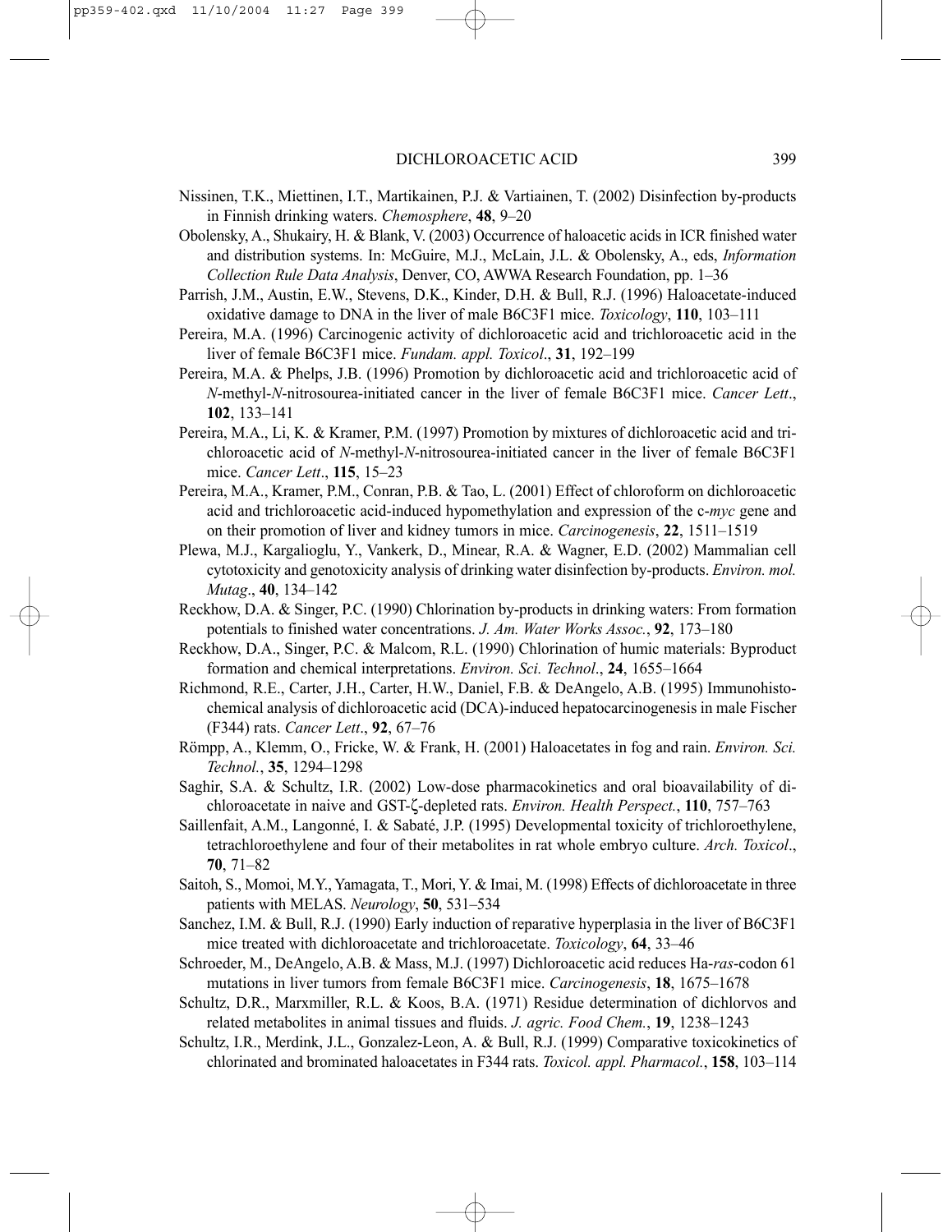- Schultz, I.R., Merdink, J.L., Gonzalez-Leon, A. & Bull, R.J. (2002) Dichloroacetate toxicokinetics and disruption of tyrosine catabolism in B6C3F1 mice: Dose–response relationships and age as a modifying factor. *Toxicology*, **173**, 229–247
- Scott, B.F., Mactavisch, D., Spencer, C., Strachan, W.M.J. & Muir, D.C.G. (2000) Haloacetic acids in Canadian lake waters and precipitation. *Environ. Sci. Technol.*, **34**, 4266–4272
- Scott, B.F., Spencer, C., Marvin, C.H., Mactavish, D.C. & Muir, D.G.G. (2002) Distribution of haloacetic acids in the water columns of the Laurentian Great Lakes and Lake Malawi. *Environ. Sci. Technol.*, 3**6**, 1893–1898
- Shangraw, R.E. & Fisher, D.M. (1996) Pharmacokinetics of dichloroacetate in patients undergoing liver transplantation. *Anesthesiology*, **84**, 851–858
- Shangraw, R.E. & Fisher, D.M. (1999) Pharmacokinetics and pharmacodynamics of dichloroacetate in patients with cirrhosis. *Clin. Pharmacol. Ther.*, **66**, 380–390
- Shin, D., Chung, Y., Choi, Y., Kim, J., Park, Y. & Kum, H. (1999) Assessment of disinfection byproducts in drinking water in Korea. *J. Expo. Anal. environ. Epidemiol.*, **9**, 192–199
- Simpson, K.L. & Hayes, K.P. (1998) Drinking water disinfection by-products: An Australian perspective. *Water Res*., **32**, 1522–1528
- Snyder, R.D., Pullman, J., Carter, J.H., Carter, H.W. & DeAngelo, A.B. (1995) *In vivo* administration of dichloroacetic acid suppresses spontaneous apoptosis in murine hepatocytes. *Cancer Res*., **55**, 3702–3705
- Spruijt, L., Naviaux, R.K., McGowan, K.A., Nyhan, W.L., Sheean, G., Haas, R.H. & Barshop, B.A. (2001) Nerve conduction changes in patients with mitochondrial diseases treated with dichloroacetate. *Muscle Nerve*, **24**, 916–924
- Stacpoole, P.W. (1989) The pharmacology of dichloroacetate. *Metabolism*, **38**, 1124–1144
- Stacpoole, P.W., Moore, G.W. & Kornhauser, D.M. (1978) Metabolic effects of dichloroacetate in patients with diabetes mellitus and hyperlipoproteinemia. *New Engl. J. Med.*, **298**, 526–530
- Stacpoole, P.W., Harwood, H.J., Jr, Curry, S.H., Schneider, M., Cockrill, A. & Sauberlich, H.E. (1984) Induction of thiamine deficiency by dichloroacetate (abstract). *Clin. Res.*, **32**, 236A
- Stacpoole, P.W., Harwood, H.J., Jr, Cameron, D.F., Curry, S.H., Samuelson, D.A., Cornwell, P.E. & Sauberlich, H.E. (1990) Chronic toxicity of dichloroacetate: Possible relation to thiamine deficiency in rats. *Fundam. appl. Toxicol*., **14**, 327–337
- Stanley, L.A., Blackburn, D.R., Devereaux, S., Foley, J., Lord, P.G., Maronpot, R.R., Orton, T.C. & Anderson, M.W. (1994) *Ras* mutations in methylclofenapate-induced B6C3F1 and C57BL/10J mouse liver tumours. *Carcinogenesis*, **15**, 1125–1131
- Stauber, A.J. & Bull, R.J. (1997) Differences in phenotype and cell replicative behavior of hepatic tumors induced by dichloroacetate (DCA) and trichloroacetate (TCA). *Toxicol. appl. Pharmacol*., **144**, 235–246
- Stauber, A.J., Bull, R.J. & Thrall, B.D. (1998) Dichloroacetate and trichloroacetate promote clonal expansion of anchorage-independent hepatocytes *in vivo* and *in vitro*. *Toxicol. appl. Pharmacol*., **150**, 287–294
- Stevens, D.K., Eyre, R.J. & Bull, R.J. (1992) Adduction of hemoglobin and albumin in vivo by metabolites of trichloroethylene, trichloroacetate, and dichloroacetate in rats and mice. *Fundam. appl. Toxicol*., **19**, 336–342
- Stottmeister, E. & Naglitsch, F. (1996) [*Human Exposure to Other Disinfection By-products than Trihalomethanes in Swimming Pools*] Berlin, Federal Environmental Agency (in German)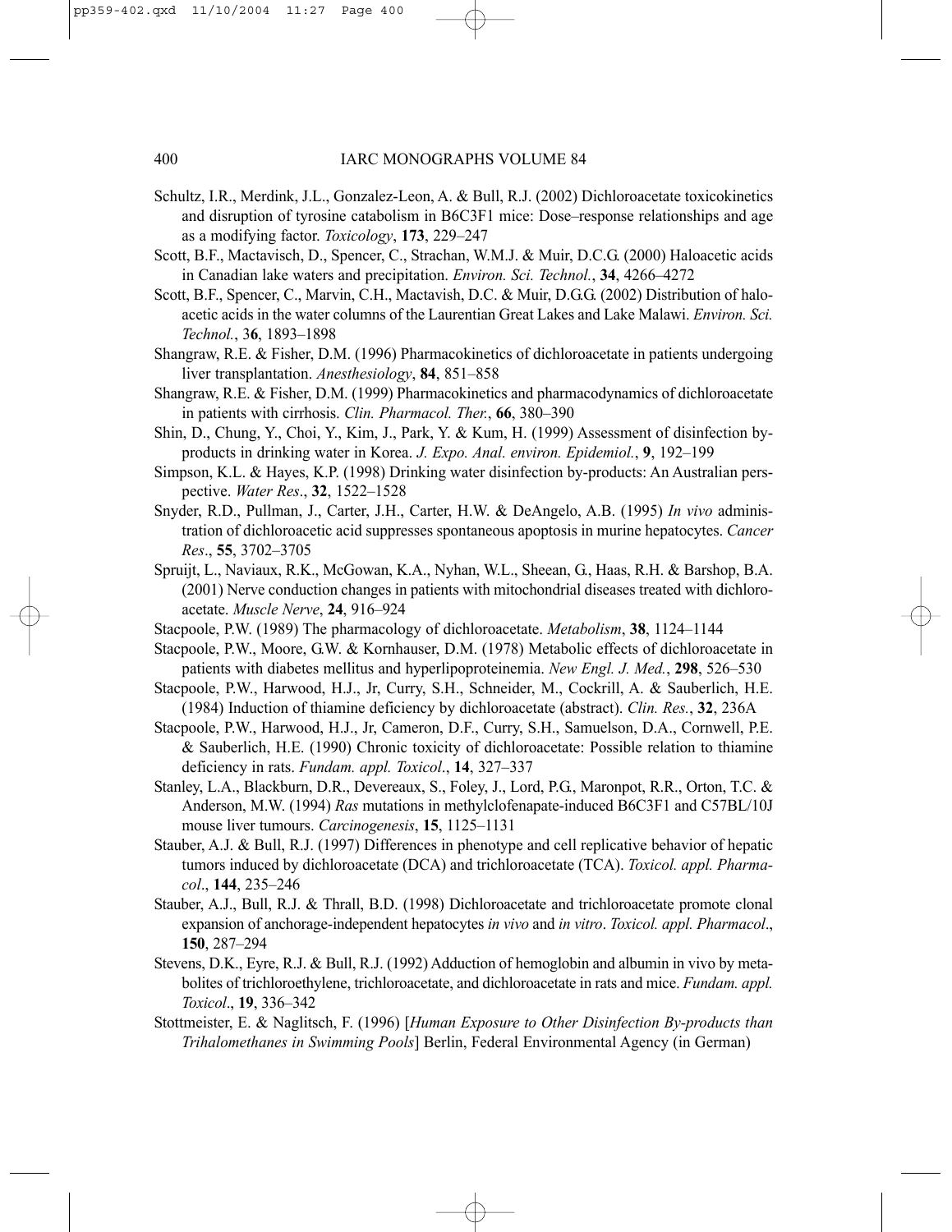- Tanguay, R.M., Jorquera, R., Poudrier, J. & St-Louis, M. (1996) Tyrosine and its catabolites: From disease to cancer. *Acta biochim. pol*., **43**, 209–216
- Tao, L., Li, K., Kramer, P.M. & Pereira, M.A. (1996) Loss of heterozygosity on chromosome 6 in dichloroacetic acid and trichloroacetic acid-induced liver tumors in female B6C3F1 mice. *Cancer Lett*., **108**, 257–261
- Tao, L.., Kramer, P.M., Ge, R. & Pereira, M.A. (1998) Effect of dichloroacetic acid and trichloroacetic acid on DNA methylation in liver and tumors of female B6C3F1 mice. *Toxicol. Sci*., **43**, 139–144
- Tao, L., Yang, S., Xie, M., Kramer, P.M. & Pereira, M.A. (2000a) Hypomethylation and overexpression of c-*jun* and c-*myc* protooncogenes and increased DNA methyltransferase activity in dichloroacetic and trichloroacetic acid-promoted mouse liver tumors. *Cancer Lett*., **158**, 185–193
- Tao, L., Yang, S., Xie, M., Kramer, P.M. & Pereira, M.A. (2000b) Effect of trichloroethylene and its metabolites, dichloroacetic acid and trichloroacetic acid, on the methylation and expression of c-*jun* and c-*myc* protooncogenes in mouse liver: Prevention by methionine. *Toxicol. Sci*., **54**, 399–407
- Thai, S.-F., Allen, J.W., DeAngelo, A.B., George, M.H. & Fuscoe, J.C. (2001) Detection of early gene expression changes by differential display in the livers of mice exposed to dichloroacetic acid. *Carcinogenesis*, **22**, 1317–1322
- Tong, Z., Board, P.G. & Anders, M.W. (1998a) Glutathione transferase Zeta catalyses the oxygenation of the carcinogen dichloroacetic acid to glyoxylic acid. *Biochem. J.*, **331**, 371–374
- Tong, Z., Board, P.G. & Anders, M.W. (1998b) Glutathione transferase Zeta-catalyzed biotransformation of dichloroacetic acid and other α-haloacids. *Chem. Res. Toxicol.*, **11**, 1332–1338
- Toxopeus, C. & Frazier, J.M. (1998) Kinetics of trichloroacetic acid and dichloroacetic acid in the isolated perfused rat liver. *Toxicol. appl. Pharmacol.*, **152**, 90–98
- Tzeng, H.-F., Blackburn, A.C., Board, P.G. & Anders, M.W. (2000) Polymorphism- and speciesdependent inactivation of glutathione transferase zeta by dichloroacetate. *Chem. Res. Toxicol.*, **13**, 231–236
- Uden, P.C. & Miller, J.W. (1983) Chlorinated acids and chloral in drinking water. *J. Am. Water Works Assoc.*, **75**, 524–527
- Villanueva, C.M., Kogevinas, M. & Grimalt, J.O. (2003) Haloacetic acids and trihalomethanes in finished drinking waters from heterogeneous sources. *Water Res.*, **37**, 953–958
- Waskell, L. (1978) A study of the mutagenicity of anesthetics and their metabolites. *Mutat. Res*., **57**, 141–153
- Weast, R.C. & Astle, M.J. (1985) *CRC Handbook of Data on Organic Compounds*, Vol. II, Boca Raton, FL, CRC Press, p. 575
- Weisel, C.P., Kim, H., Haltmeier, P. & Klotz, J.B. (1999) Exposure estimates to disinfection byproducts of chlorinated drinking water. *Environ. Health Perspect.*, **107**, 103–110
- WHO (1989) *Dichlorvos* (Environmental Health Criteria 79), Geneva
- WHO (1998) *Guidelines for Drinking-water Quality*, 2nd Ed., Vol. 2, *Health Criteria and Other Supporting Information and Addendum to Vol. 2*, Geneva
- Williams, D.T., LeBel, G.L. & Benoit, F.M. (1997) Disinfection by-products in Canadian drinking water. *Chemosphere*, **34**, 299–316